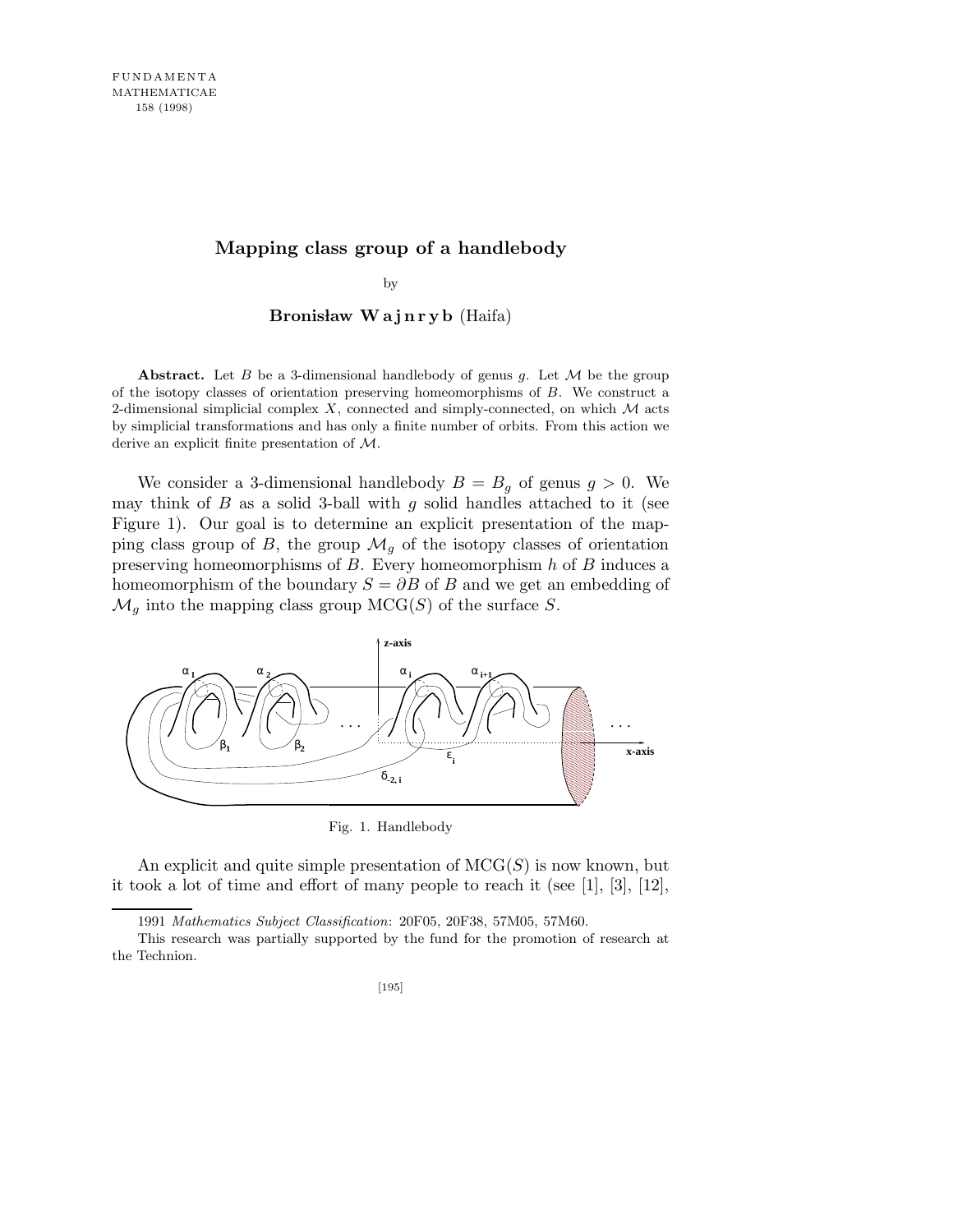$[9], [7], [11], [6], [14]$ . The main step towards an explicit presentation of  $MCG(S)$  was done by Hatcher and Thurston in [7] where they constructed a connected and simply-connected cellular complex—a cut-system complex of  $S$ —on which MCG(S) acts by cellular transformations with a finite number of orbits and well understood stabilizers. A presentation of  $MCG(S)$  was obtained from this action by methods described more explicitly by Laudenbach [11]. The presentation was simplified by Harer [6], and further simplified by Wajnryb [14].

No presentation of  $\mathcal{M}_q$  has been known until now. A finite set of generators for  $\mathcal{M}_q$  was first obtained by Suzuki [13]. It was quite similar to the set of generators in our Theorem 18, the main result of this paper. The group  $\mathcal{M}_q$  has an infinite index in  $MCG(S)$  so the knowledge of  $MCG(S)$  does not help directly in the investigation of  $\mathcal{M}_g$ . However, we apply the main idea of Hatcher and Thurston and construct a simplicial, 2-dimensional cut-system complex X of B, similar to the cut-system complex of S, on which  $\mathcal{M}_q$  acts by simplicial transformations. We prove by a direct method, quite different from the method of Hatcher and Thurston, that X is connected and simply-connected. We describe the orbits of the action of  $\mathcal{M}_q$  on vertices, edges and faces of X.  $\mathcal{M}_g$  acts transitively on vertices and has only a finite number of edge-orbits and face-orbits. We describe the stabilizer of a vertex and the stabilizer of each edge and then apply the ideas from [7] and [11] to obtain an explicit presentation of  $\mathcal{M}_g$  (Theorem 18). We follow the Master dissertation of Michael Heusner [8] in which the method of [7] and [11] was very clearly and precisely explained. Unfortunately, an explicit presentation of  $\mathcal{M}_q$  (Theorem 18) obtained in this way is still rather long and complicated.

1. Cut-system complex. In this section we construct the complex  $X$ and prove that it is connected and simply-connected.

Let  $B$  be a handlebody of genus  $g$  and let  $S$  be the boundary of  $B$ . By a curve on S we always mean a simple closed curve. A curve  $\alpha$  is a meridian curve if it bounds a disk D in B such that  $D \cap S = \partial D = \alpha$ . Then D is called a *meridian disk*. If  $\alpha$  is a meridian curve, non-separating on S, and if we cut  $B$  along a corresponding meridian disk  $D$ , we get a handlebody B' of genus  $g - 1$ . On the boundary of B' we have two copies of D—two distinguished disks. For the purpose of induction on genus we shall consider a handlebody B with a finite number of disjoint distinguished disks on its boundary S and we shall assume that all homeomorphisms and all isotopies of S are fixed on the distinguished disks. If we have disjoint meridian curves on S we can construct pairwise disjoint meridian disks.

We start with disks  $D_1$  and  $D_2$  and put  $D_2$  into general position with respect to  $D_1$ . Then they intersect along disjoint circles. Consider an inner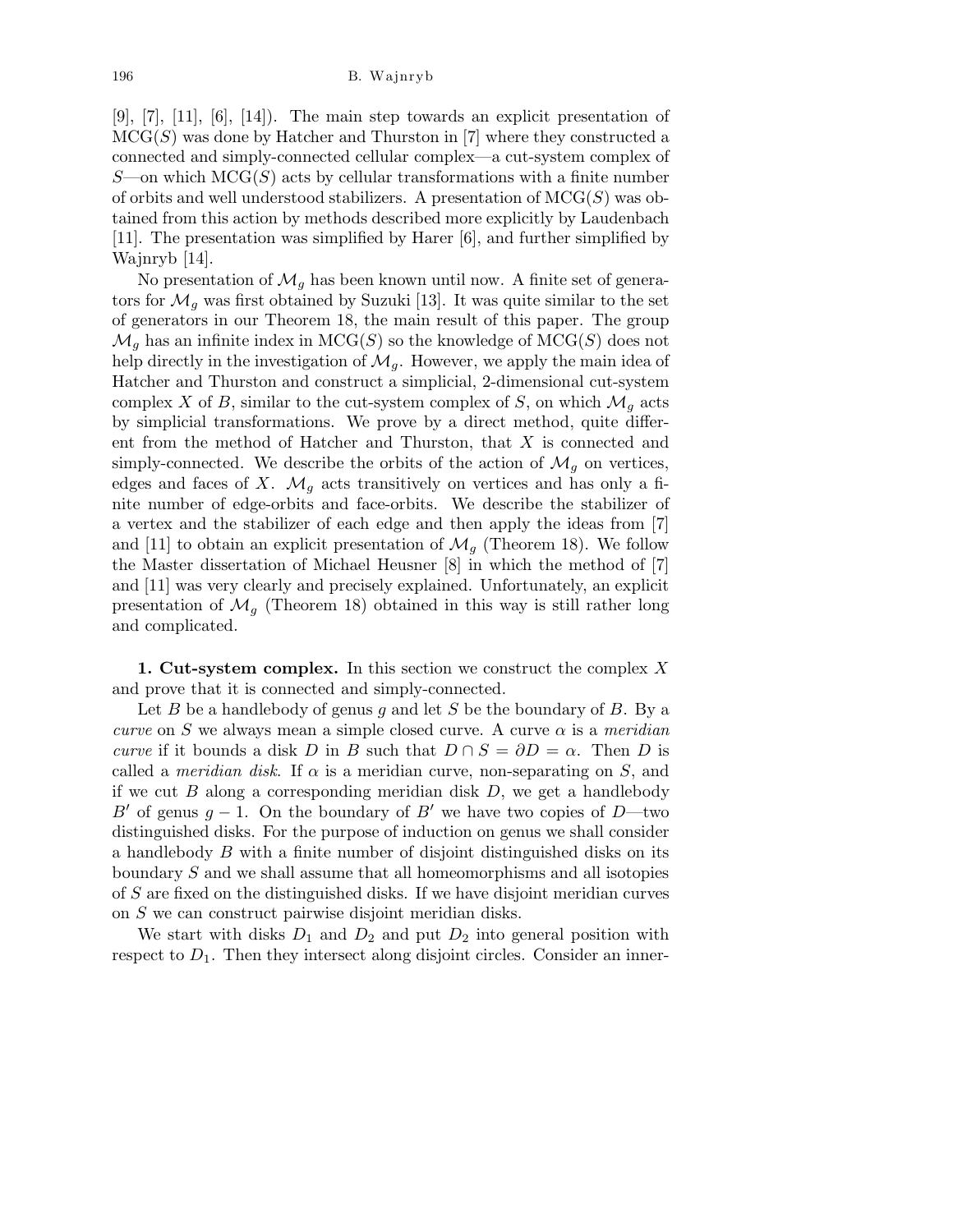most circle C on  $D_1$ . It bounds a disk  $A_1$  in  $D_1$ . It also bounds a disk  $A_2$ in  $D_2$ . Since C is innermost on  $D_1$  the disk  $A_1$  does not meet  $D_2$  outside C. In particular  $A_1$  and  $A_2$  meet only at their common boundary C. Their union forms a sphere. Since  $B$  is irreducible the sphere bounds a 3-ball. We can push  $A_2$  across the 3-ball off  $A_1$ . By induction we can get rid of all the intersection of  $D_1$  and  $D_2$ . Now we keep  $D_1$  and  $D_2$  fixed and deform  $D_3$ to make it disjoint from the other two disks, and so on.

A cut-system on S is an isotopy class of an unordered collection of g disjoint meridian curves  $\alpha_1, \ldots, \alpha_q$  which are linearly independent in the homology group  $H_1(B)$  and are disjoint from the distinguished disks. When we cut  $B$  open along the corresponding disjoint meridian disks we get a 3ball. We denote a cut-system by  $\langle \alpha_1, \ldots, \alpha_q \rangle$ . We say that two cut-systems are related by a simple move if they have  $g-1$  curves in common and the other two curves are disjoint. To simplify notation we drop the symbols for unchanging circles, e.g.  $\langle \alpha_i \rangle \rightarrow \langle \alpha_i' \rangle$  means that the curve  $\alpha_i$  of a cut-system is replaced by a meridian curve  $\alpha'_i$  and the other  $g-1$  curves of the cut-system do not change. It also means that  $\alpha'_i$  is disjoint from all the curves of the cut-system and that the new collection of curves forms a new cut-system.

We construct a 2-dimensional complex X. The vertices of X are the cutsystems on S. Two cut-systems are connected by an edge if they are related by a simple move. If three vertices of X have  $g - 1$  curves in common and the three remaining curves, one from each cut-system, are pairwise disjoint, then each pair of the vertices is connected by an edge in  $X$  and the vertices form a triangle, a closed edge-path with three edges. We glue a face to every triangle and get a 2-dimensional simplicial complex  $X$ . The complex  $X$  is called the cut-system complex of the handlebody B.

The main result of this section is the following

THEOREM 1. The cut-system complex  $X$  is connected and simply-connected.

A homeomorphism h of B onto itself takes a meridian disk to a meridian disk. It takes a cut-system to a cut-system. If we let  $h\langle \alpha_1, \ldots, \alpha_q \rangle =$  $\langle h(\alpha_1), \ldots, h(\alpha_q) \rangle$  we get an action of the mapping class group  $\mathcal{M}_q$  on the vertices of X. The action also takes vertices connected by an edge to vertices connected by an edge, so it is a simplicial action.

Every curve on  $S$  is ambient-isotopic to a PL-curve (piecewise-linear). We may assume that all curves in this paper are PL and that in the given, finite collection of curves different curves intersect only in a finite number of points, transversely, and no point belongs to three or more curves. We denote the number of intersection points of  $\alpha$  and  $\beta$  by  $|\alpha \cap \beta|$ . We want to prove that  $X$  is simply-connected. We start with a fixed closed edge-path and want to prove that it is null-homotopic in  $X$ , i.e. it decomposes into a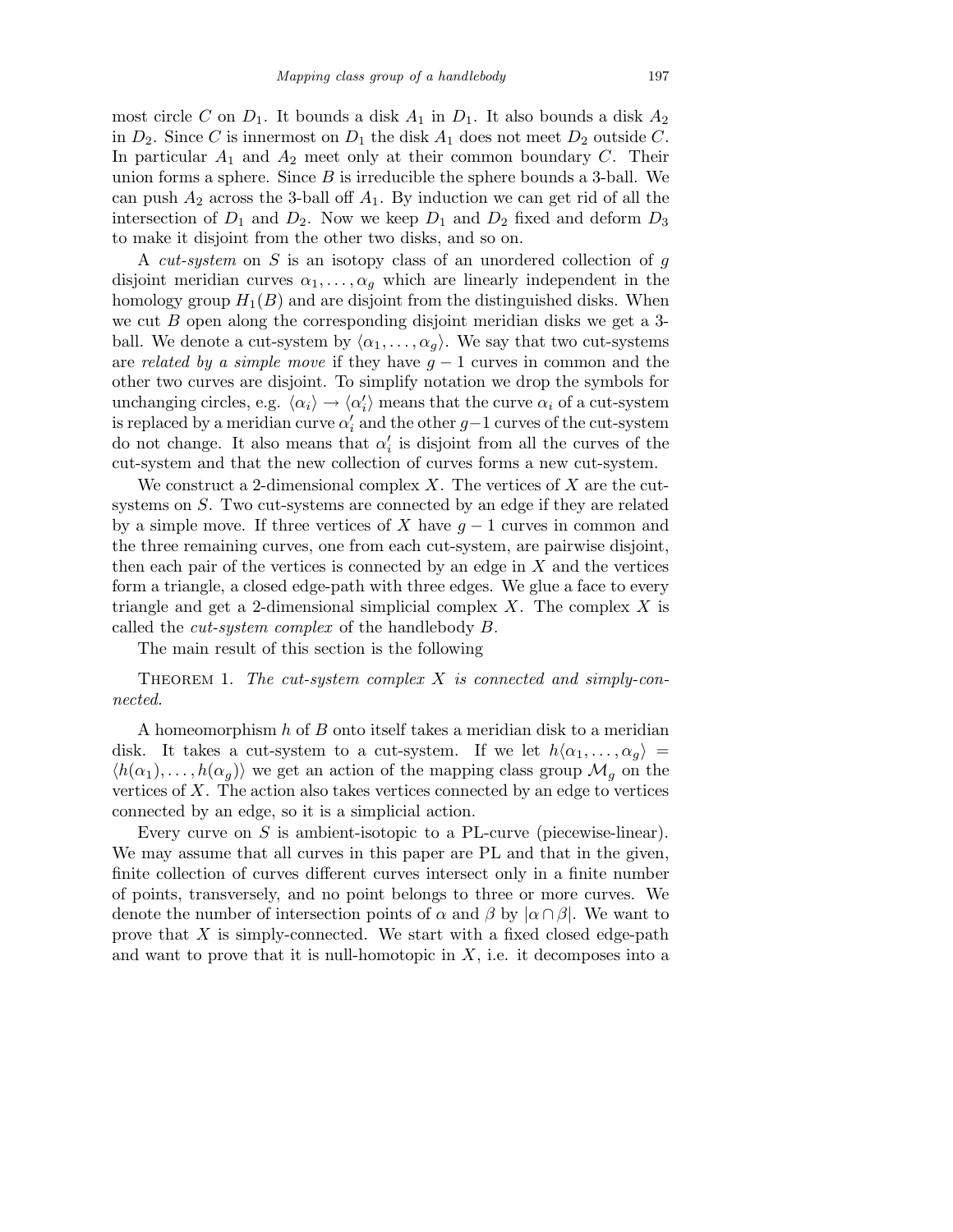sum of triangles. We fix a particular collection of curves representing each vertex and assume that all curves of all these collections intersect transversely at a finite number of points and no point belongs to more than two curves. We may later introduce new curves subject to the same conditions.

We first consider the case of genus  $q = 1$ .

If  $B$  is a solid torus than all non-trivial (not contractible on  $S$ ) meridian curves on the boundary  $S$  of  $B$  are isotopic. A cut-system is an isotopy class of a single meridian curve and thus  $X$  consists of a single point. But if there are distinguished disks on S, which we need for the induction purpose, then different meridian curves may be non-isotopic in the complement of the distinguished disks and they may intersect essentially. In that case the complex X may be quite complicated.

We say that two meridian curves  $\alpha$  and  $\beta$  on S form a 2-qon if there is a disk (a 2-gon) in S bounded by an arc of  $\alpha$  and an arc of  $\beta$ . A 2-gon may contain distinguished disks inside. A collection of curves forms a 2-gon if a pair of curves of this collection form a 2-gon. In that case a minimal 2-gon is one which does not contain another 2-gon inside. If  $\alpha$  and  $\beta$  form a minimal 2-gon then any other curve of the collection crosses the 2-gon along arcs which meet each of the curves  $\alpha$  and  $\beta$  once. If two curves on S are homotopic and not disjoint then they form a 2-gon (see [5]).

LEMMA 2. If  $g = 1$  then X is connected.

P r o o f. Let  $\alpha$  and  $\beta$  be two meridian curves on S. They are homotopic, so if they are not disjoint they form a 2-gon. Consider a minimal 2-gon, say bounded by arcs a and b of  $\alpha$  and  $\beta$  respectively. If we replace the arc a of  $\alpha$  by the arc b we get a new curve  $\alpha'$  homotopic to  $\alpha$  on S (see Figure 2). Then  $\alpha'$  is a meridian curve,  $|\alpha \cap \alpha'| = 0$  and  $|\beta \cap \alpha'| < |\beta \cap \alpha|$ . It follows by induction on  $|\alpha \cap \beta|$  that  $\alpha$  and  $\beta$  can be connected by a sequence of curves such that the consecutive curves are disjoint, and thus connected by an edge in X.  $\blacksquare$ 



Fig. 2. The curves  $\alpha$  and  $\beta$  form a 2-gon

LEMMA 3. Let  $g = 1$  and let  $\mathbf{p} = {\alpha_1, \ldots, \alpha_k}$  be a closed edge-path in X, i.e.  $\alpha_1 = \alpha_k$ . There exists another closed edge-path  $\mathbf{p}' = {\alpha'_1, \dots, \alpha'_k}$ homotopic to  $\mathbf p$  in X and such that the collection of curves  $\alpha_1',\ldots,\alpha_k'$  forms no 2-gons.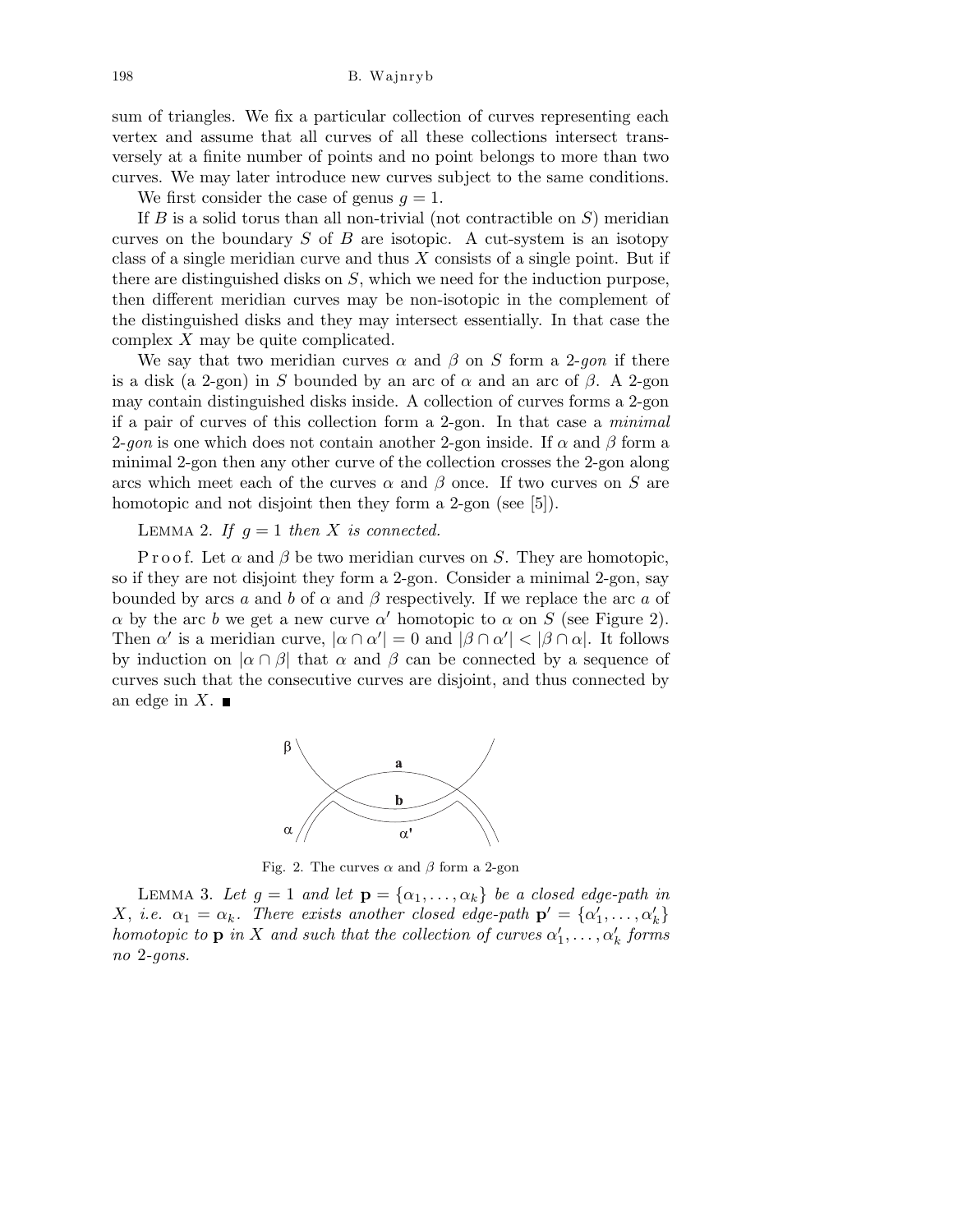P r o o f. Consider a minimal 2-gon. Suppose it is formed by arcs a and b of curves  $\alpha_i$  and  $\alpha_j$  respectively. If we replace b by a (as in Figure 2) we get a new curve  $\alpha'_j$ , homotopic to  $\alpha_j$  on S and disjoint from  $\alpha_j$ . So it is a meridian curve and represents a vertex in X. Also  $|\alpha'_j \cap \alpha_i| < |\alpha_j \cap \alpha_i|$ . By a previous remark,  $\alpha'_{j}$  does not form any new intersections with other curves so it is also disjoint from  $\alpha_{j-1}$  and  $\alpha_{j+1}$  and is connected by edges to  $\alpha_{j-1}, \alpha_j$ , and  $\alpha_{j+1}$ . When we replace  $\alpha_j$  by  $\alpha'_j$  we get a new edge-path and the difference between it and the old path is a sum of two triangles. Thus the new path is homotopic to  $\bf{p}$  in X and its curves intersect in a smaller number of points. Lemma 3 follows by induction. ■

## LEMMA 4. If  $q = 1$  then X is simply-connected.

Proof. Consider a closed edge-path in  $X$ . We want to prove that it can be decomposed into a sum of triangles. By the previous lemma we may assume that it has no 2-gons. But meridian curves on a solid torus are homotopic. If there are no 2-gons then all curves are disjoint, and every pair is connected by an edge. In particular the edge-path is a sum of triangles as required.

From now on we assume that B has genus q greater than 1.

Induction Hypothesis 1. The cut-system complex of a handlebody of genus less than g is connected and simply-connected.

Our next task is to prove that  $X$  is connected. We start with a lemma which will also be used later, in the proof that  $X$  is simply-connected, so it may seem unnecessarily complicated at this stage.

LEMMA 5. Let  $\alpha$ ,  $\beta$ ,  $\gamma_1$ ,  $\gamma_2$  be non-separating meridian curves on S such that  $|\gamma_1 \cap \gamma_2| = k > 0$ ,  $|\gamma_1 \cap \alpha| < n$ , and  $|\gamma_2 \cap \alpha| \leq n$ . Then there exists a non-separating meridian curve  $\delta$  such that  $|\delta \cap \gamma_1| < k$ ,  $|\delta \cap \gamma_2| < k$ , and  $|\delta \cap \alpha| < n$ . If also  $|\gamma_1 \cap \beta| = |\gamma_2 \cap \beta| = 0$ , then  $|\delta \cap \beta| = 0$ .

P r o o f. We may put the meridian disks  $D_1$  and  $D_2$ , bounded by  $\gamma_1$  and  $\gamma_2$  respectively, into general position. Then they intersect along disjoint arcs and circles. We can get rid of the circles of intersection by moving disks across 3-balls corresponding to innermost circles. Consider now an innermost arc d of the intersection (closest to the boundary) on  $D_1$ . The arc splits  $D_1$  into two disks. One of them, say  $D'_1$ , does not meet  $D_2$  (see Figure 3). The disk  $D'_1$  is bounded by d and by an arc  $c_1$  of  $\gamma_1$ . The arc  $c_1$ contains  $m$  points of the curve  $\alpha$ . Consider also a corresponding construction for an innermost arc on  $D_2$ . Among all innermost arcs choose a "minimal" arc  $d$ , one for which the number  $m$  is minimal. If there are several such "minimal" arcs and one of them is innermost on  $D_2$  we choose that one.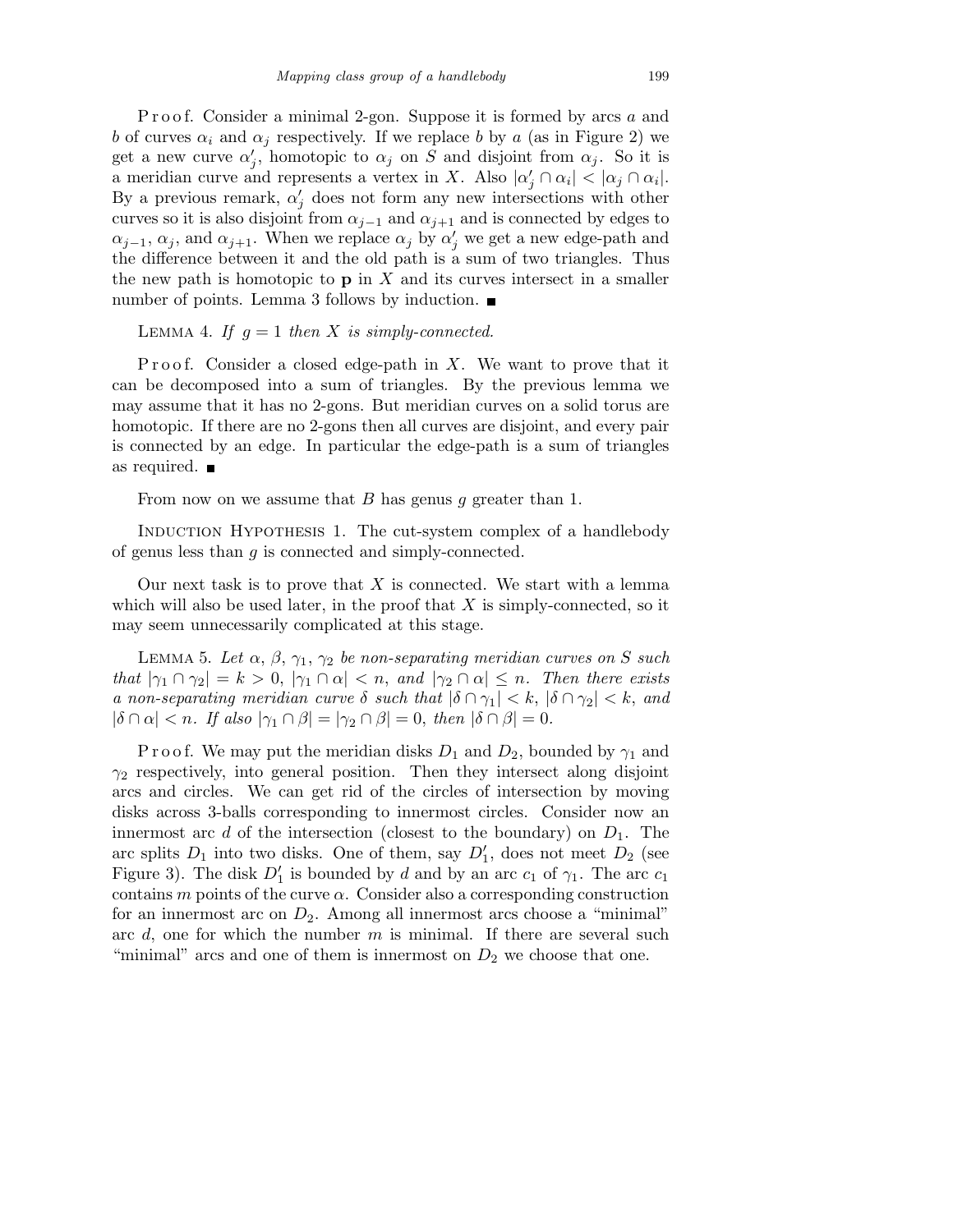

Fig. 3. Meridian disks of *γ*<sup>1</sup> and *γ*<sup>2</sup>

Suppose first that the minimal arc d is innermost on  $D_1$  (see Figure 3). Let p and q be the end points of d. The arc d also splits  $D_2$  into two disks  $D_2'$ and  $D_2''$  bounded by d and by arcs  $c_2'$  and  $c_2''$  of  $\gamma_2$  respectively. These disks may intersect  $D_1$  but not inside  $D'_1$ . When we replace the arc  $c'_2$  (or  $c''_2$ ) of  $\gamma_2$  by  $c_1$  we get a meridian curve  $\delta'$  (respectively  $\delta'$ ) on S which bounds a meridian disk  $D'_1 \cup D''_2$  (respectively  $D'_1 \cup D'_2$ ). We can push  $\delta'$  (or  $\delta''$ ) off itself on  $S$ , away from the intersections  $p$  and  $q$ , making it disjoint from  $\gamma_2$ . We get rid of the intersection points p and q at least, so  $|\delta' \cap \gamma_1| < k$ and  $|\delta'' \cap \gamma_1| < k$ . In the first homology group of S we have  $\delta'' + \delta' = \gamma_2$ . Since  $\gamma_2$  is non-separating, i.e. non-trivial in the homology group, one of the curves must be non-separating and we choose this curve for  $\delta$ . The disks  $D'_2$  and  $D''_2$  must contain innermost arcs (possibly d is innermost on one or both disks), therefore both  $c'_2$  and  $c''_2$  meet  $\alpha$  more than  $m$  times, by the minimality condition on d. We traded such an arc of  $\gamma_2$  for the arc  $c_1$ , therefore  $|\delta \cap \alpha| < n$ .

Suppose now that the minimal arc  $d$  is innermost on  $D_2$ . We switch the roles of  $D_1$  and  $D_2$  (also in Figure 3) and repeat the construction of  $\delta$ . There may be some innermost arcs on  $D_1$  for which the corresponding arc of  $\gamma_1$  also meets  $\alpha$  only m times, but not less. In order to construct  $\delta$  we replace an arc of  $\gamma_1$  which meets  $\alpha$  at least m times by an arc of  $\gamma_2$  which meets  $\alpha$  exactly m times. So  $\delta$  meets  $\alpha$  at most as many times as  $\gamma_1$  and again  $|\delta \cap \alpha| < n$  and the other properties of  $\delta$  are as in the first case. The assertion about the curve  $\beta$  follows from the construction.

LEMMA 6. If  $v_1$  and  $v_2$  are vertices in X which have one or more curves in common then they can be connected by an edge-path of vertices in X all of which contain the common curves of  $v_1$  and  $v_2$ .

P r o o f. When we cut  $B$  open along the disjoint meridian disks bounded by the common curves of  $v_1$  and  $v_2$  we get a handlebody  $B'$  of a smaller genus and the remaining curves of  $v_1$  and  $v_2$  form two vertices of the cut-system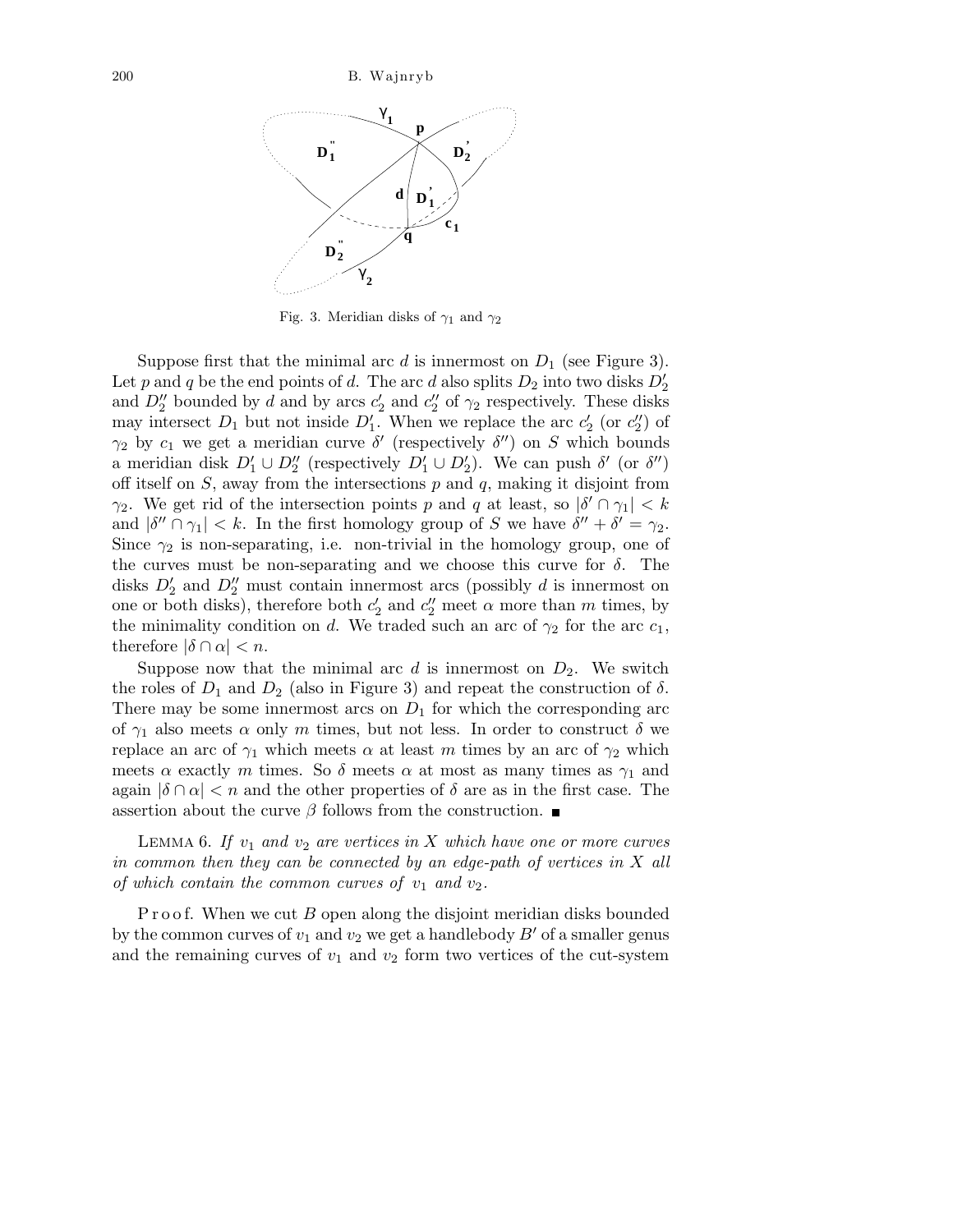complex of  $B'$ . By Induction Hypothesis 1 there exists an edge-path  $p'$  in this complex which connects the two vertices. When we add the common curves of  $v_1$  and  $v_2$  to curves of each vertex of the edge-path  $p'$  we get cut-systems on B which form an edge-path in X connecting  $v_1$  and  $v_2$ .

LEMMA 7. If  $\alpha$  and  $\beta$  are non-separating meridian curves then there exist vertices  $v_1$  and  $v_2$  of X which are connected by an edge-path in X (possibly  $v_1 = v_2$ ) and contain the curves  $\alpha$  and  $\beta$  respectively.

P r o o f. We prove the lemma by induction on  $n = |\alpha \cap \beta|$ . Assume first that the curves are disjoint. If  $\alpha \cup \beta$  does not separate the surface S then the pair  $\alpha, \beta$  can be completed to a cut-system on B representing a vertex  $v_1 = v_2$ . Suppose now that  $\alpha \cup \beta$  separates S. When we cut B along disjoint meridian disks bounded by  $\alpha$  and  $\beta$  respectively we get two handlebodies  $B_1$  and  $B_2$ . We choose a cut-system on each of the handlebodies. We get together  $g - 1$  meridian curves. When we add  $\alpha$  or  $\beta$  to these  $g - 1$  curves we get two cut-systems on  $B$  which are related by a simple move.

Assume now that  $n > 0$ . By Lemma 5 we can find a non-separating meridian curve  $\gamma$  with  $|\gamma \cap \alpha| < n$  and  $|\gamma \cap \beta| < n$ . By the induction hypothesis there exists a vertex  $v_1$  of X containing  $\alpha$  and connected by an edge-path to a vertex  $v_3$  containing  $\gamma$ . There also exists a vertex  $v_4$ containing  $\gamma$  and connected by an edge-path to a vertex  $v_2$  containing  $\beta$ . Finally,  $v_3$  and  $v_4$  are connected by an edge-path by Lemma 6.

As an easy corollary we get

PROPOSITION 8. X is connected.

P r o o f. If  $v_1$  is a vertex of X containing some curve  $\alpha$  and  $v_2$  is a vertex of X containing some curve  $\beta$  then, by Lemma 7, there exist other vertices  $v_3$  and  $v_4$  connected by an edge-path and containing  $\alpha$  and  $\beta$  respectively. By Lemma 6 we can connect  $v_1$  to  $v_3$  and  $v_4$  to  $v_2$  by edge-paths in X.

We now proceed to prove that  $X$  is simply-connected.

We define the distance between two curves  $\alpha$  and  $\beta$  as their intersection number  $|\alpha \cap \beta|$ . The distance between a curve  $\gamma$  and a vertex  $\langle \alpha_1, \ldots, \alpha_g \rangle$  is equal to the minimum of the distances  $|\gamma \cap \alpha_i|$ . The *radius* of an edge-path around a curve  $\alpha$  is equal to the maximum of the distances from  $\alpha$  to the vertices of the edge-path.

A segment is a sequence of consecutive vertices of an edge-path which have a curve in common. We say it is an  $(\alpha, \beta, \ldots, \gamma)$ -segment if all vertices of the segment contain the curves  $(\alpha, \beta, \dots, \gamma)$ .

The general idea of the proof is to start with a closed edge-path in  $X$ and reduce it to a sum of simpler edge-paths, and eventually to a sum of triangles, by induction on the radius of the edge-path around a fixed curve  $\alpha$  and induction on the number of segments of maximal distance from  $\alpha$ .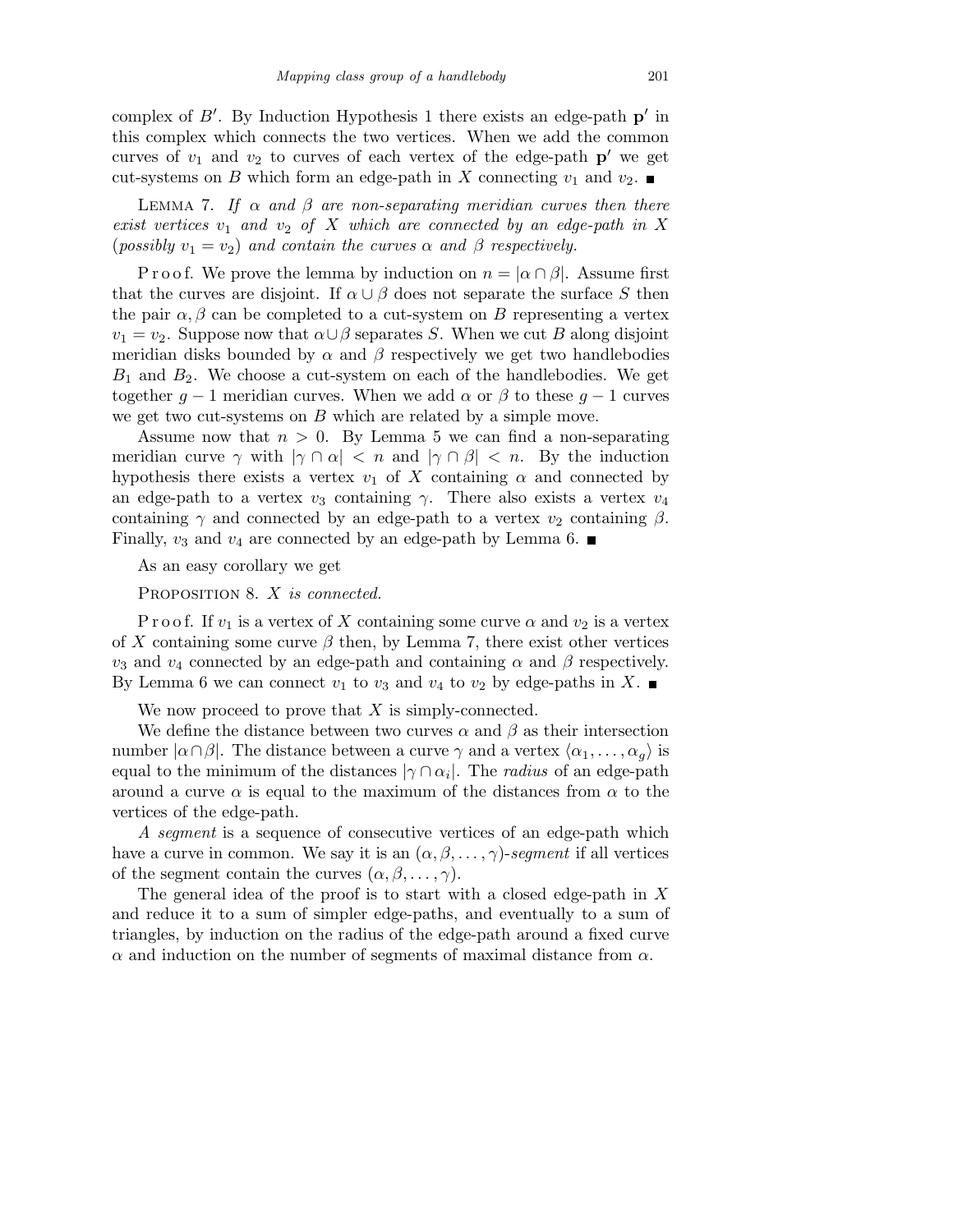Lemma 9. A closed segment is null-homotopic.

P r o o f. We cut  $B$  open along the meridian disk bounded by the common curve  $\alpha$  of the segment, getting a handlebody  $B'$  of a smaller genus. The remaining curves of each vertex form a vertex of a closed path in the cutsystem complex of  $B'$ . This path decomposes into a sum of triangles by Induction Hypothesis 1. When we add back the curve  $\alpha$  to every vertex we get a decomposition of the initial closed segment into a sum of triangles.

LEMMA 10. A closed path  $\mathbf{p} = \langle \alpha, \gamma \rangle \rightarrow \langle \beta, \gamma \rangle \rightarrow \langle \beta, \delta \rangle \rightarrow \langle \alpha, \delta \rangle \rightarrow$  $\langle \alpha, \gamma \rangle$  is null-homotopic in X.

P r o o f. If  $g > 2$  then the path is a closed segment, all vertices of **p** have at least one additional common curve, so we may assume  $g = 2$ . All the curves are disjoint. If  $\alpha \cup \beta$  (or  $\gamma \cup \delta$ ) does not separate S there is a vertex  $\langle \alpha, \beta \rangle$  (respectively  $\langle \gamma, \delta \rangle$ ) which is connected by an edge to every vertex of the path and splits the path into a sum of four triangles. In the other case let us split B open along the meridian disks of  $\alpha$ ,  $\beta$ ,  $\gamma$ , and  $\delta$ . Since  $\alpha \cup \gamma$ does not separate S we get three connected components and eight boundary components.

There is a connected component with at least three boundary components. By the separation properties of  $\alpha$ ,  $\beta$ ,  $\gamma$  and  $\delta$  this connected component has three boundary components corresponding to three different curves out of  $\alpha$ ,  $\beta$ ,  $\gamma$  and δ. Two of them belong to one vertex, say  $\alpha$  and  $\gamma$ . We can form a connected sum  $\alpha + \gamma$  of the two curves inside the connected component. We get a new meridian curve  $\varepsilon$  disjoint from all four curves. The curve  $\varepsilon$  forms a vertex with each of the four curves. The path **p** decomposes into a sum of ten triangles (see Figure 4).  $\blacksquare$ 



Fig. 4. Reduction of a square path

LEMMA 11. Let  $\alpha$  and  $\beta$  be disjoint, non-separating meridian curves. Let  $v_1$  and  $v_2$  be vertices of X connected by an edge and containing  $\alpha$  and β respectively (or  $v_1 = v_2$  contains both curves  $\alpha$  and β). Let  $v_3$  and  $v_4$ be another pair of vertices connected by an edge and containing  $\alpha$  and  $\beta$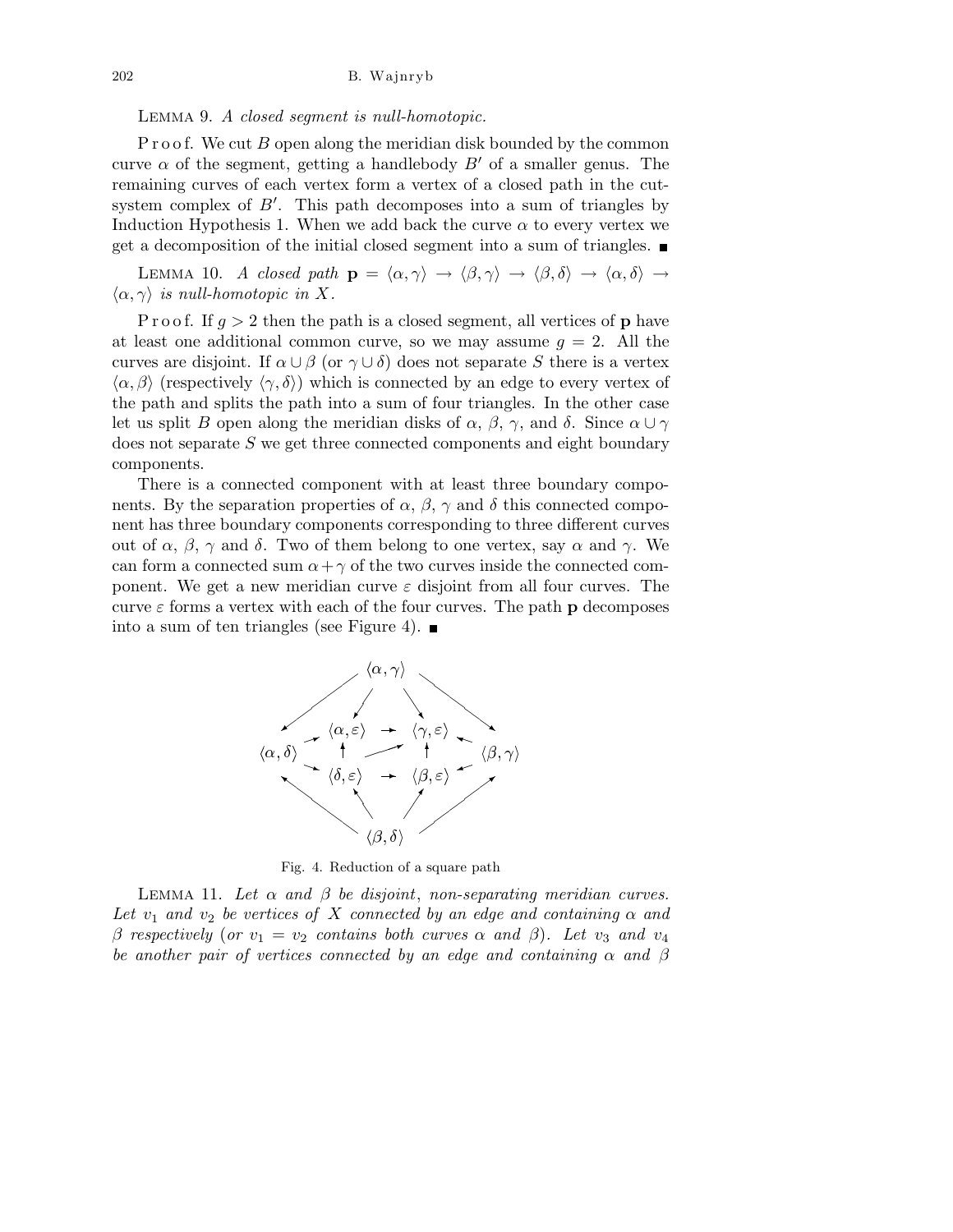respectively. Then there exist an  $\alpha$ -segment connecting  $v_1$  and  $v_3$  and a  $β$ -segment connecting  $v_2$  and  $v_4$  such that the union of the two segments, together with edges connecting  $v_1$  to  $v_2$  and  $v_3$  to  $v_4$ , forms a closed edge-path null-homotopic in X.

P r o o f. Suppose first that  $\alpha \cup \beta$  does not separate S. When we cut B along meridian disks bounded by  $\alpha$  and  $\beta$  we get a handlebody  $B_1$  of genus  $g-2$ . We can choose  $g-2$  curves out of the common curves of  $v_1$  and  $v_2$ which form a cut-system  $u_1$  on  $B_1$ . We can also choose  $g-2$  curves out of the common curves of  $v_3$  and  $v_4$  which form a cut-system  $w_1$  on  $B_1$ .

We connect  $u_1$  to  $w_1$  by an edge-path in the cut-system complex of  $B_1$ . We add  $\alpha$  and  $\beta$  to all vertices of this edge-path. We get an  $(\alpha, \beta)$ -segment. The first vertex of this segment is connected by edges to  $v_1$  and  $v_2$  and forms a triangle (or is equal to  $v_1$  if  $v_1 = v_2$ ). The last vertex is connected by edges to  $v_3$  and  $v_4$  and forms another triangle (see Figure 5, right side). We can extend the  $(\alpha, \beta)$ -segment to an  $\alpha$ -segment from  $v_1$  to  $v_3$  and to a  $\beta$ -segment from  $v_2$  to  $v_4$ . The union of the segments and the edges is equal to a sum of two triangles and a trivial path.



Suppose now that  $\alpha \cup \beta$  separates S. When we cut B along meridian disks bounded by  $\alpha$  and  $\beta$  we get two handlebodies  $B_1$  and  $B_2$  and the sum of the genera of  $B_1$  and  $B_2$  equals  $g-1$ . The remaining curves, common to  $v_1$  and  $v_2$ , split into two families; one forms a cut-system  $u_1$  on  $B_1$  and the other forms a cut-system  $u_2$  on  $B_2$ . Also the remaining curves in  $v_3$  and  $v_4$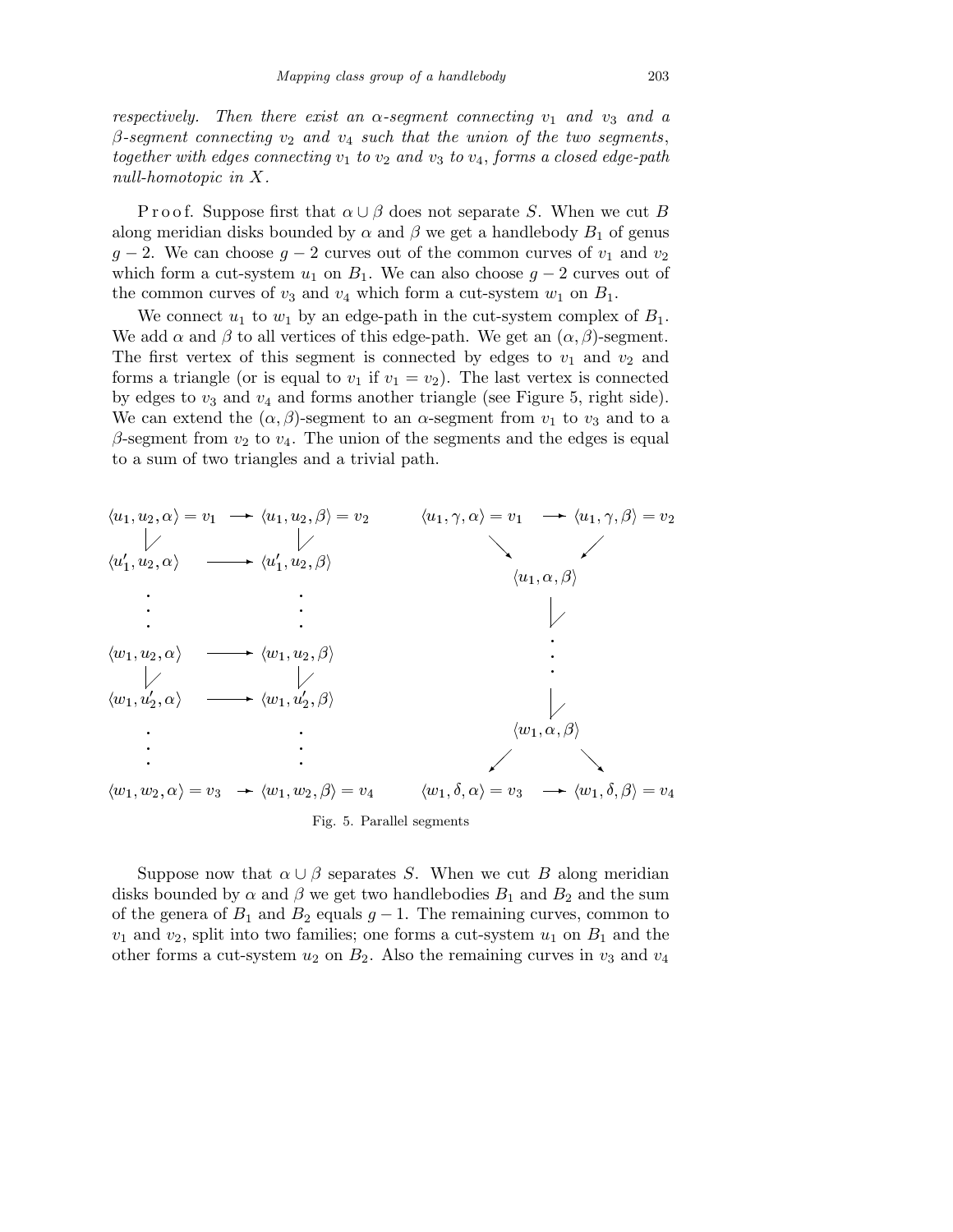form a cut-system  $w_1$  on  $B_1$  and a cut-system  $w_2$  on  $B_2$ . We connect  $u_1$  to  $w_1$  by an edge-path in the cut-system complex of  $B_1$ . We add  $\alpha$  and the curves of  $u_2$  to all vertices of the edge-path getting an edge-path in X (see Figure 5, left side).

Now we connect  $u_2$  to  $w_2$  by an edge-path in the cut-system complex of  $B_2$  and add  $\alpha$  and all curves of  $w_1$  to all vertices of this edge-path. We get a new edge-path in  $X$  which extends the first edge-path. Together we get an  $\alpha$ -segment connecting  $v_1$  to  $v_3$  in X. Now we replace  $\alpha$  by  $\beta$  in all vertices of this segment and get a  $\beta$ -segment connecting  $v_2$  to  $v_4$  in X. Corresponding vertices in the two segments are joined by an edge. The union of the segments together with the edges connecting  $v_1$  to  $v_2$  and  $v_3$ to  $v_4$  splits into squares which are null-homotopic by Lemma 10.

LEMMA 12. A closed edge-path **p** of radius zero around a curve  $\alpha$  of some vertex of  $\bf{p}$  is null-homotopic in X.

P r o o f. We prove the lemma by induction on the number of segments having a common curve disjoint from  $\alpha$ . If all vertices contain  $\alpha$  then we have a closed segment. In the other case consider a maximal segment containing α. Let  $u_1$  be its first vertex and let  $v_1$  be its last vertex. Let  $u_2$  be the next vertex of **p**. The vertex  $u_2$  contains a curve  $\beta$  disjoint from  $\alpha$ , the common curve of the second segment. Let  $v_2$  be the last vertex of the second segment. Suppose that there are only two segments. We are in the situation of Lemma 11. We can connect the two pairs of vertices  $v_1, u_2$  and  $v_2, u_1$  by parallel segments and **p** splits into a sum of two closed segments and a path null-homotopic by Lemma 11. So we may assume that there exists a third segment with a common curve  $\gamma$  disjoint from  $\alpha$  and  $\beta$ . Let  $u_3$  be the vertex of **p** following  $v_2$ . It contains  $\gamma$ . We cut B along meridian disks bounded by  $\alpha$ ,  $\beta$ ,  $\gamma$ .

If we get three components then the genus goes down by one. We choose a cut-system on each component, add them up and get g−1 curves. When we also add the curve  $\alpha$  (respectively  $\beta$ ,  $\gamma$ ) we get a cut-system  $w_1$  (respectively  $(w_2, w_3)$  on B and the cut-systems form a triangle. By Lemma 11 we can connect  $w_1$  to  $v_1$  by an  $\alpha$ -segment,  $w_2$  to  $u_2$  and  $v_2$  by  $\beta$ -segments and  $w_3$ to  $u_3$  by a  $\gamma$ -segment. Figure 6 shows that **p** can be replaced by an edgepath which does not have a  $\beta$ -segment and the difference of the edge-paths decomposes into a sum of null-homotopic paths by Lemmas 9 and 11. If  $\alpha \cup \beta$  does not separate S we can find a vertex  $w_1 = w_2$  which contains both curves  $\alpha$  and  $\beta$  and is connected by an edge to a vertex  $w_3$  containing  $\gamma$ . The case of  $\alpha \cup \gamma$  or  $\beta \cup \gamma$  non-separating is similar. If  $\alpha \cup \beta \cup \gamma$  does not separate we can find a vertex  $w_1 = w_2 = w_3$  containing all three curves. The argument using Figure 6 works in all cases. Lemma 12 follows by induction on the number of segments.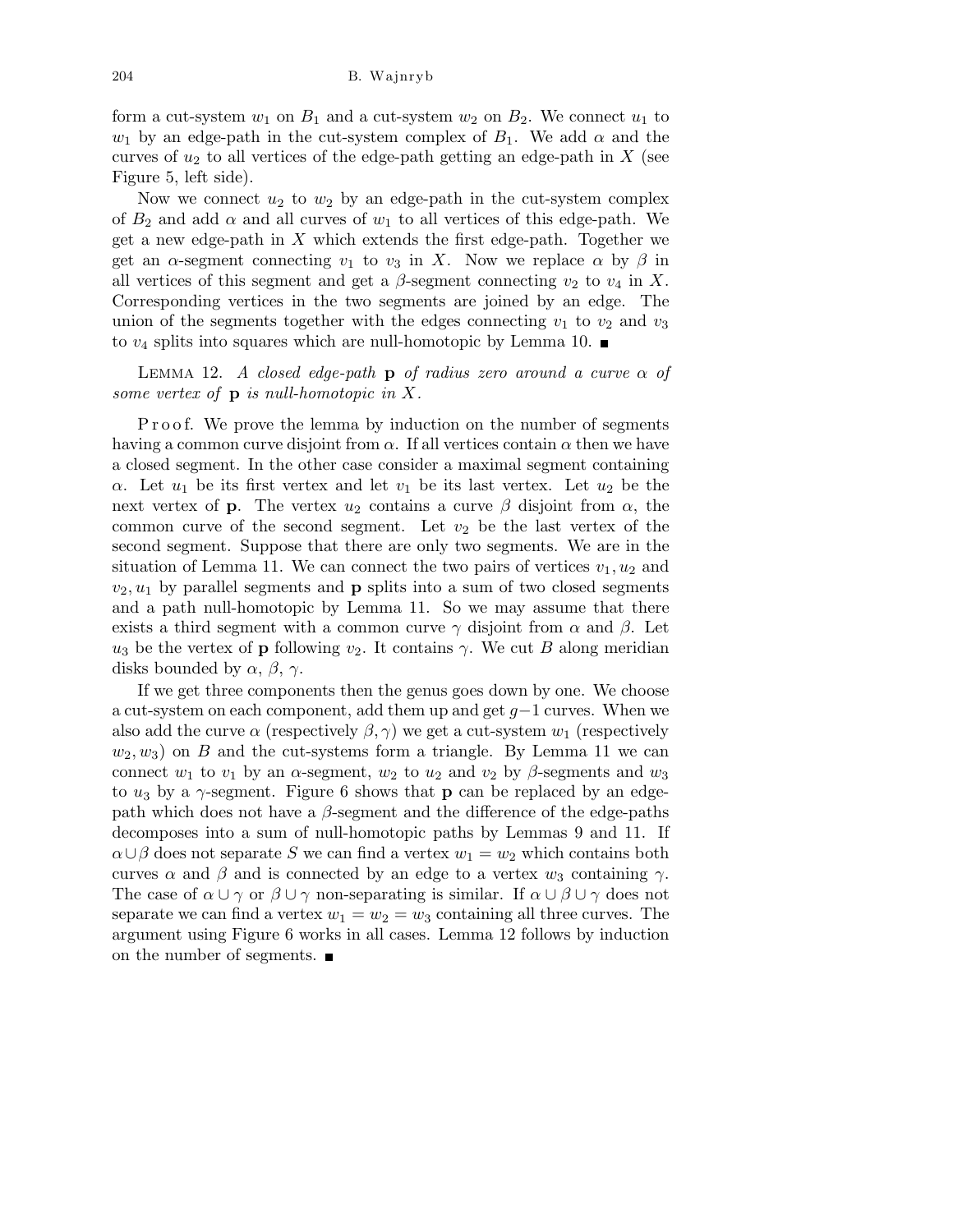

Fig. 6. Reduction of a path of radius 0

The next lemma will be used to make a short-cut from a vertex  $u_1$  to  $u_2$ in the situation of Figure 7.

LEMMA 13. Let  $\alpha$ ,  $\beta$ ,  $\gamma_1$ ,  $\gamma_2$  be non-separating curves on S such that  $|\gamma_1 \cap \gamma_2| = k, |\gamma_1 \cap \alpha| < m, |\gamma_2 \cap \alpha| \leq m$  and  $|\gamma_1 \cap \beta| = |\gamma_2 \cap \beta| = 0.$ Let  $u_1$  and  $u_2$  be vertices of X containing  $\gamma_1$  and  $\gamma_2$  respectively. Then there exists a path **q** connecting  $u_1$  and  $u_2$  such that all vertices of **q** have distance zero from  $\beta$  and have distance less than m from  $\alpha$ , except possibly for a final  $\gamma_2$ -segment of **q** which ends at  $u_2$ .

P r o o f. If  $|\gamma_1 \cap \gamma_2| = 0$  then we can find vertices  $w_1$  and  $w_2$  connected by an edge in X and containing  $\gamma_1$  and  $\gamma_2$  respectively (possibly one vertex contains both). We can connect  $u_1$  to  $w_1$  by a  $\gamma_1$ -segment and  $w_2$  to  $u_2$  by a  $\gamma_2$ -segment, by Lemma 6, getting the required edge-path q.

If  $|\gamma_1 \cap \gamma_2| = k > 0$  then, by Lemma 5, we can find a non-separating meridian curve  $\delta$  such that  $|\delta \cap \beta| = 0$ ,  $|\delta \cap \alpha| < m$ ,  $|\delta \cap \gamma_1| < k$ , and  $|\delta \cap \gamma_2| < k$ . Let w be a vertex containing  $\delta$ . By induction on k we can find an edge-path  $q_1$  between  $u_1$  and w and an edge-path  $q_2$  between w and  $u_2$ such that both have radius zero around  $\beta$ , all vertices of  $\mathbf{q}_1$  have distance less than m from  $\alpha$  and all vertices of  $q_2$  have distance less than m from  $\alpha$ , except possibly for the final  $\gamma_2$ -segment which ends at  $u_2$ . Together they form the required edge-path  $\mathbf{q}$ .

Proof of Theorem 1. X is connected by Proposition 8. We want to prove that every closed edge-path in  $X$  is null-homotopic. Suppose that a closed path **p** has radius m around some curve  $\alpha$ . If  $m = 0$  then **p** is null-homotpic by Lemma 12. We continue by induction on  $m$ . For fixed  $m$  we prove the result by induction on the number of segments of p which have a common curve at distance m from  $\alpha$ .

Let  $v_0$  be a vertex of **p** containing  $\alpha$ . We say that **p** begins at  $v_0$ . Let  $v_1$  be the first vertex of **p** which has distance m from  $\alpha$ . Let  $\mathbf{q}_0$  be the maximal segment of **p** which starts at  $v_1$ , contains some fixed curve  $\beta$ satisfying  $|\beta \cap \alpha| = m$  and such that no vertex of  $\mathbf{q}_0$  contains a curve  $\beta'$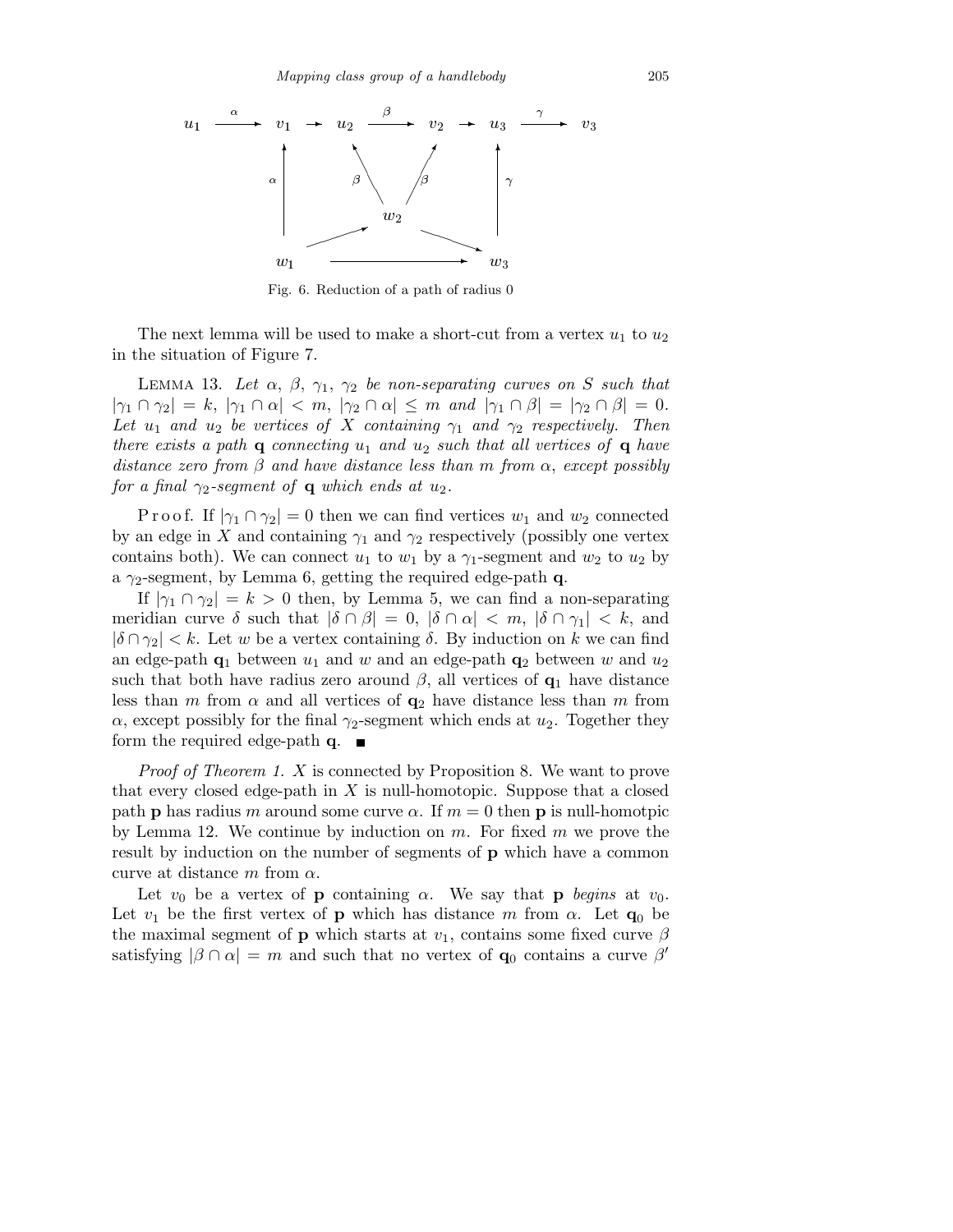satisfying  $|\beta' \cap \alpha| < m$ . Let  $v_2$  be the last vertex of  $\mathbf{q}_0$ . Let  $u_1$  be the vertex of **p** preceding  $v_1$  and let  $u_2$  be the vertex of **p** following  $v_2$  (see Figure 7). The vertex  $u_1$  contains a curve  $\gamma_1$  such that  $|\gamma_1 \cap \alpha| < m$ . The vertex  $u_2$ contains a curve  $\gamma_2$  such that  $|\gamma_2 \cap \alpha| < m$  or  $|\gamma_2 \cap \alpha| = m$  and  $\gamma_2$  is the common curve of the next segment. Since the curves in the neighbouring vertices are disjoint we have  $|\beta \cap \gamma_1| = |\beta \cap \gamma_2| = 0$ .



Fig. 7. Reduction of a path of radius *m*

We can now replace the part of **p** from  $u_1$  to  $u_2$  by a path **q** from Lemma 13 (see Figure 7). The new path  $p_1$  differs from p by a closed path of radius zero around  $\beta$ , so  $\mathbf{p}_1$  is homotopic to **p**, and it has no  $\beta$ -segment (although its  $\gamma_2$ -segment may be longer than in **p**). The number of segments in **p**<sub>1</sub> at distance m from  $\alpha$  is smaller than in **p**. Theorem 1 follows by induction.

**2.** A presentation of  $\mathcal{M}_g$ . In this section we establish a presentation of the mapping class group of a handlebody. We denote by  $B = B<sub>q</sub>$  a handlebody of genus g represented in Figure 1. We denote by  $S$  the boundary of B, by  $\mathcal M$  the mapping class group of B and by X the cut-system complex of B.

For  $q = 1$  one can compute the mapping class group directly:

THEOREM 14. The mapping class group  $\mathcal{M}_1$  of a solid torus B is isomorphic to  $\mathbb{Z} \oplus \mathbb{Z}_2$ .

P r o o f. If  $g = 1$  then the curve  $\alpha_1$  in Figure 1 is the only meridian curve on the boundary  $S$  of  $B$ , up to isotopy. A homeomorphism  $h$  of  $B$ either leaves the isotopy class of  $\alpha_1$  invariant or, up to isotopy, h fixes  $\alpha_1$ setwise and reverses its orientation, so that  $h^2$  leaves the isotopy class of  $\alpha_1$  invariant. The z-axis in Figure 1 is shown for g even. For odd genus the z-axis passes through the middle handle. In the case of genus one the rotation z through 180 degrees around the z-axis reverses the orientation of  $\alpha_1$ , and  $z^2 = 1$ . So for every  $h \in \mathcal{M}_1$  either h or zh preserves the isotopy class of  $\alpha_1$ . If a homeomorphism h preserves the isotopy class of  $\alpha_1$  then it is isotopic to a homeomorphism fixed on  $\alpha_1$ . It induces a homeomorphism of the annulus  $S - \alpha_1$  and thus it is a power of the Dehn twist  $a_1$  with respect to the curve  $\alpha_1$  (see Definition 1 below). The elements  $a_1$  and z of  $\mathcal{M}_1$  commute. The theorem follows.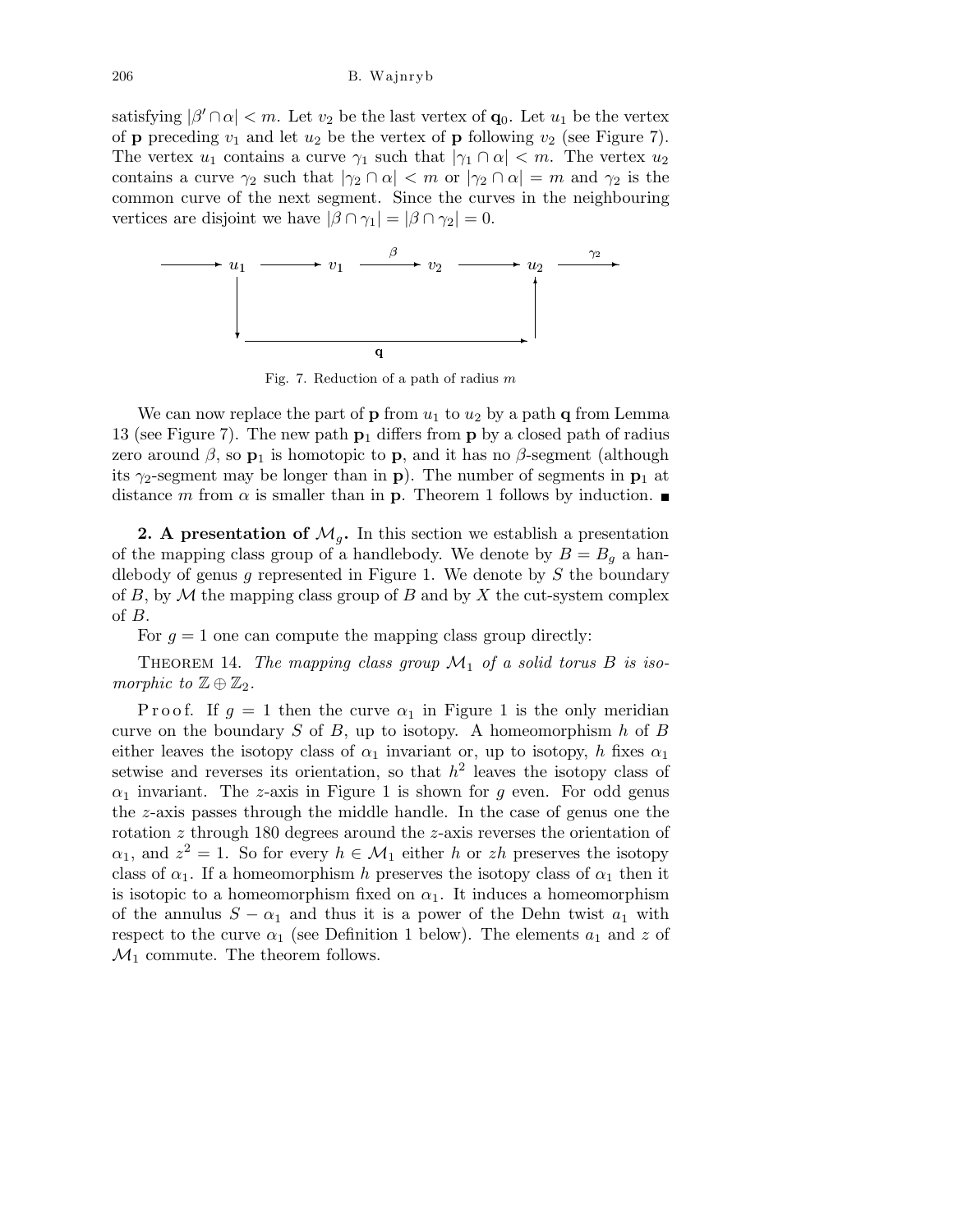From now on we assume that  $q > 1$ .

To shorten some formulas we adopt the following notation for conjugation:  $a * b = aba^{-1}$ . As usual,  $[a, b] = aba^{-1}b^{-1}$ .

REMARK 1. Some proofs of relations between homeomorphisms of a surface are left to the reader. The general idea of the proof is as follows. We split the surface into a union of disks by a finite number of curves (and arcs with the end-points on the boundary if the surface has a boundary). We prove that the given product of homeomorphisms takes each curve (respectively arc) onto an isotopic curve (arc), preserving some fixed orientation of the curve (arc). Then the product is isotopic to a homeomorphism pointwise fixed on each curve and arc. But a homeomorphism of a disk fixed on its boundary is isotopic to the identity homeomorphism, relative to the boundary, by the Lemma of Alexander. Thus the given product of homeomorphisms is isotopic to the identity.

We start with some properties of homeomorphisms of the surface S. Dehn proved in  $[4]$  that every homeomorphism of S is isotopic to a product of twists of the following type.

DEFINITION 1. A (positive) Dehn twist with respect to a simple closed curve  $\alpha$  on an oriented surface S is the isotopy class of a homeomorphism h of S, supported in a regular neighbourhood N of  $\alpha$  (an annulus), obtained as follows: we cut S open along  $\alpha$ , rotate one side of the cut by 360 degrees to the right (this makes sense on an oriented surface) and then glue the surface back together, damping out the rotation to the identity at the boundary of N. The Dehn twist (or simply twist) with respect to  $\alpha$  will be denoted by  $T_{\alpha}$ .

LEMMA 15. Let  $\alpha$  be a curve on S, let h be a homeomorphism and let  $\alpha' = h(\alpha)$ . Then  $T_{\alpha'} = hT_{\alpha}h^{-1}$ .

Proof. Since h maps  $\alpha$  to  $\alpha'$  we may assume that (up to isotopy) it also maps a neighbourhood N of  $\alpha$  to a neighbourhood N' of  $\alpha'$ . The homeomorphism  $h^{-1}$  takes N' to N, then  $T_{\alpha}$  maps N to N, twisting along  $\alpha$ , and h takes N back to N'. Since  $T_{\alpha}$  is supported in N, the composite map is supported in  $N'$  and it is a Dehn twist about  $\alpha'$ .

LEMMA 16. Let  $\gamma_1, \ldots, \gamma_k$  be a chain of curves, i.e. the consecutive curves intersect once and non-consecutive curves are disjoint. Let N denote a regular neighbourhood of the union of these curves. Let  $c_i$  denote the twist along  $\gamma_i$ . Then the following relations hold:

(i) The "commutativity relation":  $c_1c_3 = c_3c_1$ .

(ii) The "braid relation":  $c_1c_2(\gamma_1) = \gamma_2$ ,  $c_1c_2c_1 = c_2c_1c_2$ .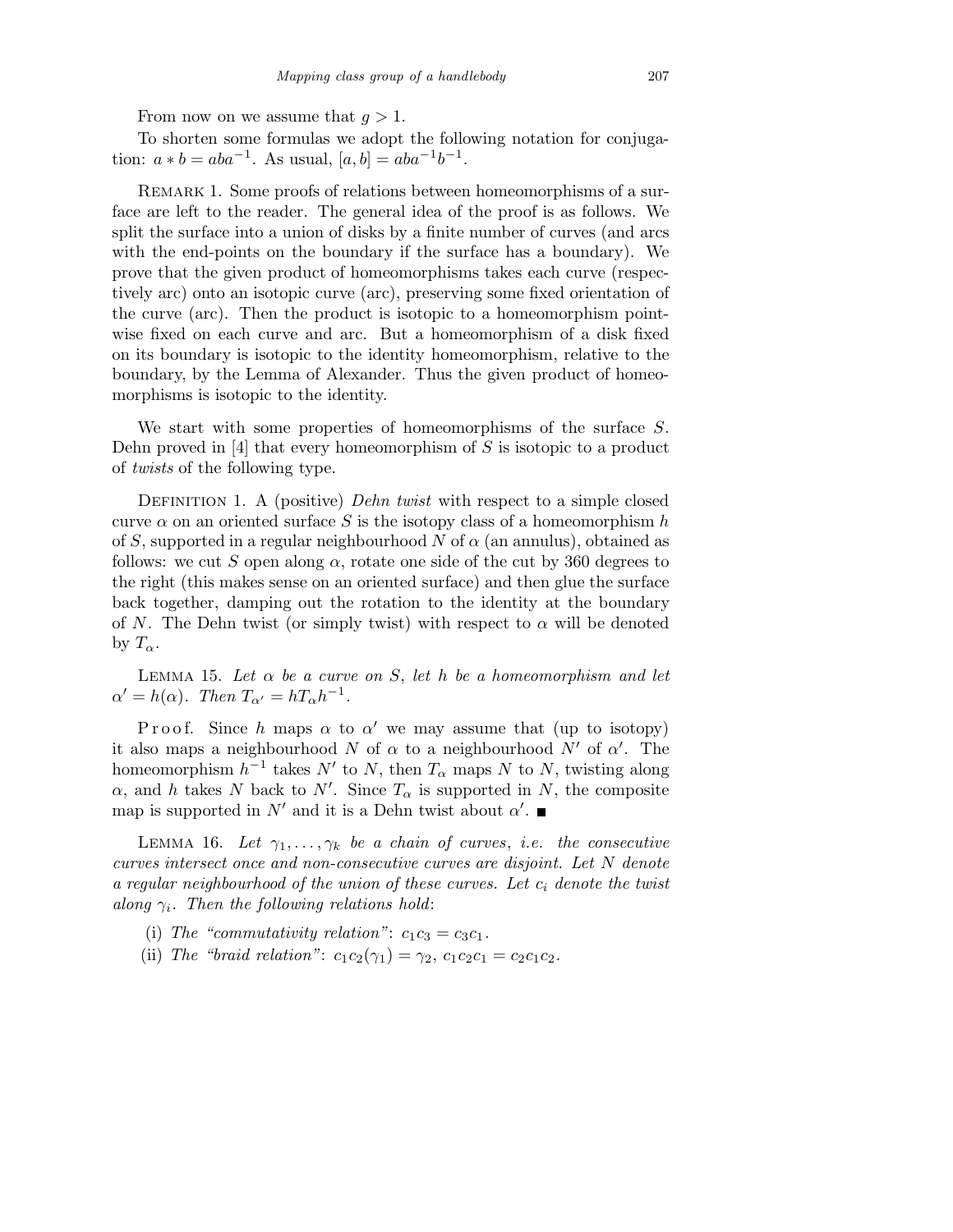(iii) The "chain relation": If k is odd then N has two boundary components,  $\partial_1$  and  $\partial_2$ , and  $(c_1 \ldots c_k)^{k+1} = T_{\partial_1} T_{\partial_2}$ . If k is even then N has one boundary component  $\partial_1$  and  $(c_1 \ldots c_k)^{2k+2} = T_{\partial_1}$ .

(iv)  $(c_2c_1c_3c_2)(c_4c_3c_5c_4)(c_2c_1c_3c_2) = (c_4c_5c_3c_4)(c_2c_1c_3c_2)(c_4c_3c_5c_4).$ 

P r o o f. Relation (i) is obvious. It follows immediately from the definition of Dehn twist that  $c_2(\gamma_1) = c_1^{-1}(\gamma_2)$ . Both statements of (ii) follow from this and from Lemma 15. Relation (iii) is a little more complicated, but we shall only use it for  $k = 2, 3$ , for which it is well known (see [14]).

We prove (iv). The proof involves a long sequence of braid transformations (relations (i) and (ii)):

 $(c_2c_1c_3c_2)(c_4c_3c_5c_4)(c_2c_1c_3c_2) = c_2c_3c_1c_2c_4c_5c_3c_4c_2c_3c_1c_2$  $=c_2c_3c_4c_1c_5c_2c_3c_2c_4c_3c_1c_2=c_2c_3c_4c_3c_1c_5c_2c_3c_4c_3c_1c_2$  $=c_4c_2c_3c_4c_1c_5c_2c_4c_3c_1c_2c_4=c_4c_2c_3c_1c_4c_5c_4c_2c_3c_1c_2c_4$  $=c_4c_5c_2c_3c_1c_4c_2c_3c_1c_2c_5c_4=c_4c_5c_2c_3c_1c_2c_1c_4c_3c_2c_5c_4$  $=c_4c_5c_3c_2c_3c_4c_1c_2c_3c_2c_5c_4=c_4c_5c_3c_2c_3c_4c_3c_1c_2c_3c_5c_4$  $= c_4c_5c_3c_4c_2c_3c_4c_1c_2c_3c_5c_4 = (c_4c_5c_3c_4)(c_2c_1c_3c_2)(c_4c_3c_5c_4)$ .

LEMMA 17. Let U be a disk with outer boundary  $\partial$  and with n inner holes bounded by curves  $\partial_1, \ldots, \partial_n$ . For  $1 \leq i < j \leq n$  let  $\alpha_{i,j}$  be the simple closed curve in U shown in Figure 8, separating two holes  $\partial_i$  and  $\partial_j$  from the other holes. Let d be the twist along  $\partial$ , let  $d_i$  be the twist along  $\partial_i$ , and let  $a_{i,j}$  be the twist along  $\alpha_{i,j}$ . Then

 $d = (a_{1,2}a_{1,3}\ldots a_{1,n}a_{2,3}\ldots a_{2,n}a_{3,4}\ldots a_{n-2,n-1}a_{n-2,n}a_{n-1,n})(d_1\ldots d_n)^{2-n}.$ 



Fig. 8. Disk with holes and the curves  $\alpha_{i,j}$ 

P r o o f. If we allow isotopies which rotate the curves  $\partial_i$  then the group of the isotopy classes of homeomorphisms of  $U$  is isomorphic to the group of the isotopy classes of homeomorphisms which preserve punctures of a disk with n punctures. This is the classical pure braid group on  $n$  strings. The elements  $a_{i,j}$  represent the standard generators of the pure braid group and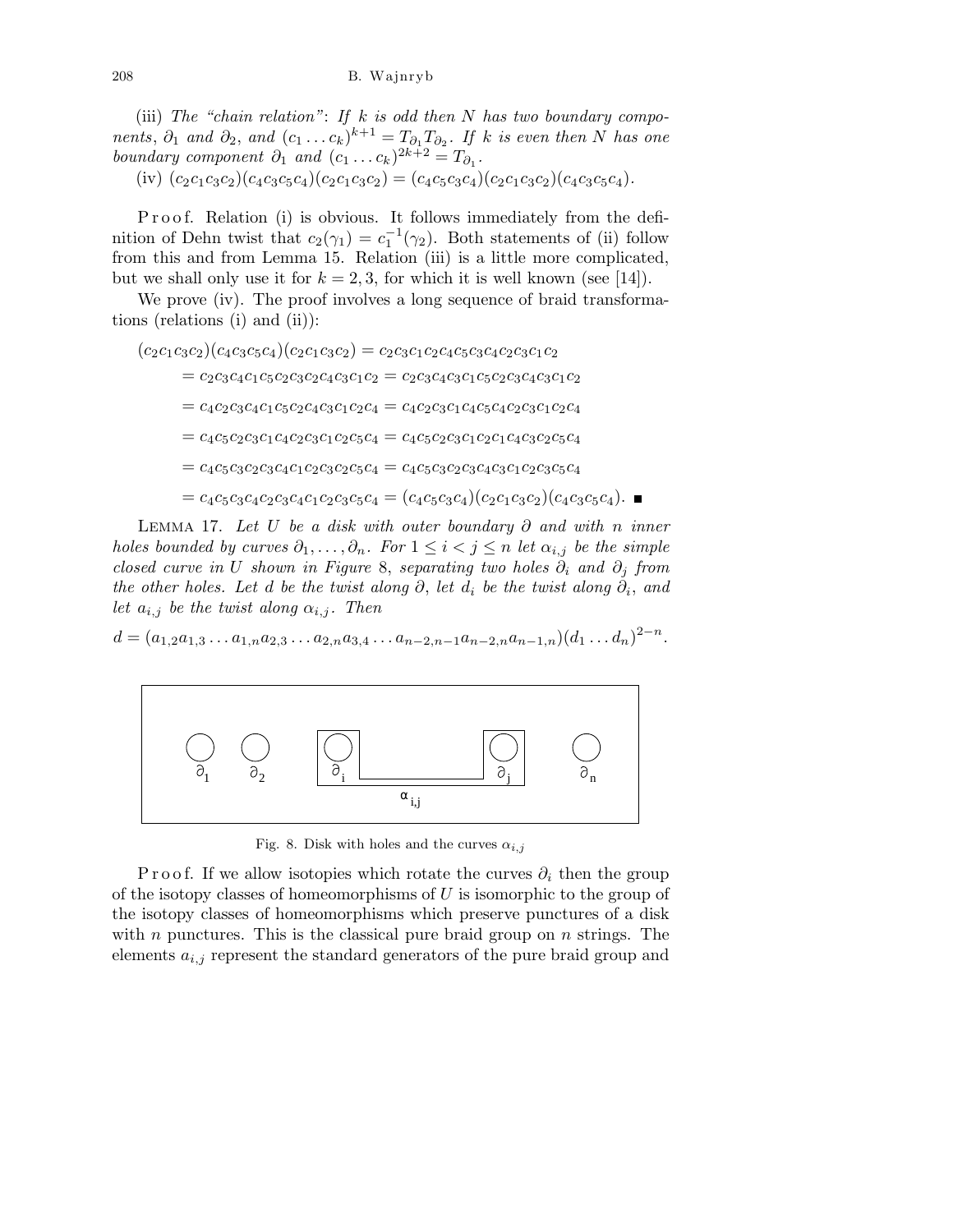d is equal to the generator  $\Delta^2$  of the centre. Therefore, modulo the twists  $d_i$ ,

$$
d = (a_{1,2}a_{1,3}\ldots a_{1,n}a_{2,3}\ldots a_{2,n}a_{3,4}\ldots a_{n-2,n-1}a_{n-2,n}a_{n-1,n}).
$$

The factor corresponding to the twists  $d_i$  can be checked by induction (by drawing many pictures).  $\blacksquare$ 

The special case of the above lemma, for  $n = 3$ , was observed by Dennis Johnson [10] and called a lantern relation.

We now fix some curves on  $S$ . The handlebody  $B$  consists of  $g$  handles attached to a 3-ball. For  $i = 1, \ldots, g$  and  $j = 1, \ldots, g - 1$  we fix curves  $\alpha_i$ ,  $\beta_i$ ,  $\varepsilon_j$  (see Figure 1). The curve  $\alpha_i$  is a meridian curve across the *i*th handle,  $\beta_i$  is a curve along the *i*th handle and  $\varepsilon_i$  runs along the *i*<sup>th</sup> handle and the  $(i + 1)$ st handle. The curves  $\alpha_1, \ldots, \alpha_q$  form a cut-system.

We denote by  $I_0$  the set of indices  $\{-g, 1 - g, \ldots, -1, 1, 2, \ldots, g\}.$ 

When we cut S open along the curves  $\alpha_1, \ldots, \alpha_g$  we get a sphere  $S_0$ with 2g holes bounded by curves  $\partial_i$ ,  $i \in I_0$ , where  $\partial_i$  and  $\partial_{-i}$  correspond to the same curve  $\alpha_i$  on S (see Figure 10). The glueing back map identifies  $\partial_i$ with  $\partial_{-i}$  according to the reflection with respect to the x-axis. Curves on S can be represented on  $S_0$ . If a curve on S meets some curves  $\alpha_i$  then it is represented on  $S_0$  by a disjoint union of several arcs. In particular  $\varepsilon_i$  is represented by two arcs joining  $\partial_{-i}$  to  $\partial_{-i-1}$  and  $\partial_i$  to  $\partial_{i+1}$ . We denote by  $\delta_{i,j}, i < j \in I_0$ , the curves represented in Figures 1 and 10. The curve  $\delta_{i,j}$ separates the holes  $\partial_i$  and  $\partial_j$  from the other holes on  $S_0$ .

DEFINITION 2. For each subset  $I = \{i_1, \ldots, i_n\}$  of  $I_0$  with  $i_1 < \ldots < i_n$ we define a *standard curve*  $\delta_I$  in  $S_0$  (see Figure 9), which separates the holes  $\partial_{i_1}, \ldots, \partial_{i_n}$  from the other holes in  $S_0$ . We see that if  $i, j \in I$  then  $\delta_{i,j}$  is contained inside  $\delta_I$ . If I contains just two indices i, j then  $\delta_I = \delta_{i,j}$ , as in Figure 10. For  $i \leq j \in I_0$  and  $I = \{k \in I_0 \mid i \leq k \leq j\}$  we define a curve  $\gamma_{i,j} = \delta_I$ .



Fig. 9. Standard curve  $\delta_I$  on  $S_0$  for  $I = \{i_1, \ldots, i_n\}$ 

We now fix some elements of  $\mathcal{M}$ . A homeomorphism h of S represents an element in M if it takes curves of some cut-system  $\langle \gamma_1, \ldots, \gamma_q \rangle$  to curves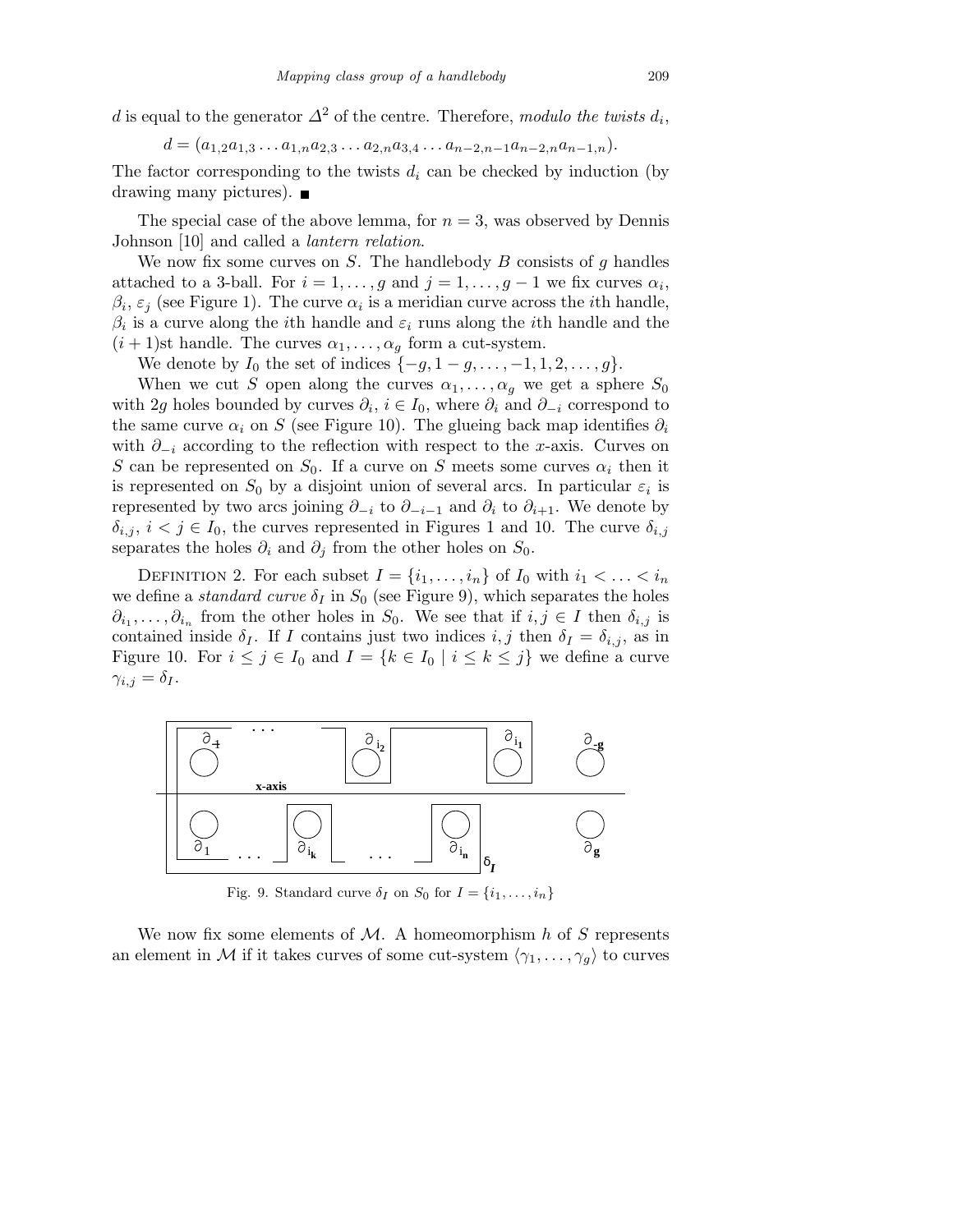$$
\begin{array}{|c|c|c|c|c|}\hline\begin{matrix}\n\frac{\partial_{-1}}{\partial} & \frac{\partial_{-2}}{\partial} & \frac{\partial_{-3}}{\partial} & \dots & \frac{\partial_{1-i}}{\partial} & \frac{\partial_{-i}}{\partial} \\
\vdots & \vdots & \ddots & \vdots & \vdots \\
\frac{\partial_{1}}{\partial_{1}} & \frac{\partial_{2}}{\partial_{2}} & \frac{\partial_{3}}{\partial_{3}} & \dots & \frac{\partial_{i-1}}{\partial_{i}} & \frac{\partial_{i}}{\partial_{i}}\n\end{matrix}\n\end{array}
$$
\n
$$
\xrightarrow{\mathbf{a}_{-1} \mathbf{a}_{-2} \mathbf{a}_{-3} \mathbf{b}_{2,3} \mathbf{b}_{2,3} \mathbf{b}_{1,1} \mathbf{b}_{2} \mathbf{b}_{3} \mathbf{c}_{2,1}
$$

Fig. 10. Curves  $\delta_{i,j}$  and  $\lambda_k$  on  $S_0$ 

of a cut-system. Indeed, we can extend  $h$  to disjoint meridian disks bounded by  $\gamma_1, \ldots, \gamma_g$ . When we cut B open along the meridian disks we get a ball and  $h$  can be extended from the boundary of the ball to its interior. A twist with respect to a curve  $\alpha$  belongs to M if and only if  $\alpha$  is a meridian curve. A curve which is disjoint from all curves of some cut-system is a meridian curve.

DEFINITION 3. We denote by  $a_i, b_i, e_j$  the Dehn twists along the curves  $\alpha_i, \beta_i, \varepsilon_j$  respectively and we denote by  $d_{1,2}$  the Dehn twist with respect to  $\delta_{1,2}$ . For  $i \in I_0$  we denote by  $d_i$  the twist of  $S_0$  along the curve  $\partial_i$ . It can be identified with the twist  $a_{i|i|}$  of S. We fix the following elements of M:

$$
s = b_1 a_1 a_1 b_1,
$$
  
\n
$$
t_i = e_i a_i a_{i+1} e_i \quad \text{for } i = 1, ..., g - 1.
$$

For  $i < j \in I_0$  we let

$$
d_{i,j} = (t_{i-1}t_{i-2}...t_1t_{j-1}t_{j-2}...t_2) * d_{1,2} \quad \text{if } i > 0,
$$
  
\n
$$
d_{i,j} = (t_{-i-1}^{-1}t_{-i-2}^{-1}...t_1^{-1}s^{-1}t_{j-1}t_{j-2}...t_2) * d_{1,2} \quad \text{if } i < 0 \text{ and } i + j > 0,
$$
  
\n
$$
d_{i,j} = (t_{-i-1}^{-1}t_{-i-2}^{-1}...t_1^{-1}s^{-1}t_jt_{j-1}...t_2) * d_{1,2} \quad \text{if } i < 0, j > 0 \text{ and } i + j < 0,
$$
  
\n
$$
d_{i,j} = (t_{-j-1}^{-1}t_{-j-2}^{-1}...t_1^{-1}t_{-i-1}^{-1}t_{-i-2}^{-1}...t_2^{-1}s^{-1}t_1^{-1}s^{-1}) * d_{1,2} \quad \text{if } j < 0,
$$
  
\n
$$
d_{i,j} = (t_{j-1}^{-1}d_{j-1,j}t_{j-2}^{-1}d_{j-2,j-1}...t_1^{-1}d_{1,2}) * (s^2a^4) \quad \text{if } i + j = 0,
$$
  
\n
$$
d_I = (d_{i_1,i_2}d_{i_1,i_3}...d_{i_1,i_n}d_{i_2,i_3}...d_{i_2,i_n}d_{i_3,i_4}...d_{i_{n-1},i_n})(a_{i_1}...a_{i_n})^{2-n}
$$
  
\nwhere  $I = \{i_1, ..., i_n\} \subset I_0, i_1 < ... < i_n,$   
\n
$$
c_{i,j} = d_I, \quad \text{where } i \le j \in I_0 \text{ and } I = \{k \in I_0 \mid i \le k \le j\},
$$
  
\n
$$
r_{i,j} = b_j a_j c_{i,j} b_j, \quad \text{where } i \le j \in I_0 \text{ and } I = \{k \in I_0 \mid i \le k \le j\},
$$
  
\n
$$
k_j = a_j a_{j+1} t_j d_{j,j+1}^{-1} \quad \text{for } j = 1, ..., g-1
$$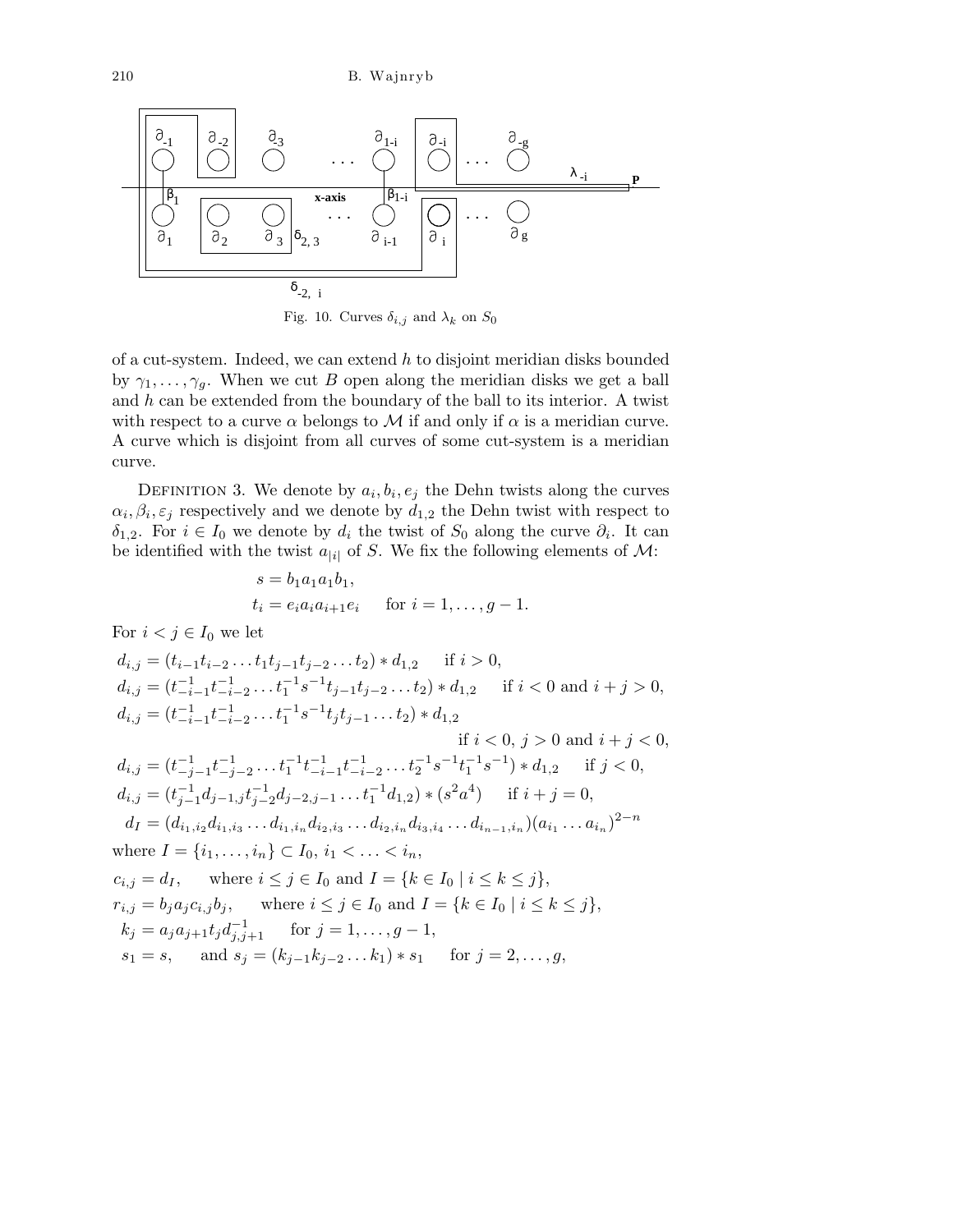$$
z = a_1 a_2 \dots a_g s t_1 t_2 \dots t_{g-1} s t_1 \dots t_{g-2} s \dots s t_1 s d_I \quad \text{where } I = \{1, \dots, g\},
$$
  

$$
z_j = (k_{j-1} k_{j-2} \dots k_{g+1-j}) * z \quad \text{if } j > g/2.
$$

Most of the products in the above definition represent very simple elements of  $M$  and we now explain their meaning. We first define special homeomorphisms of  $S_0$ .

DEFINITION 4. A half-twist  $h_{i,j}$  along a curve  $\delta_{i,j}$  is the isotopy class (on  $S_0$  relative to its boundary) of a homeomorphism of  $S_0$  which is fixed outside  $\delta_{i,j}$  and is equal to a counterclockwise "rotation" through 180 degrees inside  $\delta_{i,j}$ . In particular  $h_{i,j}$  switches the two holes  $\partial_i$  and  $\partial_j$  inside  $\delta_{i,j}$  so it is not fixed on the boundary of  $S_0$ , but  $h_{i,j}^2$  is fixed on the boundary of  $S_0$  and is isotopic to the full Dehn twist along  $\delta_{i,j}$ .

One can check that  $t_i = h_{i,i+1}h_{-i-1,-i}a_i^{-1}a_{i+1}^{-1}$  and  $s = h_{-1,1}a_1^{-2}$ . So  $t_i$ switches the holes  $\partial_i$  and  $\partial_{i+1}$  rotating the interior of  $\delta_{i,i+1}$  counterclockwise and it switches the holes  $\partial_{-i-1}$  and  $\partial_{-i}$  rotating the interior of  $\delta_{-i-1,-i}$ counterclockwise, and s switches the holes  $\partial_1$  and  $\partial_{-1}$  rotating the interior of  $\delta$ <sub>−1,1</sub> counterclockwise. This interpretation of  $t_i$  and s is very useful in the investigation of their action on curves in  $S_0$ .

It follows from Lemma 16 that  $s(\alpha_i) = \alpha_i$  for  $i = 1, \ldots, g, t_i(\alpha_i) = \alpha_{i+1}$ ,  $t_i(\alpha_{i+1}) = \alpha_i$ , and  $t_i(\alpha_j) = \alpha_j$  for  $j \neq i, i+1$ . Thus the elements  $a_i$ , s, and  $t_i$  belong to M.

We now consider the products  $d_{i,j}$ . For  $i \neq -j$  we start with  $\delta_{1,2}$  and apply consecutive factors  $t_i$  and s, one at a time. We check that the result is  $\delta_{i,j}$  so  $d_{i,j}$  is the twist along  $\delta_{i,j}$ , by Lemma 15. For  $d_{-1,1}$  we use Lemma 16(iii). The curve  $\delta_{-1,1}$  is the boundary of a regular neighbourhood of  $\alpha_1 \cup \beta_1$ and  $(a_1b_1)^6 = s^2a_1^4$  by Lemma 16(i), (ii), therefore  $d_{-1,1} = (a_1b_1)^6$  is the twist along  $\delta_{-1,1}$  by Lemma 16(iii). Now we apply a suitable product of  $t_i$ 's and  $d_{i,i+1}$ 's to  $\delta_{-1,1}$  and get  $\delta_{-i,i}$ . Thus  $d_{i,j}$  is the twist along  $\delta_{i,j}$  for all  $i, j$ .

It follows from Lemma 17 that  $d_I$  is equal to the twist along  $\delta_I$ . In particular  $c_{i,j}$  is the twist along the curve  $\gamma_{i,j}$ .

Now it follows from Lemma 16 that  $r_{i,j}(\alpha_j) = \gamma_{i,j}$ . Also the curves  $\alpha_1, \ldots$  $\ldots, \alpha_{j-1}, \gamma_{i,j}, \alpha_{j+1}, \ldots, \alpha_q$  form a cut-system. Thus  $r_{i,j}$  belongs to M.

One can check, by drawing pictures, that  $k_i(\alpha_i) = \alpha_{i+1}$  and  $k_i(\beta_i) =$  $\beta_{j+1}$ , hence  $s_j = b_j a_j^2 b_j$  is essentially the half-twist along a curve surrounding the holes  $\partial_i$  and  $\partial_{-i}$  (see Definition 4 and the interpretation of s).

We may assume that the handlebody  $B$  has a rotational symmetry with respect to the z-axis (the vertical axis in Figure 1), so the 180 degrees rotation around the z-axis takes the B onto itself and takes the ith handle onto the  $(g + 1 - i)$ th handle. This rotation induces the rotation of  $S_0$ through 180 degrees around the origin, which takes  $\partial_i$  onto  $\partial_{i-g-1}$  and  $\partial_{-i}$  onto  $\partial_{g+1-i}$  for  $i=1,\ldots,g$ . We now check that the element z from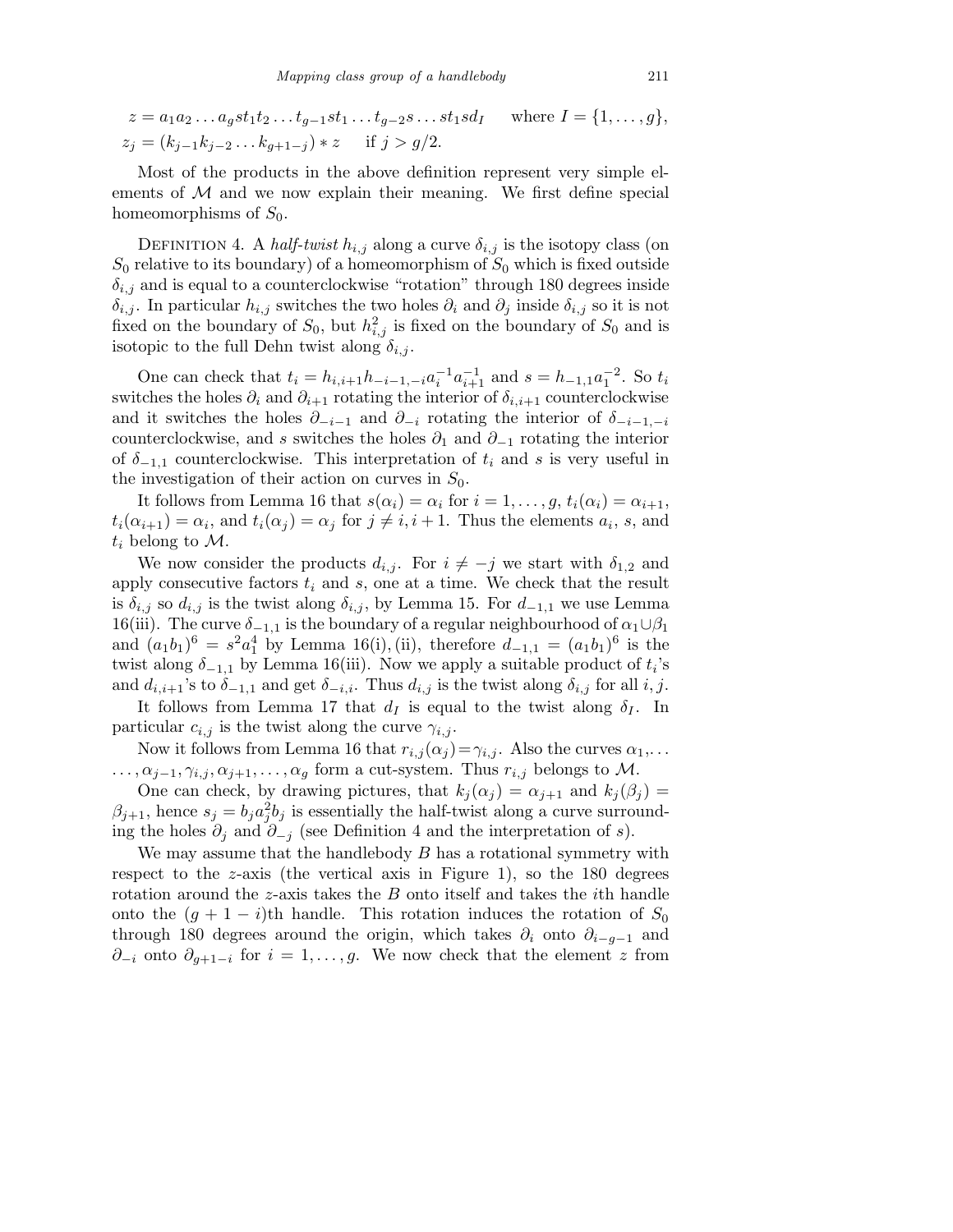Definition 3 represents the rotation. Let  $z'$  be the rotation. Consider loops around the holes  $\partial_i$ ,  $i < 0$ , which descend from above, from the common base point at  $\infty$ , and are disjoint outside  $\infty$ . Consider also loops around the holes  $\partial_i$ ,  $i > 0$ , which ascend from below, from the common base point at  $\infty$ , and are disjoint outside  $\infty$ . It is easy to check, using Definition 4, that z and  $z'$  act in the same way on these loops. Since the complement of these loops is a union of a disk and of annuli around  $\partial_i$ 's, it follows that z and z' may only differ by a product of  $a_i$ 's. It is easy to check that  $z(\beta_1) = z'(\beta_1) = \beta_g$ . Since  $a_g(\beta_g) \neq \beta_g$  the power of  $a_g$  in z must be correct. Drawing some more pictures one can check that  $z(\beta_j) = z'(\beta_j) = \beta_{g+1-j}$ , therefore the power of  $a_{g+1-j}$  in z must be correct for  $j=1,\ldots,g$ . So  $z=z'$  is the rotation. From this one can check that  $z_j$  leaves the curves  $\alpha_j$  and  $\gamma_{j-g,j}$  invariant.

We can now state our main result, a finite presentation for  $\mathcal{M}$ :

THEOREM 18. The mapping class group  $\mathcal{M}_q$  of a handlebody of genus g admits the following presentation:

The set of generators consists of  $a_1, \ldots, a_q, d_{1,2}, s, t_1, \ldots, t_{q-1}$  and  $r_{i,j}$ for  $i < j \in I_0$  and  $i = 1$  or  $(i < 0, i + j > 0, j - i \le g)$ .

The set of defining relations is:

(P1)  $[a_i, a_j] = 1$  and  $[a_i, d_{j,k}] = 1$  for all  $i, j, k \in I_0$ . (P2) Pure braid relations (a)  $d_{r,s}^{-1} * d_{i,j} = d_{i,j}$  if  $r < s < i < j \in I_0$  or  $i < r < s < j \in I_0$ , (b)  $d_{r,i}^{-1} * d_{i,j} = d_{r,j} * d_{i,j}$  if  $r < i < j \in I_0$ , (c)  $d_{i,s}^{-1} * d_{i,j} = (d_{i,j}d_{s,j}) * d_{i,j}$  if  $i < s < j \in I_0$ , (d)  $d_{r,s}^{-1} * d_{i,j} = [d_{r,j}, d_{s,j}] * d_{i,j}$  if  $r < i < s < j \in I_0$ .  $(P3) d_{I_0} = 1.$ (P4)  $d_{I_k} = a_{|k|}$  for every  $k \in I_0$  where  $I_k = I_0 - \{k\}.$ (P5)  $t_i t_{i+1} t_i = t_{i+1} t_i t_{i+1}$  for  $i = 1, \ldots, g-2$  and  $[t_i, t_j] = 1$  if  $1 \leq i <$  $j - 1 < q - 1$ .  $(P6)$   $s^2 = d_{-1,1}a^{-4}$  and  $t_i^2 = d_{i,i+1}d_{-i-1,-i}a_i^{-2}a_{i+1}^{-2}$  for  $i = 1, \ldots, g-1$ . (P7)  $[s, a_i] = 1$  for  $i = 1, \ldots, g$ ,  $t_i * a_i = a_{i+1}$  for  $i = 1, \ldots, g-1$ ,  $[a_i, t_j] = 1$  for  $j \neq i, i - 1$  and  $[t_i, s] = 1$  for  $i = 2, \ldots, g - 1$ .  $(P8) [s, d_{2,3}] = 1, [s, d_{-2,2}] = 1, st_1st_1 = t_1st_1s, and [t_i, d_{1,2}] = 1 for$  $i \neq 2$ . (P9) If  $i < j \in I_0$  and  $i = 1$  or  $(i < 0, i + j > 0, j - i \le g)$  then  $r_{i,j}^2 = s_j c_{i,j} s_j c_{i,j}^{-1}.$ (P10) If  $i < j \in I_0$  and  $i = 1$  or  $(i < 0, i + j > 0, j - i \le g)$  then (a)  $r_{i,j} * a_j = c_{i,j}$  and  $[r_{i,j}, a_k] = 1$  for  $k \neq j$ , (b)  $[r_{i,j}, t_k] = 1$  if  $k < |i|$  or  $|i| < k < j - 1$  or  $k > j$  or  $k = i = j$  $1 < i - 1$ , (c)  $[r_{i,j}, s_k] = 1$  if  $k < |i|$  or  $k > j$  or  $k = -i$ ,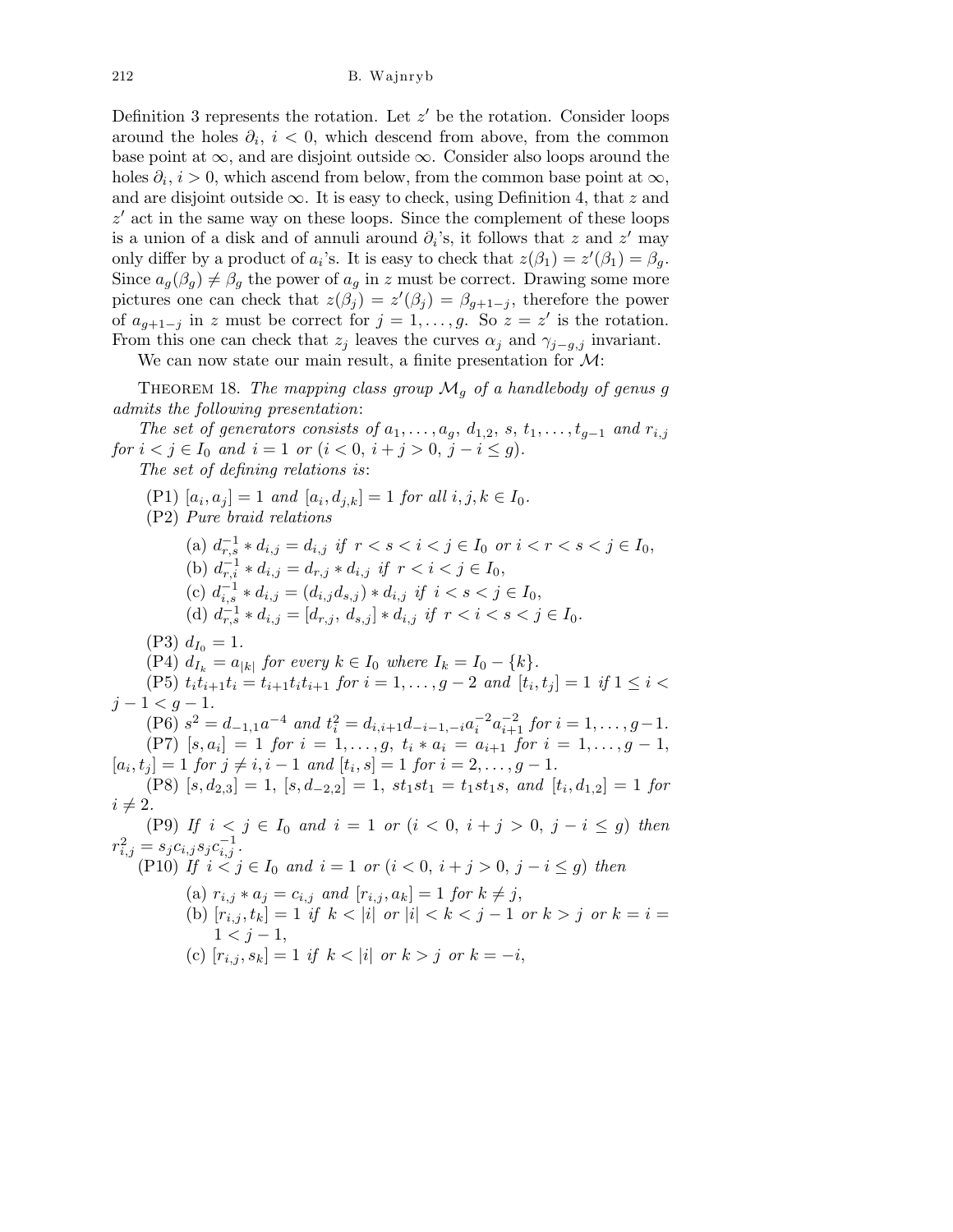(d) 
$$
[r_{i,j}, d_{k,m}] = 1
$$
 if  $k, m \in \{i, ..., j-1\}$  or  $k, m \notin \{-j, i, i+1, ..., j\}$ ,  
\n(e)  $[r_{i,j}, z_j] = 1$  if  $j = g$  or  $j - i = g$ ,  
\n(f)  $r_{i,j} * d_{i,j} = d_J$  where  $J = \{k \in I_0 : i < k \leq j\}$ ,  
\n(g)  $r_{1,j} * d_{-j,1-j} = (t_{j-2}t_{j-3} \ldots t_1) * c_{-1,j}$ ,  
\n(h) if  $i < 0$  and  $j + i > 1$  then  $r_{i,j} * d_{-j,1-j} = (t_{j-2}t_{j-3} \ldots t_{1-i}) * c_{i-1,j}$ ,  
\n(k) if  $j < g$  then  $r_{i,j}^{-1} * d_{-j-1,-j} = s_{j+1}^{-1} * c_{i,j+1}$ .  
\n(P11) If  $i < j \in I_0$  and  $i = 1$  or  $(i < 0, i + j > 0, j - i \leq g)$  then  
\n $r_{i,j} * t_{j-1} = t_{j-1}^{-1} * r_{i,j}$ .  
\n(P12) For  $g \geq j > 2$  and  $i = 1$  or  $(i < 0, i + j > 0, j - i \leq g)$   
\n $r_{1,j} = s_j c_{1,j} s_j c_{1,j}^{-1} k_{j-1} a_j c_{1,j-2} t_{j-1} c_{1,j-1}^{-1} t_{j-1}^{-1} r_{1,j-1}^{-1} s_{j-1} h_2 r_{1,2}^{-1} h_2^{-1} k_{j-1}^{-1}$  with  
\n $h_2 = k_{j-1}^{-1} t_{j-2}^{-1} t_{j-3}^{-1} \ldots t_1^{-1} k_{j-1} k_{j-2} \ldots k_2$ ,  
\n $r_{-1,j} = h_3 r_{1,2}^{-1} h_3^{-1} s_j r_{1,j}^{-1} c_{1,j-1}^{-1} c_{1,j-1} a_1 s_j c_{-1,j}$  with  
\n $h_3 = s_1 k_{$ 

Although Theorem 18 is very long and complicated it has some simple and interesting consequences.

THEOREM 19. For  $g > 1$  the mapping class group  $\mathcal{M}_g$  of a handlebody B of genus g is generated by five elements:  $a_1$ ,  $s_1$ ,  $r_{1,2}$ ,  $t_1$  and  $u = t_1 \ldots t_{g-1}$ .

Proof. Let G be the subgroup of  $\mathcal{M}_g$  generated by  $a_1, s_1, r_{1,2}, t_1, u$ . We have to prove that G contains the generators  $a_i$ ,  $s$ ,  $d_{1,2}$ ,  $t_j$  and  $r_{i,j}$  of M. We have  $u * t_i = t_{i+1}$  by (P5), so  $t_j \in G$  for all j. Now  $t_i * a_i = a_{i+1}$  by (P7), so  $a_i \in G$  for all i. By (P10) we have  $r_{1,2} * a_2 = d_{1,2} \in G$ . Now all elements  $d_{i,j}, s_j, k_j$  belong to G, by Definition 3. Finally,  $r_{i,j} \in G$  by (P12) and induction.

THEOREM 20. The abelianized mapping class group  $A = \mathcal{M}_q/[\mathcal{M}_q, \mathcal{M}_q]$ is isomorphic to  $\mathbb{Z}_2 \oplus \mathbb{Z}_2$  for  $g = 2$  and to  $\mathbb{Z}_2$  for  $g > 2$ .

P ro of. Elements conjugate in  $\mathcal{M}_g$  become equal in A. By (P7) all elements  $a_i$  become equal in A to an element which we denote by a. We have  $r_{1,2} * a_2 = d_{1,2}$  by (P10), and by Definition 3 all  $d_{i,j}$  with  $i \neq -j$ become equal to a in A. By (P5) all elements  $t_i$  become equal in A to an element which we denote by t. Also all elements  $r_{i,j}$  are equal to t in A by (P11). All elements  $s_i$  become equal in A to an element which we denote by s. So A is generated by t, s and a. Now  $t^2 = s^2$  by (P9), and  $t^2 = a^{-2}$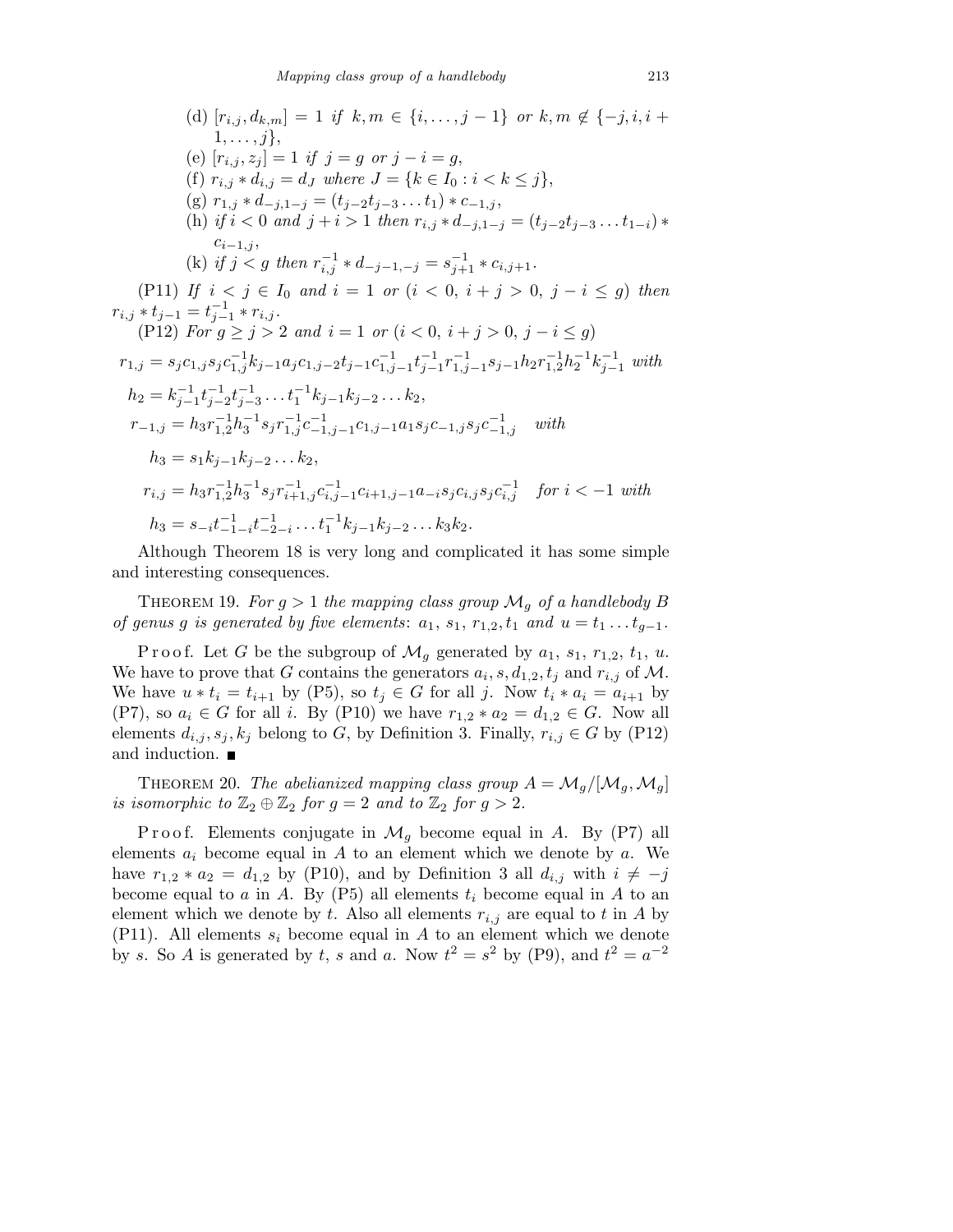by (P6). Consider the relation in (P12) defining  $r_{1,3}$ . Reducing modulo the commutator we get  $t = s^3 t^{-2} a$  in A. Since  $t^2 = s^2$  we get  $t = sa$ . Squaring both sides we get  $t^2 = s^2 a^2$ , hence  $a^2 = t^2 = s^2 = 1$ . So A is generated by *a* and *s* and  $a^2 = s^2 = 1$ .

We now consider separately the cases  $g = 2$  and  $g > 2$ . If  $g = 2$  then all edges of X are equivalent to  $e_{1,2}$ . The relations (P12) become empty. We have very few standard curves and very few corresponding elements  $d_I$ :  $d_{I_0}$ ,  $d_I$ , where  $I = I_0 - k$  for  $k \in I_0$ , and  $d_{i,j}$  with  $i < j$ . In A the elements  $d_{-1,1}$ and  $d_{-2,2}$  become trivial by the definition and by the previous relations. We have seen that  $d_{i,j}$  becomes equal to a for  $i \neq -j$  so  $d_{I_0}$  is equal to 1 in A and  $d_I$  is equal to a in A for  $I = I_0 - k$ . All relations (P1)–(P11) become trivial modulo the commutator and the relations  $a^2 = s^2 = 1$ . Thus  $A=\mathbb{Z}_2\oplus\mathbb{Z}_2.$ 

Consider now the case  $g > 2$ . From the definition of  $c_{1,3}$  and from the previous relations we get  $c_{1,3} = 1$  in A. By (P10)(a) we get  $a = 1$ , so A is generated by s and  $s^2 = 1$ . Now all relations (P1)–(P12) become trivial so  $A=\mathbb{Z}_2$ .

**2.1.** The stabilizer of a vertex. The main task of this subsection is to establish a presentation of the stabilizer H of the vertex  $v_0$  of X.

PROPOSITION 21. The group  $H$  admits a presentation with generators  $a_i, i = 1, \ldots, g, d_{1,2}, s \text{ and } t_i, i = 1, \ldots, g-1, \text{ and with relations (P1)–(P8)}$ of Theorem 18.

The group  $H$  can be defined by two exact sequences:

(1) 
$$
1 \to \mathbb{Z}_2^g \to \pm \Sigma_g \to \Sigma_g \to 1,
$$

(2) 
$$
1 \to H_0 \to H \to \pm \Sigma_g \to 1.
$$

Before defining the objects and the homomorphisms in these sequences we explain how from an exact sequence  $1 \rightarrow A \rightarrow B \rightarrow C \rightarrow 1$  and from finite presentations of the groups  $A$  and  $C$  we can construct a finite presentation of B.

- We write generators  $a_i$  and relations  $Q_j$  in A.
- We write generators  $c_i$  and relations  $W_j$  in  $C$ .
- We lift generators  $c_i$  to elements  $b_i$  in  $B$ .

• We substitute  $b_i$  for  $c_i$  in  $W_j$  getting a word  $R_j$  in the letters  $b_i$ , which represents an element  $d_j$  of A. We write  $d_j$  as a product of  $a_i$ 's.

• Finally, for every  $a_i$  and  $b_j$  the conjugate  $b_j * a_i$  represents an element  $a_{i,j}$  of A, which we write as a product of the generators  $a_i$ .

• B has a presentation with generators  $a_i$  and  $b_j$  and with relations  $Q_i = 1, R_j = d_j$ , and  $b_j a_i b_j^{-1} = a_{i,j}$ .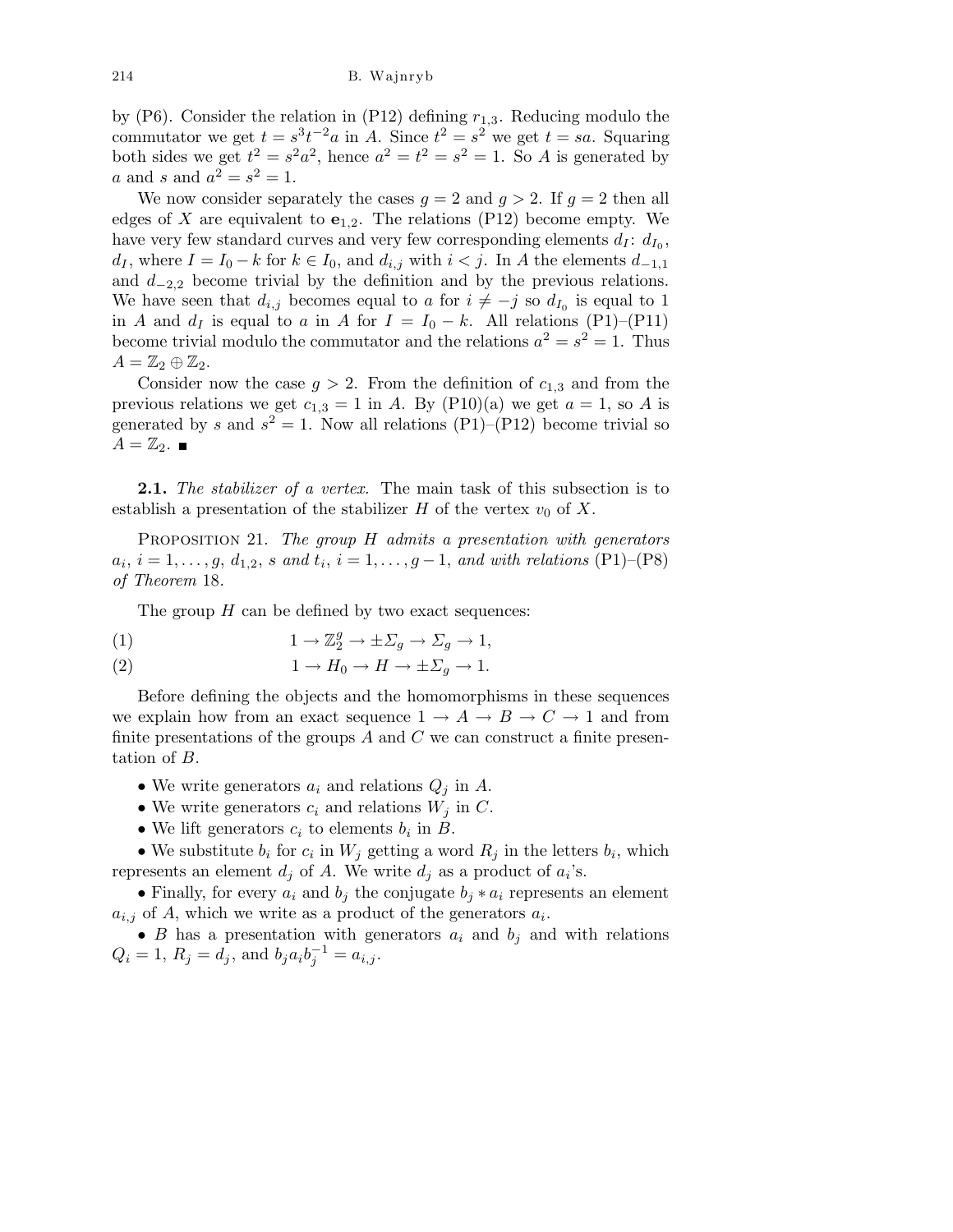We now describe the sequence 1 and the group  $\pm \Sigma_q$ . This is the group of permutations of the set  $I_0 = \{-g, 1 - g, \ldots, -1, 1, 2, \ldots, g\}$  such that  $\sigma(-i) = -\sigma(i)$ . The homomorphism  $\pm \Sigma_q \rightarrow \Sigma_q$  forgets the signs. A generator of the kernel changes the sign of one letter. The sequence splits,  $\Sigma_q$ can be considered as the subgroup of the permutations which take positive numbers to positive numbers. Let  $\tau_i = (i, i + 1)$  be a transposition in  $\Sigma_q$ for  $i = 1, \ldots, g - 1$ . Then

- (S1)  $[\tau_i, \tau_j] = 1$  for  $|i j| > 1$ , (S2)  $\tau_i * \tau_{i+1} = \tau_{i+1}^{-1} * \tau_i$  for  $i = 1, ..., g - 2$ ,
- (S3)  $\tau_i^2 = 1$  for  $i = 1, \ldots, g 1$ .

This defines a presentation of  $\Sigma_g$ . Further, let  $\sigma_i$  for  $i = 1, \ldots, g$  denote the change of sign of the *i*<sup>th</sup> letter in a signed permutation. Then  $\sigma_i^2 = 1$  and  $[\sigma_i, \sigma_j] = 1$  for all i, j. Finally, conjugation gives  $\tau_i * \sigma_i = \sigma_{i+1}, \tau_i * \sigma_{i+1} = \sigma_i$ and  $[\sigma_j, \tau_i] = 1$  for  $j \neq i$  and  $j \neq i+1$ . In fact, it suffices to use one generator  $\sigma = \sigma_1$  and the relations  $\sigma_i = (\tau_{i-1}\tau_{i-2}\dots\tau_1)*\sigma$ . We get the relations

(S4)  $\sigma^2 = 1$ , (S5)  $[(\tau_i \tau_{i-1} \dots \tau_1) * \sigma, \tau_i] = 1$  for  $j \neq i$  and  $j \neq i+1$ , (S6)  $[(\tau_i \tau_{i-1} \dots \tau_1) * \sigma, (\tau_j \tau_{j-1} \dots \tau_1) * \sigma] = 1$  for all  $i, j$ .

The group  $\pm \Sigma_q$  has a presentation with generators  $\sigma, \tau_1, \ldots, \tau_{q-1}$  and with defining relations  $(S1)$ – $(S6)$ .

We now describe the sequence  $(2)$ . A homeomorphism in H may permute the curves  $\alpha_i$  and may change their orientations. We fix an orientation of each curve  $\alpha_i$  and define a homomorphism  $\phi_1 : H \to \pm \Sigma_g$  as follows: a homeomorphism h is mapped to a permutation  $i \mapsto \pm j$  if  $h(\alpha_i) = \alpha_j$  and the sign is "+" if the orientations of  $h(\alpha_i)$  and of  $\alpha_j$  agree, and "−" otherwise. If h preserves the isotopy class of  $\alpha_i$  and preserves its orientation then it is isotopic to a homeomorphism fixed on  $\alpha_i$ . The kernel of  $\phi_1$  is the subgroup  $H_0$  of the elements of H represented by the homeomorphisms which keep the curves  $\alpha_1, \ldots, \alpha_g$  pointwise fixed. Such a homeomorphism induces a homeomorphism of the surface  $S_0$  obtained by cutting S open along the curves  $\alpha_i$ .

We shall study the mapping class group of  $S_0$  and from it we shall deduce a presentation of  $H_0$ . We want to make the presentation symmetric with respect to all holes so it is relatively complicated but it will simplify the subsequent treatment of the mapping class group  $M$ . We use the notation from Definition 3.

LEMMA 22. The mapping class group of  $S_0$  has a presentation with generators  $d_i$ ,  $i \in I_0$ , and  $d_{i,j}$ ,  $i < j \in I_0$ , and with relations

- $(Q1)$   $[d_i, d_j] = 1$  and  $[d_i, d_{j,k}] = 1$  for all  $i, j, k \in I_0$ ,
- (Q2) pure braid relations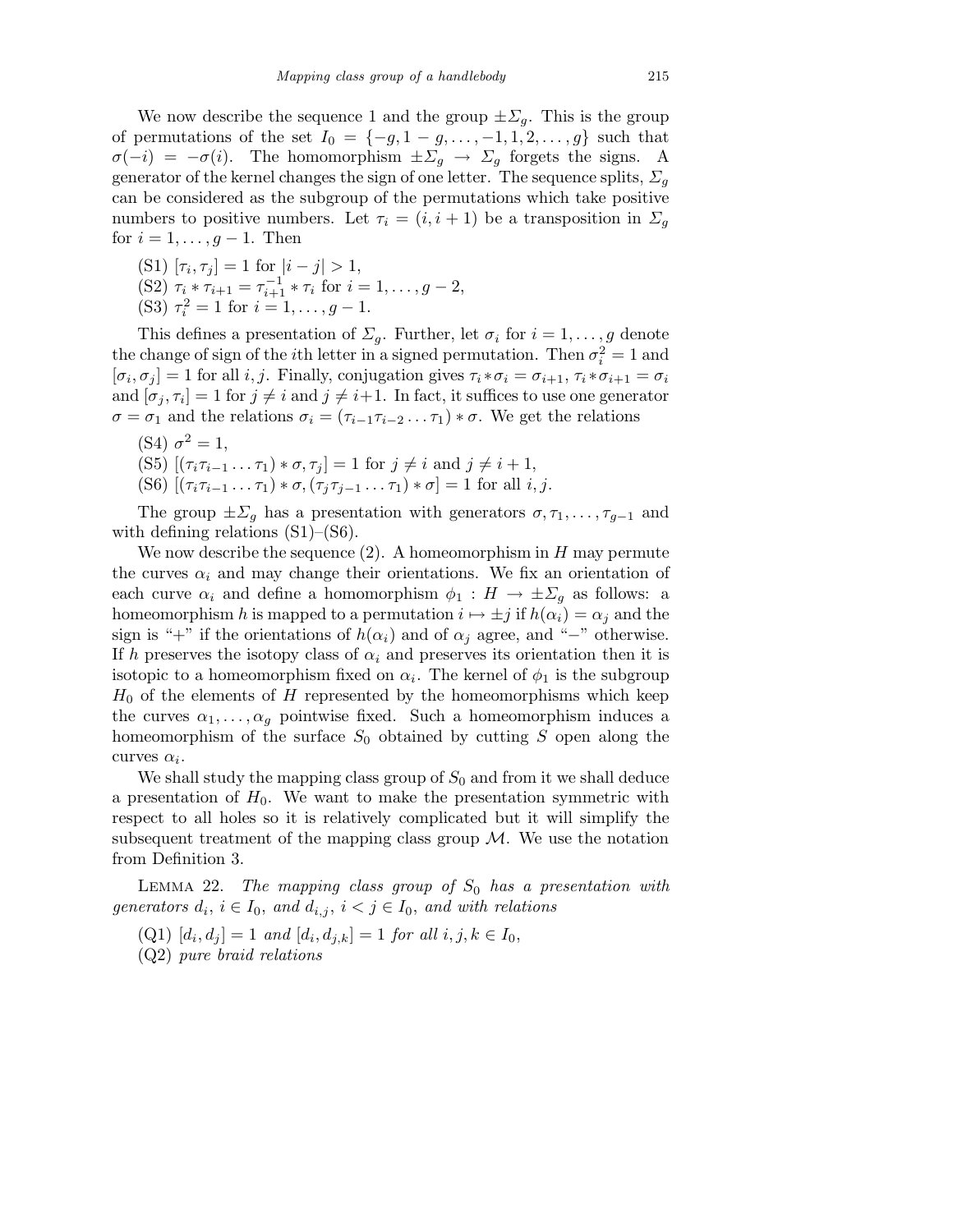(a) 
$$
d_{r,s}^{-1} * d_{i,j} = d_{i,j}
$$
 if  $r < s < i < j \in I_0$  or  $i < r < s < j \in I_0$ ,  
\n(b)  $d_{r,i}^{-1} * d_{i,j} = d_{r,j} * d_{i,j}$  if  $r < i < j \in I_0$ ,  
\n(c)  $d_{i,s}^{-1} * d_{i,j} = (d_{i,j}d_{s,j}) * d_{i,j}$  if  $i < s < j \in I_0$ ,  
\n(d)  $d_{r,s}^{-1} * d_{i,j} = [d_{r,j}, d_{s,j}] * d_{i,j}$  if  $r < i < s < j \in I_0$ ,  
\n(Q3)  $d_{I_0} = 1$ ,  
\n(Q4)  $d_k = d_{I_k}$  for every  $k \in I_0$  where  $I_k = I_0 - \{k\}$ .

P r o o f. We start with a big disk D in  $S_0$  which contains all holes  $\partial_i$ ,  $i \in I_0$ . When we glue a disk with a distinguished centre to each curve  $\partial_i$  we get a disk with 2g distinguished points. Its mapping class group is isomorphic to the pure braid group  $P_{2g}$  with generators  $d_{i,j}$  and with relations  $(Q2)$ . In the passage from the mapping class group of  $D$  to the mapping class group of the punctured disk we kill exactly the twists  $d_i$ , which commute with everything. One can check that the removal of the disks does not affect the relations (Q2) so the mapping class group of D has a presentation with relations  $(Q1)$  and  $(Q2)$ . Now we glue a disk with a distinguished centre P to the boundary  $\partial$  of D. This kills the twist d around the boundary  $\partial$  and we get (Q3), by Lemma 17. Finally, we forget the distinguished point p and get the sphere  $S_0$ . By [2], Theorem 4.3, the kernel of the homomorphism induced by this forgetful map is generated by spin maps with respect to some set of generators of  $\pi_1(S_0, P)$ .

We can choose a base point  $P$  on the x-axis to the right of all the holes and choose generators of  $\pi_1(S_0, P)$  to be simple loops  $\lambda_k$  such that  $\lambda_k$  moves parallel to the x-axis, turns around the hole  $\partial_k$  and comes back to P parallel to the x-axis (see Figure 10). A spin map with respect to  $\lambda_k$  is isotopic to a quotient of twists with respect to the boundaries of a regular neighbourhood of  $\lambda_k$ . We can homotope these boundaries into D, without passing over P. Then one is isotopic to  $\partial_k$  and the other is isotopic to the standard curve  $\delta_I$ with  $I = I_0 - \{k\}$ . By Lemma 17 we get (Q4). ■

We now go back to the presentation of  $H_0$ . When we glue back the corresponding pairs of boundary components of  $S_0$  we get the surface S. This glueing map induces a homomorphism from the mapping class group of  $S_0$  into  $H_0$ . In fact, it is onto  $H_0$ —a homeomorphism fixed on  $\alpha_1, \ldots, \alpha_g$ induces a homeomorphism of  $S_0$ . One can prove that the kernel is generated by the products  $d_i d_{-i}^{-1}$  so both twists are identified with  $a_i$  in  $H_0$ . Considering the presentation of the mapping class group of  $S_0$  established in Lemma 22 we see that  $H_0$  has a presentation with generators  $a_1, \ldots, a_g$ and  $d_{i,j}$  for  $i < j \in I_0$  and with relations (P1)–(P4). In these relations  $d_{i,j}$ is represented by a Dehn twist along  $\delta_{i,j}$ .

We now lift the generators of  $\pm \Sigma_q$ . Recall that  $t_i(\alpha_i) = \alpha_{i+1}$ , and  $t_i(\alpha_{i+1}) = \alpha_i$ , and  $t_i(\alpha_k) = \alpha_k$  for  $k \neq i, i+1$ .  $s(\alpha_1)$  is equal to  $\alpha_1$  with the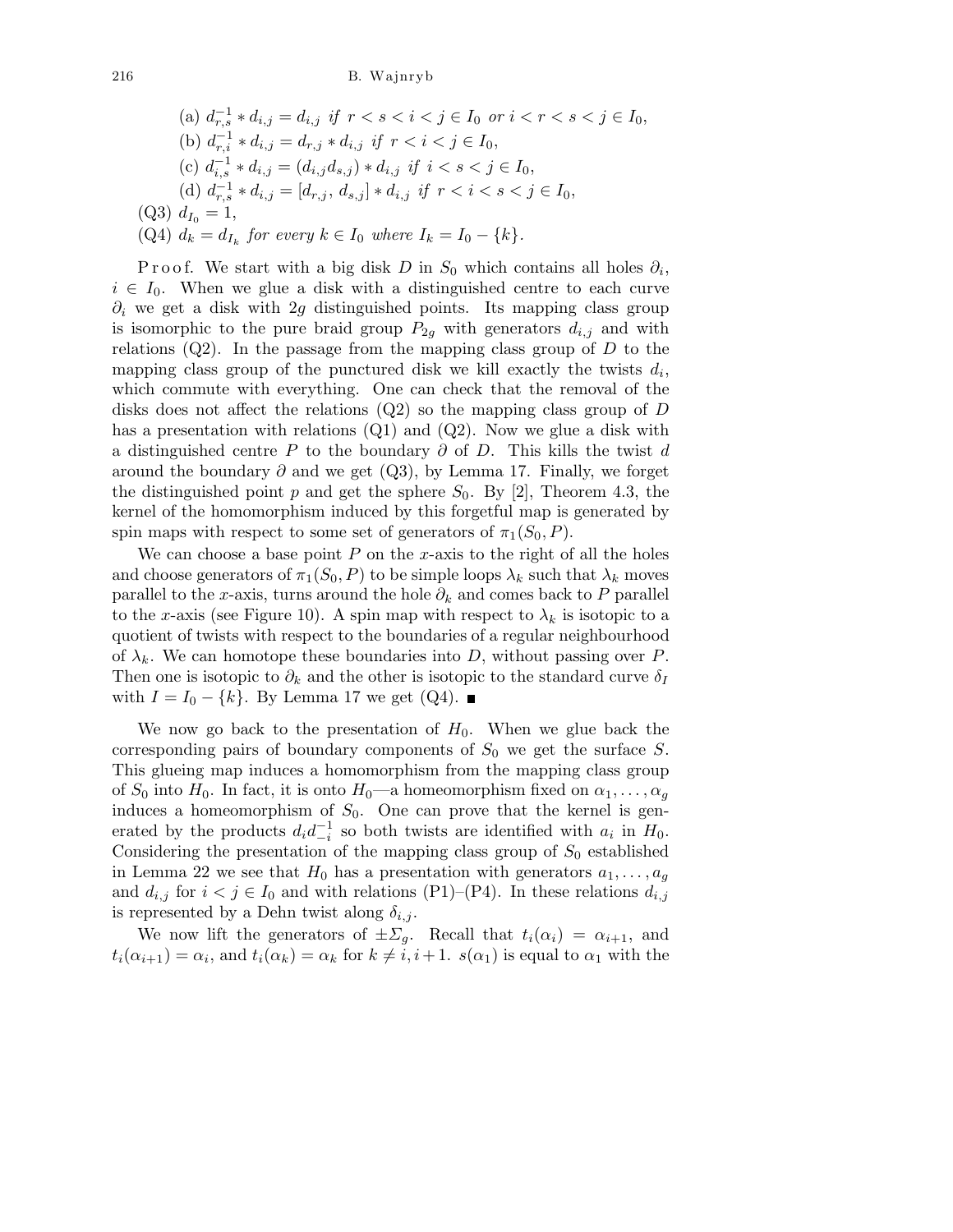opposite orientation and s is fixed on the other  $\alpha_i$ 's. Thus we can lift  $\tau_i$  to  $t_i$  and  $\sigma$  to s.

When we lift the relations in  $\pm \Sigma_g$  and establish the conjugates of the generators of  $H_0$  by the lifted generators of  $\pm \Sigma_g$  we get a presentation of H. In order to prove Proposition 21 we consider an abstract group defined by the generators and relations in Proposition 21. We map this group onto H where  $a_i$ ,  $d_{1,2}$ , s and  $t_i$  are mapped onto corresponding elements in H. By the previous discussion the products  $d_{i,j}$  from Definition 3 are mapped onto corresponding twists. Therefore relations  $(P1)$ – $(P4)$  are mapped onto true relations in H. Now we check that  $(P5)$ – $(P8)$  are also mapped onto true relations in H. We use Lemma 15 and relations (i)–(iv) of Lemma 16.

Relation (P5) follows from the definition of  $t_i$  and from (i) and (iv).

We already know that  $d_{-1,1} = s^2 a_1^4$ . By (i) and (ii),  $t_i^2 a_{i+1}^2 a_i^2 = (a_i e_i a_{i+1})^4$ for  $i < g$ . The boundary of a regular neighbourhood of  $\alpha_i \cup \varepsilon_i \cup \alpha_{i+1}$  is equal to  $\delta_{i,i+1} \cup \delta_{-i-1,-i}$ . Thus (P6) follows from (iii).

The relations in (P7) follow easily from Lemma 15 and (i).

Since  $t_1(\alpha_1) = \alpha_2$  and  $s(\alpha_2) = \alpha_2$  we have  $[t_1, t_1, a_1] = 1$  by Lemma 15. Also  $t_1$ st<sub>1</sub> =  $e_1a_1b_1a_2e_1a_1a_1e_1a_2b_1a_1b_1$  by (i) and (ii), and the last expression commutes with  $b_1$  by (i) and (ii), hence it commutes with s.  $d_{-2,2}$  is supported inside  $\delta_{-2,2}$  and s is supported inside  $\delta_{-1,1}$ , so they commute. We have further  $[s, d_{2,3}] = 1$  and  $[t_i, d_{1,2}] = 1$  for  $i \neq 2$  by (i). Thus (P8) is also satisfied in H.

It remains to lift the relations of  $\pm \Sigma_q$  to H, compute the conjugation relations of the generators of  $H_0$  by the lifted generators of  $\pm \Sigma_g$ , and prove that all these relations follow from  $(P1)$ – $(P8)$ .

Relations (S1) and (S2) lift to (P5).

Relations (S3) and (S4) lift to (P6).

Relation (S5) lifts to  $[(t<sub>i</sub>t<sub>i-1</sub> ... t<sub>1</sub>) * s, t<sub>j</sub>] = 1$  for  $j \neq i$  and  $j \neq i+1$  and this follows from (P5) and (P7).

We shall deal with (S6) a little later. We now pass to the conjugation by s and  $t_k$ . Since  $s^2 \in H_0$  and  $t_k^2 \in H_0$  by (P6), it suffices to know the result of the conjugation of each generator of  $H_0$  by either s or  $s^{-1}$ , and by either  $t_k$  or  $t_k^{-1}$  (the other follows). We have  $s * a_i = a_i$  by (P7). The result of the conjugation  $t_j * a_i$  is determined by (P7).

We now prove that the result of the conjugation of  $d_{i,j}$ , by either  $t_k$ or  $t_k^{-1}$ , and by either s or  $s^{-1}$ , is determined by (P5), (P7), (P8) and the definitions of  $d_{i,j}$ . Consider first the conjugation by s.

If  $i > 1$  then  $d_{i,j} = (t_{i-1} \ldots t_2 t_{j-1} \ldots t_3) * d_{2,3}$  by (P5), so  $s * d_{i,j} = d_{i,j}$ by  $(P7)$  and  $(P8)$ .

If  $i = 1$  then  $s^{-1} * d_{1,j} = d_{-1,j}$  by (P7) and the definitions.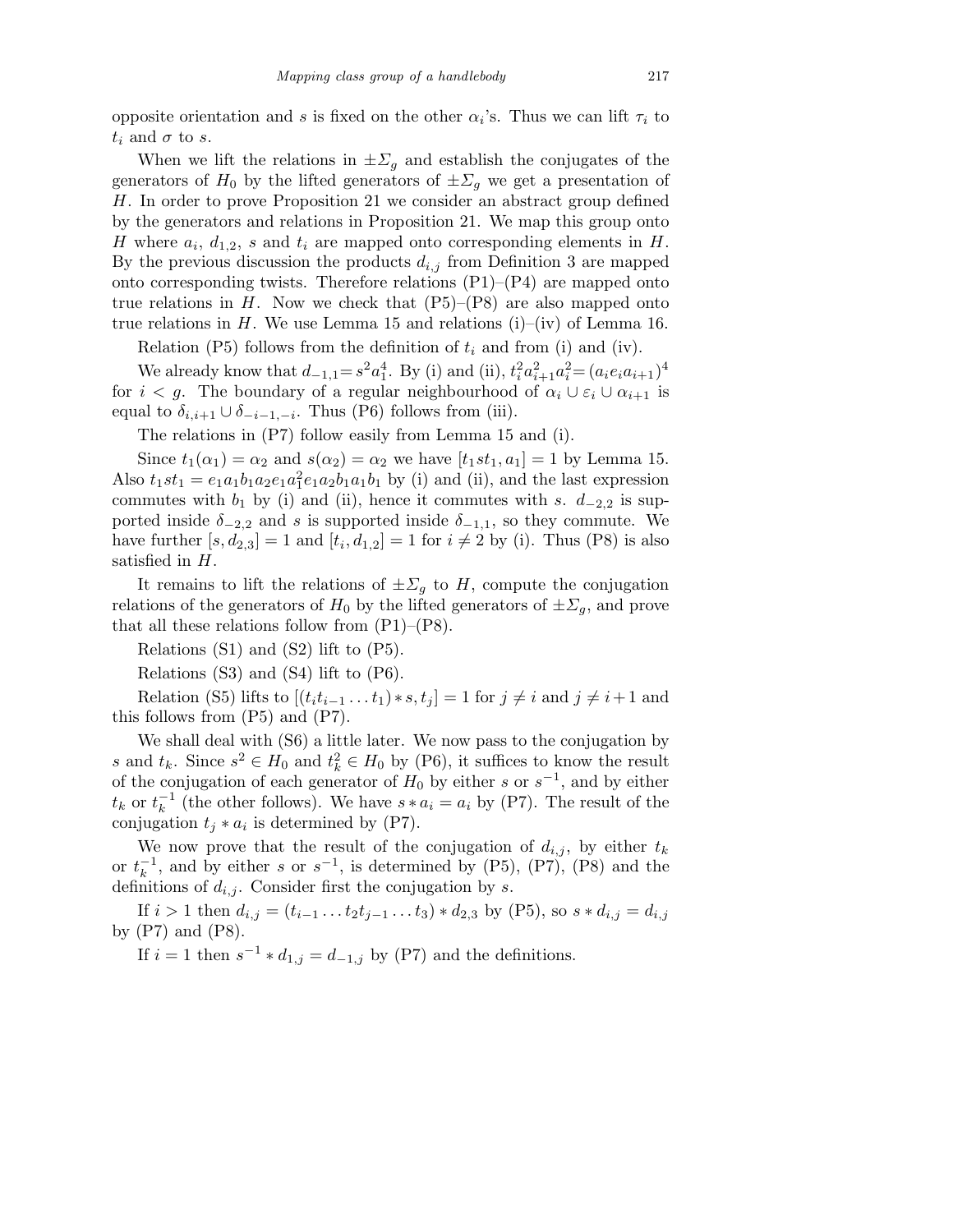If  $i < -1$  and  $j + i > 0$  then  $d_{i,j} = (t_{i-1}^{-1} \dots t_2^{-1} t_{j-1} \dots t_3 t_1^{-1} s^{-1} t_2) * d_{1,2}$ by  $(P5)$  and  $(P7)$ . Now

$$
(s^{-1}t_1^{-1}s^{-1}t_2) * d_{1,2} = s^{-1}t_1^{-1}s^{-1}t_1^{-1}) * d_{2,3}
$$
  
=  $(t_1^{-1}s^{-1}t_1^{-1}) * d_{2,3}$  (by (P7) and (P8))  
=  $(t_1^{-1}s^{-1}t_2) * d_{1,2}$ .

Thus  $s^{-1} * d_{i,j} = d_{i,j}$ .

The case of  $i < -1$  and  $j > 1$  and  $i + j < 0$  is similar. If  $j = -1$  then  $d_{i,j} = (t_{-i-1}^{-1} \dots t_1^{-1} s^{-1} t_1^{-1} s^{-1}) * d_{1,2}$ . Now

$$
(st_1^{-1}s^{-1}t_1^{-1}s^{-1}) * d_{1,2} = (t_1^{-1}s^{-1}) * d_{1,2} \qquad \text{(by (P7))}
$$

hence  $s * d_{i,-1} = d_{i,1}$ .

If  $j < -1$  then  $d_{i,j} = (t_{-j-1}^{-1} \dots t_2^{-1} t_{-i-1}^{-1} \dots t_3^{-1} t_1^{-1} t_2^{-1} s^{-1} t_1^{-1} s^{-1}) * d_{1,2}$ . Now

$$
s^{-1} * ((t_1^{-1}t_2^{-1}s^{-1}t_1^{-1}s^{-1}) * d_{1,2})
$$
  
=  $(s^{-1}t_1^{-1}s^{-1}t_1^{-1}t_1t_2^{-1}t_1^{-1}s^{-1}) * d_{1,2}$   
=  $(t_1^{-1}s^{-1}t_1^{-1}s^{-1}t_2^{-1}t_1^{-1}t_2s^{-1}) * d_{1,2}$   
=  $(t_1^{-1}s^{-1}t_1^{-1}t_2^{-1}) * (s^{-1}t_1^{-1}s^{-1}t_2) * d_{1,2}$   
=  $(t_1^{-1}s^{-1}t_1^{-1}t_2^{-1}t_1^{-1}s^{-1}t_2) * d_{1,2}$  (as before)  
=  $(t_1^{-1}s^{-1}t_2^{-1}t_1^{-1}s^{-1}) * d_{1,2}$  (by (P7) and (P5)).

Hence  $s^{-1} * d_{i,j} = d_{i,j}$ .

If  $i = -j$  then  $s * d_{k,k+1} = d_{k,k+1}$  for  $k > 1$ , as above, hence  $s * d_{i,j} =$  $(t_{j-1}^{-1}d_{j-1,j}\ldots t_2^{-1}d_{2,3}s)*d_{-2,2}=d_{i,j}$  by (P7).

We now check conjugation by  $t_k$ . If  $i \neq -j$  then it follows easily from  $(P5)$ ,  $(P7)$  and  $(P8)$  that  $d_{i,j}$  either remains invariant under the conjugation, or is transformed into a "neighbouring"  $d_{p,q}$ . In particular,  $t_k$  commutes with  $d_{i,i+1}$  if  $k < i-1$  or  $k = i$  or  $k > i+1$ . Now, by (P5) and the definitions,  $t_k * d_{-j,j} = d_{-j,j}$  if  $k \neq j-1, j$ ,  $t_j^{-1} * d_{-j,j} = d_{j,j+1}^{-1} * d_{-j,j}$  and  $t_{j-1} * d_{-j,j} = d_{j-1,j} * d_{-j,j}.$ 

Finally, we lift (S6). We start with the case  $[\tau_1 * \xi_1, \xi_1]$ . It lifts to

$$
t_1st_1^{-1}st_1s^{-1}t_1^{-1}s^{-1} = t_1st_1^{-1}ss^{-1}t_1^{-1}s^{-1}t_1 \qquad \text{(by (P7))}
$$

$$
= t_1st_1^{-2}s^{-1}t_1^{-1}t_1^2.
$$

We have  $t_1^2 \in H_0$  by (P6), and the conjugation of an element of  $H_0$  by s and  $t_i$  is already determined by (P5)–(P8). So we know how to lift  $[\tau_1 * \xi_1, \xi_1] = 1$ . In the general case we have a commutator  $[(t<sub>i</sub>t<sub>i-1</sub> ... t<sub>1</sub>)<sup>*</sup> s, (t<sub>i</sub>t<sub>i-1</sub> ... t<sub>1</sub>)<sup>*</sup> s].$ If  $i > j$  then, by (P5) and (P7), this commutator is equal to the conjugate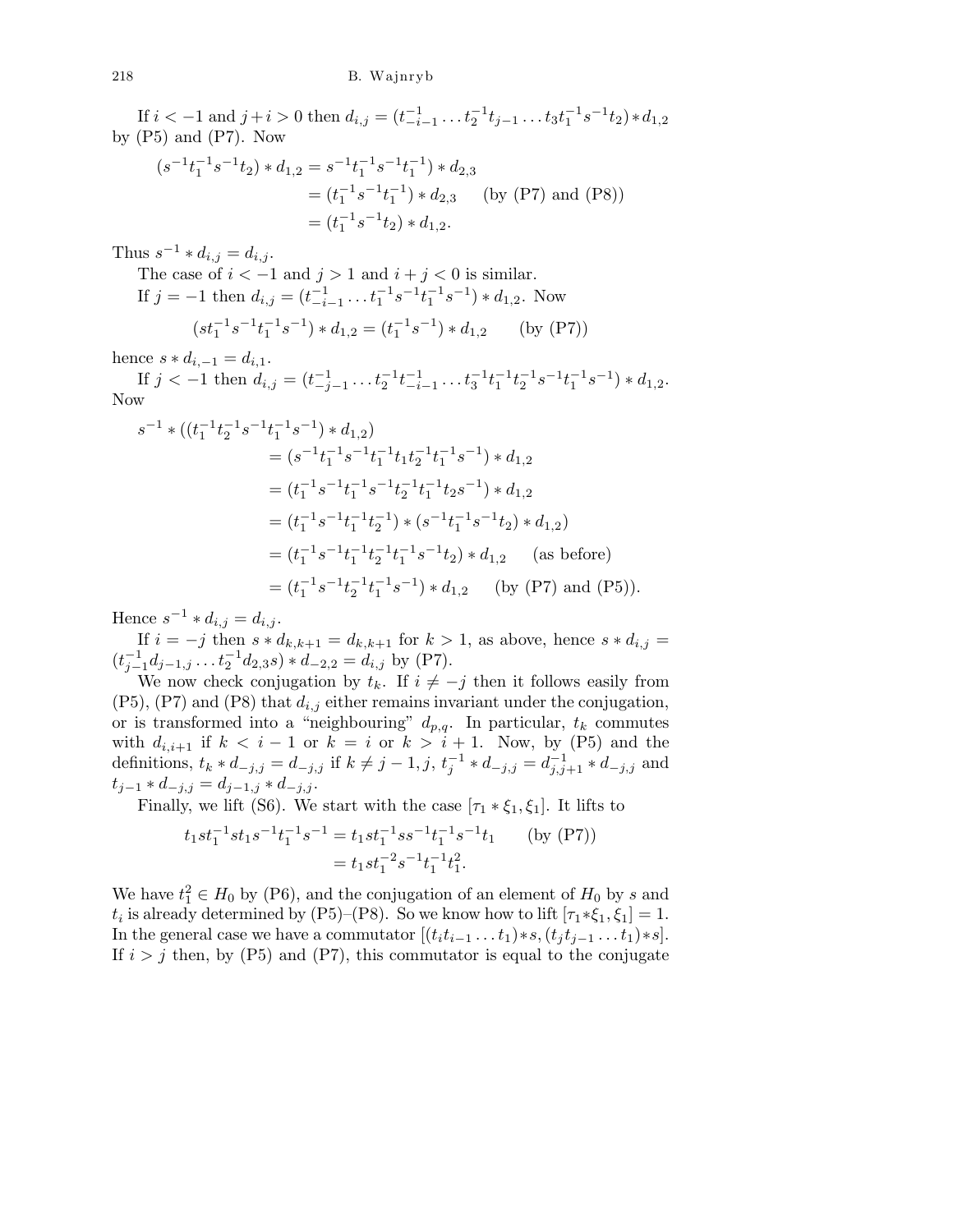of  $[t_1 * s, s]$  by  $t_j t_{j-1} \ldots t_1 t_i t_{i-1} \ldots t_2$ . This is a conjugation of an element of  $H_0$  by  $t_k$ 's so the result is determined by  $(P5)$ – $(P8)$ .

This concludes the proof of Proposition 21.  $\blacksquare$ 

**2.2.** Proof of the main theorem. We now return to the action of  $M$  on X. A homeomorphism h of B takes meridian curves to meridian curves and cut-systems to cut-systems. If we let  $h(\langle \gamma_1, \ldots, \gamma_g \rangle) = \langle h(\gamma_1), \ldots, h(\gamma_g) \rangle$ we get an action of  $M$  on the vertices of X which extends to a simplicial action on X. Conversely, if h is a homeomorphism of S which takes a cut-system  $v = \langle \gamma_1, \ldots, \gamma_g \rangle$  onto a cut-system w then h belongs to M (h can be extended to the interior of  $B$ ).

We now sketch the rest of the proof of Theorem 18. We prove that  $M$ acts transitively on the vertices of X and that there are only a finite number of edge-orbits of the action. We choose representatives  $e_{i,j}$  of the edge-orbits and prove that the chosen element  $r_{i,j}$  of M switches the vertices of  $e_{i,j}$ . We prove that M is generated by  $r_{i,j}$ 's together with the generators of H.

Now to every word in the generators we assign an edge-path in  $X$ . To a word representing the identity in  $M$  corresponds a closed edge-path. We establish relations between words which induce the same edge-path or edgepaths which differ by cancelling trivial "tails" and we prove that the relations follow from (P9) and (P10). We show that there are only a finite number of face-orbits of the action of  $M$  on  $X$ . We choose representatives of face-orbits and for each of them we choose a word which represents the identity in  $\mathcal M$ and to which corresponds the boundary edge-path of the face. These words correspond to  $(P11)$  and  $(P12)$ . Now if a word w in the generators represents the identity in  $M$  then it induces a closed edge-path. By Theorem 1 this path is a sum of triangular paths (with tails). It follows easily that  $w$  is a product of the relators (P1)–(P12).

We now prove that M acts transitively on the vertices of X. If v and w are cut-systems and we cut S open along the curves of  $v$  (respectively w) we get a sphere with 2g holes. We can construct a homeomorphism of one sphere onto the other which respects the identification of the boundary components corresponding to the same curve of  $v$  (respectively  $w$ ). It induces a homeomorphism of S which takes v onto w and thus belongs to  $\mathcal{M}$ .

We want to classify the edges of X modulo the action of M. Let  $e =$  $(v, w)$  be an edge of X connecting the vertices v and w. When we cut S open along the curves of v we get a sphere  $S_1$  with 2g holes. The vertex w has one new curve  $\gamma$  disjoint from the curves of v. When we cut  $S_1$  along  $\gamma$  we get two components  $D_1$  and  $D_2$  homeomorphic to spheres with holes. We may assume that  $D_1$  has at most  $g + 1$  holes. Some of its holes come in pairs corresponding to the same curve of  $v$  and some are single holes, with the corresponding holes in  $D_2$ . Let now  $\mathbf{e}' = (v', w')$  be another edge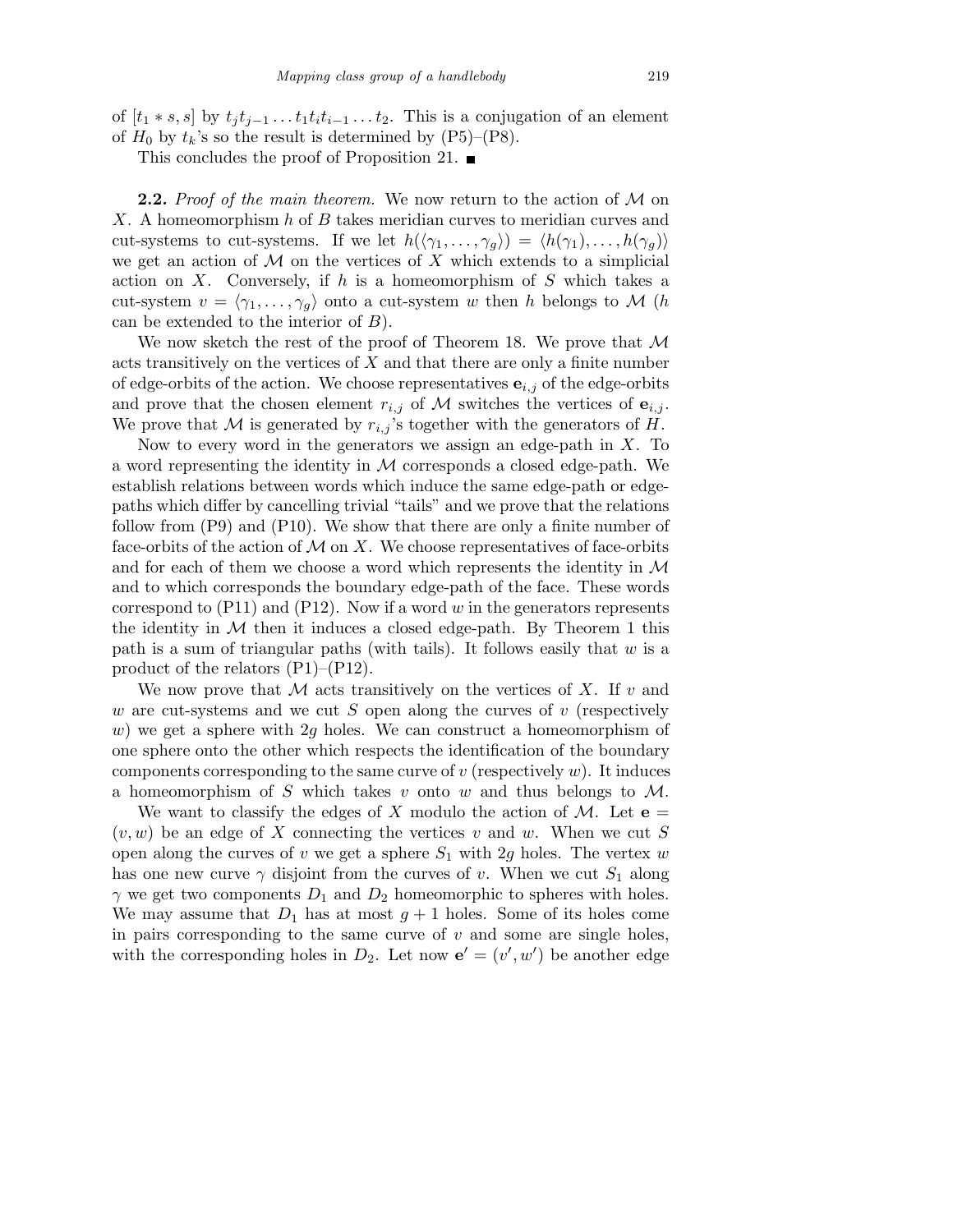and let  $D'_1$  and  $D'_2$  be the corresponding spheres with holes. There exists a homeomorphism h of S which takes v onto v' and w onto  $w'$  (and thus induces a homeomorphism of  $D_1$  onto  $D'_1$ ) if and only if the numbers of pairs of holes and of single holes in  $D_1$  are the same as in  $D'_1$ .

Consider the vertex  $v_0 = \langle \alpha_1, \ldots, \alpha_q \rangle$  which was fixed in the previous section. For any pair of natural numbers p, q such that  $2p+q \leq g$  there exists a unique curve  $\gamma_{i,j}$  (see Definition 2) such that  $\gamma_{i,j}$  contains inside exactly p pairs of holes of  $S_0$  and q single holes of  $S_0$  and  $i < j \in I_0$  and  $i = 1$  or  $(i < 0,$  $i+j > 0, j-i \leq g$ . Figure 12 shows a curve  $\gamma_{i,j-1}$  for  $i < 0$ . If we replace a curve  $\alpha_j$  of the cut-system  $v_0 = \langle \alpha_1, \ldots, \alpha_q \rangle$  by the curve  $\gamma_{i,j}$  we get another cut-system  $v_{i,j}$  which is connected to  $v_0$  by an edge  $\mathbf{e}_{i,j} = (v_0, v_{i,j})$  in X. By the above argument every edge  $e$  of  $X$  can be mapped by an element of M onto the unique edge  $\mathbf{e}_{i,j}$ . We say that **e** has type  $(i, j)$ .

For each edge type  $(i, j)$  with  $i, j \in I_0, i \leq 1, i+j > 0, j-i \leq g$ , we have chosen an element  $r_{i,j} = b_j a_j c_{i,j} b_j$  of M. By Lemma 16(ii),  $r_{i,j}(\alpha_j) = \gamma_{i,j}$ ,  $r_{i,j}(\gamma_{i,j}) = \alpha_j$  and clearly  $r_{i,j}(\alpha_k) = \alpha_k$  for  $k \neq j$ . Thus  $r_{i,j}(v_0) = v_{i,j}$ ,  $r_{i,j}(v_{i,j}) = v_0$  and  $r_{i,j}^2 \in H$ .

We now describe precisely a construction from [11] and [7] which will let us determine a presentation of M.

To every edge-path  $\mathbf{p} = (v_0, v_1, \dots, v_k)$  which begins at  $v_0$  we assign a product of elements of M of the form  $g = h_1r_1h_2r_2 \dots h_kr_kh_{k+1}$  such that for  $m = 1, ..., k$  we have  $h_1r_1...h_mr_m(v_0) = v_m$ , where  $h_m \in H$  and  $r_m = r_{i,j}$  if the edge  $(v_{m-1}, v_m)$  has type  $(i,j)$ . We call such a product an  $h$ -product corresponding to  $p$ . We construct it as follows. If the edge  $(v_0, v_1)$  has type  $(i, j)$  then there exists  $h_1 \in \mathcal{M}$  such that  $h_1(v_0) = v_0$  and  $h_1(v_{i,j}) = v_1$ . Then for  $r_1 = r_{i,j}$  we have  $h_1r_1(v_0) = v_1$ . Next we transport the second edge to  $v_0$ . We have  $(h_1r_1)^{-1}(v_1) = v_0$  and  $(h_1r_1)^{-1}(v_2) = v'_1$ . If the second edge has type  $(p, q)$  and we let  $r_2 = r_{p,q}$  then there exists  $h_2 \in H$ such that  $h_2r_2(v_0) = v'_1$  and  $h_1r_1h_2r_2(v_0) = v_2$ , and so on. Observe that the elements  $h_i$  in the h-product corresponding to an edge-path **p** are not uniquely determined. The construction implies

LEMMA 23. The generators of H together with the elements  $r_{i,j}$  generate the group M.

P roof. Let  $g \in \mathcal{M}$ . Then  $g(v_0)$  is a vertex of X and it can be connected to  $v_0$  by an edge-path  $\mathbf{p} = (v_0, v_1, \dots, v_k = g(v_0))$ . Let  $g_1 =$  $h_1r_1h_2r_2...h_kr_k$  be an h-product corresponding to **p**. Then  $g_1(v_0) = v_k =$  $g(v_0)$ , therefore  $g^{-1}g_1$  leaves  $v_0$  fixed and belongs to the stabilizer H of  $v_0$ . It follows that  $g = h_1 r_1 h_2 r_2 \dots h_k r_k h_{k+1}$ .

By the inverse process we define an edge-path induced by the h-product  $g = h_1r_1h_2r_2 \ldots h_kr_kh_{k+1}$ . The edge-path starts at  $v_0$ , then  $v_1 = h_1r_1(v_0)$ ,  $v_2 = h_1 r_1 h_2 r_2(v_0)$  and so on. The last vertex of the path is  $v_k = g(v_0)$ .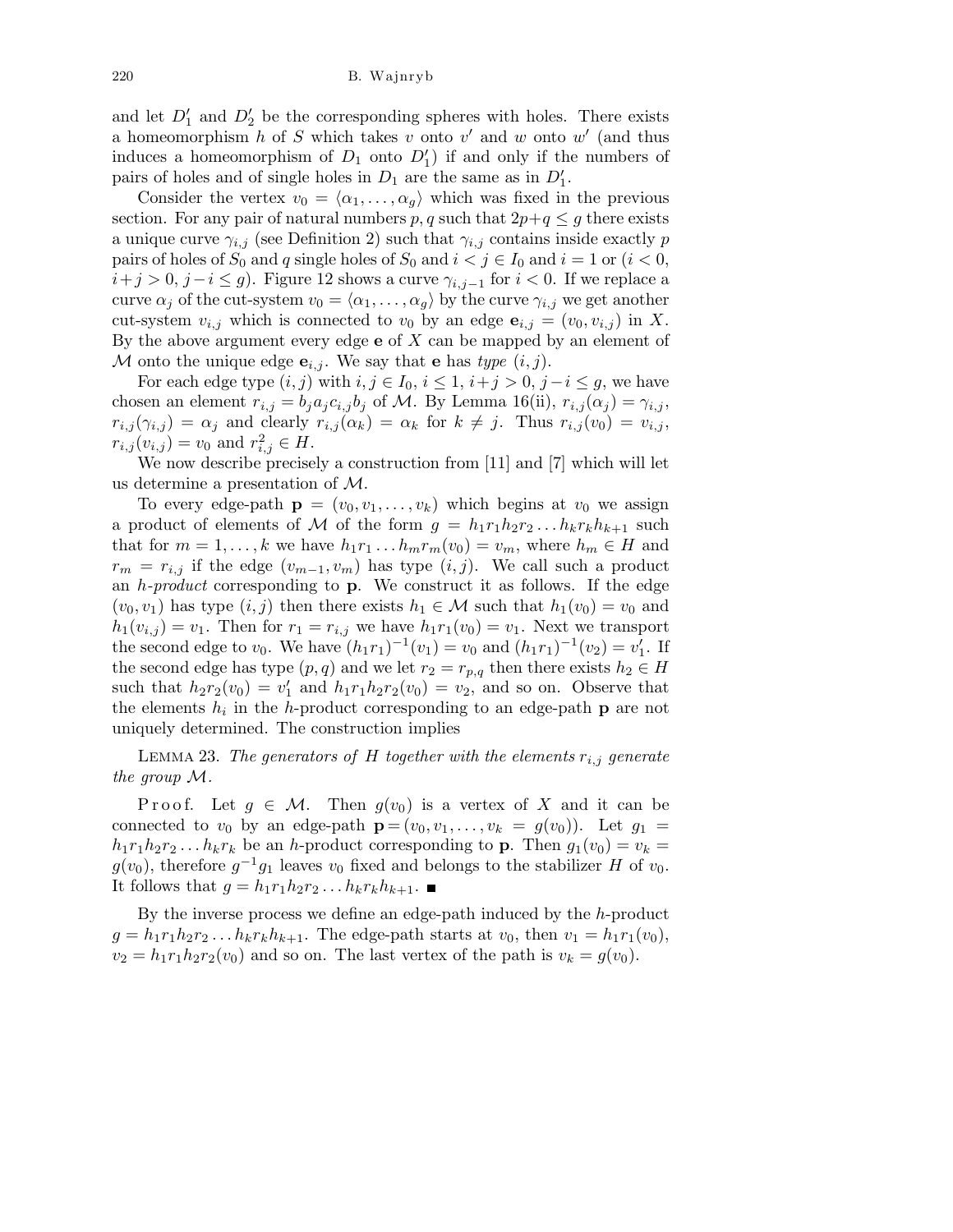REMARK 2. An h-product g represents an element in  $H$  if and only if  $v_k = v_0$ . This happens if and only if the corresponding edge-path is closed. We can multiply such a  $q$  by a suitable element of  $H$  on the right and get an h-product which represents the identity in  $M$  and induces the same edge-path as g.

We now prove that relations  $(P9)$  are satisfied in M.

P r o o f. By Lemma  $16(i)$ , (ii),

$$
r_{i,j} = b_j a_j c_{i,j} b_j^2 a_j c_{i,j} b_j = s_j b_j^{-1} a_j^{-1} c_{i,j} b_j^2 a_j c_{i,j} b_j
$$
  
=  $s_j b_j^{-1} c_{i,j} a_j^{-1} b_j^2 a_j c_{i,j} b_j = s_j b_j^{-1} c_{i,j} b_j a_j^2 b_j^{-1} c_{i,j} b_j$   
=  $s_j c_{i,j} b_j c_{i,j}^{-1} a_j^2 c_{i,j} b_j c_{i,j}^{-1} = s_j c_{i,j} s_j c_{i,j}^{-1}$ .

We next prove that relations  $(P10)$  are satisfied in  $M$ . For a fixed edge type  $(i, j)$  they are related to the stabilizer  $H_{i,j}$  of the edge  $e_{i,j}$  in H. Every element  $h \in H_{i,j}$  takes  $\alpha_j$  onto itself and takes  $\gamma_{i,j}$  onto itself, and permutes the other  $\alpha_i$ 's. Since  $r_{i,j}$  switches  $\alpha_j$  and  $\gamma_{i,j}$  and is fixed on the other  $\alpha_k$ 's we have  $r_{i,j} h r_{i,j}^{-1} \in H_{i,j}$ . To make this statement into a finite set of relations we must find a finite set of generators for  $H_{i,j}$  and find the corresponding conjugate of each generator.

LEMMA 24. The group  $H_{i,j}$  which stabilizes the edge  $\mathbf{e}_{i,j}$  is generated by the following elements:

- $\bullet$   $a_1, \ldots, a_q,$
- $t_k$  where  $k < |i|$ , or  $k > j$ , or  $|i| < k < j 1$ , or  $k = i = 1 < j 1$ ,
- $s_k$  where  $k < |i|$ , or  $k > j$ , or  $k = -i > 0$ ,
- $d_{k,m}$  where  $k, m \in \{p | i \leq p \leq j\}$  or  $k, m \in \{p | p < i \text{ or } j < p\},$
- $z_i$  if  $i = 1$  and  $j = q$ , or  $i < 0$  and  $j i = q$ .

P r o o f. A homeomorphism h in  $H_{i,j}$  takes  $\gamma_{i,j}$  onto itself. If  $\gamma_{i,j}$  contains exactly g holes then h may switch the two components of  $S_0 - \gamma_{i,j}$ . This can be done by the homeomorphism  $z_i$ , which preserves  $\gamma_{i,j}$  and  $\alpha_j$ . Modulo  $z_j$ we may assume that h leaves each component of  $S_0 - \gamma_{i,j}$  invariant. It must leave  $\partial_i$  fixed, and may switch  $\partial_k$  and  $\partial_{-k}$  if they are in the same component of  $S_0 - \gamma_{i,j}$ . This corresponds to the reversal of the orientation of  $\alpha_k$  and can be done by  $s_k$ . Also, h may permute single holes in a component of  $S_0 - \gamma_{i,j}$  (and permute in the same way the corresponding holes in the other component). It may also permute pairs of holes  $\partial_k$ ,  $\partial_{-k}$  lying in the same component of  $S_0 - \gamma_{i,j}$ . All these permutations are induced by the suitable  $t_k$ 's (see Definition 4). Modulo these homeomorphisms we may assume that h is fixed on all curves  $\partial_k$ . The restriction of h to each component of  $S_0-\gamma_{i,j}$ belongs to the mapping class group of the component. As in Lemma 22 each mapping class group is generated by the twists  $d_i$  for  $\partial_i$  in the component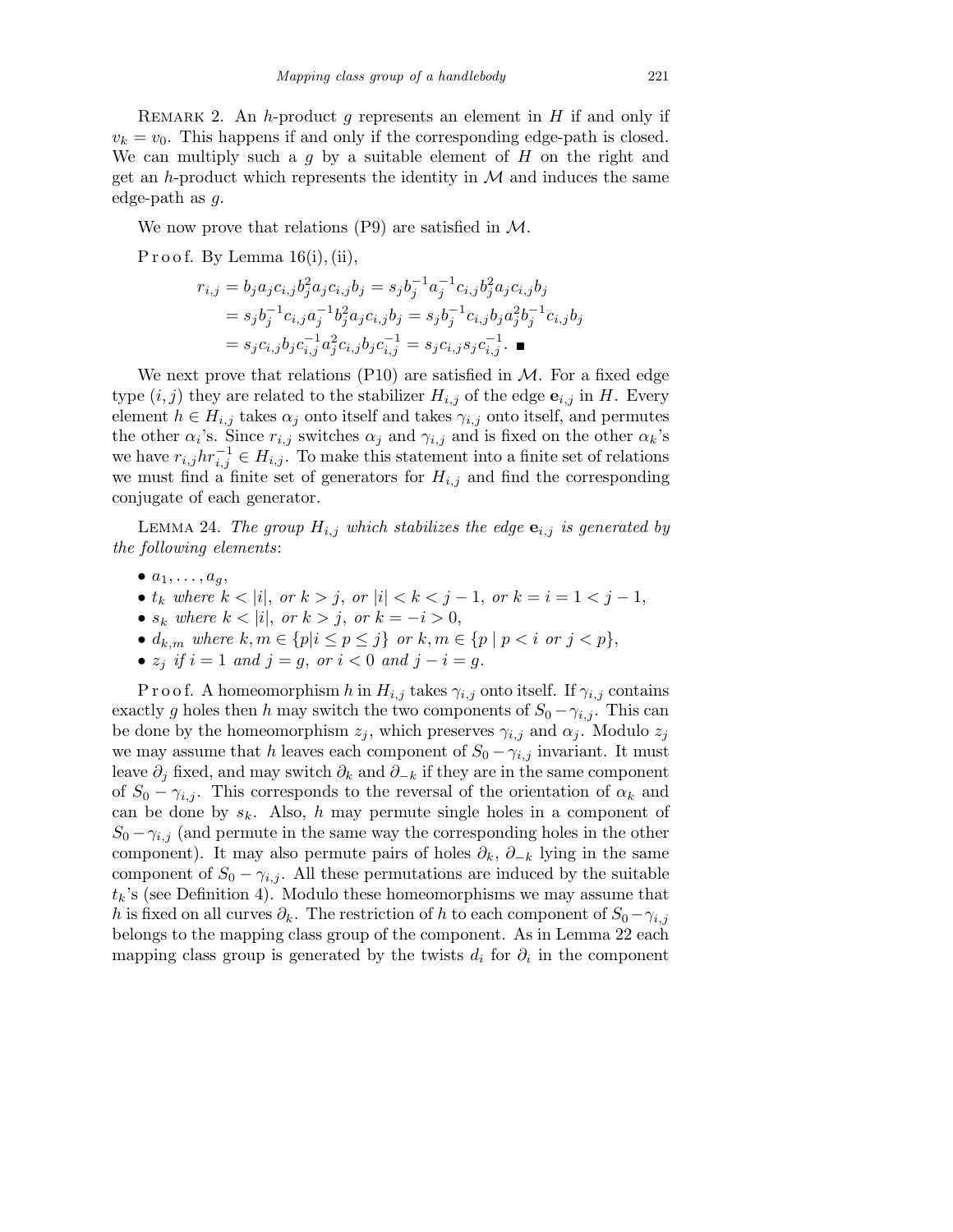and the twists  $d_{k,m}$  for  $\delta_{k,m}$  in the component. (The curves  $\delta_{k,m}$  with  $k < i$ and  $m > j$  can be pushed over the point at infinity and drawn around the right hand side of Figure 10. Then they look more like the curves in Figure 8 containing two holes in the component outside  $\gamma_{i,j}$ .

We now have to compute the result of the conjugation of the generators of  $H_{i,j}$  by  $r_{i,j}$ .

LEMMA 25. Relations (P10) are satisfied in  $M$  and they determine the result (in H) of the conjugation of the generators of  $H_{i,j}$  by  $r_{i,j}$ .

P r o o f. Relations (a)–(d) of (P10) follow immediately from the definitions and from Lemma 16(i), (ii).

 $z_j$  takes each of the curves  $\alpha_j$ ,  $\beta_j$ , and  $\gamma_{i,j}$  onto itself so it commutes with  $r_{i,j}$  by Lemma 15.

The last four relations follow by Lemma 15. One has to draw several pictures to prove it. Since  $r_{i,j}^2 \in H$  (by (P9)) it suffices to know the result of the conjugation of each generator of  $H_{i,j}$  by either  $r_{i,j}$  or  $r_{i,j}^{-1}$ . Not all generators  $d_{k,m}$  from Lemma 24 appear in the last four relations of (P10) but the other generators are obtained from these by conjugation by suitable products of s and  $t_k$ 's which are already in  $H_{i,j}$ .

From (P9) and (P10) we get information about h-products.

CLAIM 1. If two h-products represent the same element in  $\mathcal M$  and induce the same edge-path then they are equivalent modulo  $(P1)$ – $(P10)$ .

P r o o f. If two *h*-products  $g_1 = h_1 r_1 ... r_k h_{k+1}$  and  $g_2 = f_1 r'_1 ... r'_k f_{k+1}$ induce the same edge-path  $\mathbf{p} = (v_0, v_1, \dots, v_k)$  then  $h_1 r_1(v_0) = f_1 r'_1(v_0)$ . Therefore  $h_1^{-1}f_1r'_1(v_0) = r_1(v_0)$ . Since  $h_1^{-1}f_1$  preserves the edge type of the edge  $(v_0, r'_1(v_0))$ , say  $(i, j)$ , we have  $r_1 = r'_1 = r_{i,j}$  and  $h_1^{-1}f_1 \in H_{i,j}$ . By (P10) we have  $f_1r'_1f_2 = h_1h_1^{-1}f_1r_1f_2 = h_1r_1h'_1f_2 = h_1r_1f'_2$ . Therefore  $g_2$  is equivalent to a new h-product  $h_1r_1f'_2r'_2f_3r'_3\ldots r'_kf_{k+1}$  which induces the same edge-path **p**. If we apply  $r_1^{-1}h_1^{-1}$  to the vertices  $(v_1, \ldots, v_k)$  of **p** we get a shorter edge-path which starts at  $v_0$  and is induced by two shorter h-products  $h_2r_2 \ldots r_kh_{k+1}$  and  $f'_2r'_2 \ldots r'_kf_{k+1}$ . Claim 1 follows by induction on k.  $\blacksquare$ 

Two different edge-paths may be homotopic in the 1-skeleton  $X^1$ . This means that there is a backtracking  $v_i, v_{i+1}, v_i$  along the edge-path.

CLAIM 2. If two h-products represent the same element in  $\mathcal M$  and induce edge-paths which are equal modulo backtracking then the h-products are equivalent modulo  $(P1)$ – $(P10)$ .

P r o o f. Consider an h-product  $g = g_i h_{i+1} r_{i+1} h_{i+2} r_{i+2}$ , where  $g_i$  is an  $h$ -product inducing a shorter edge-path  $p$  and the edge-path induced by g has a backtracking at the end. Then  $g_i(v_0) = v_i, g_i h_{i+1} r_{i+1}(v_0) =$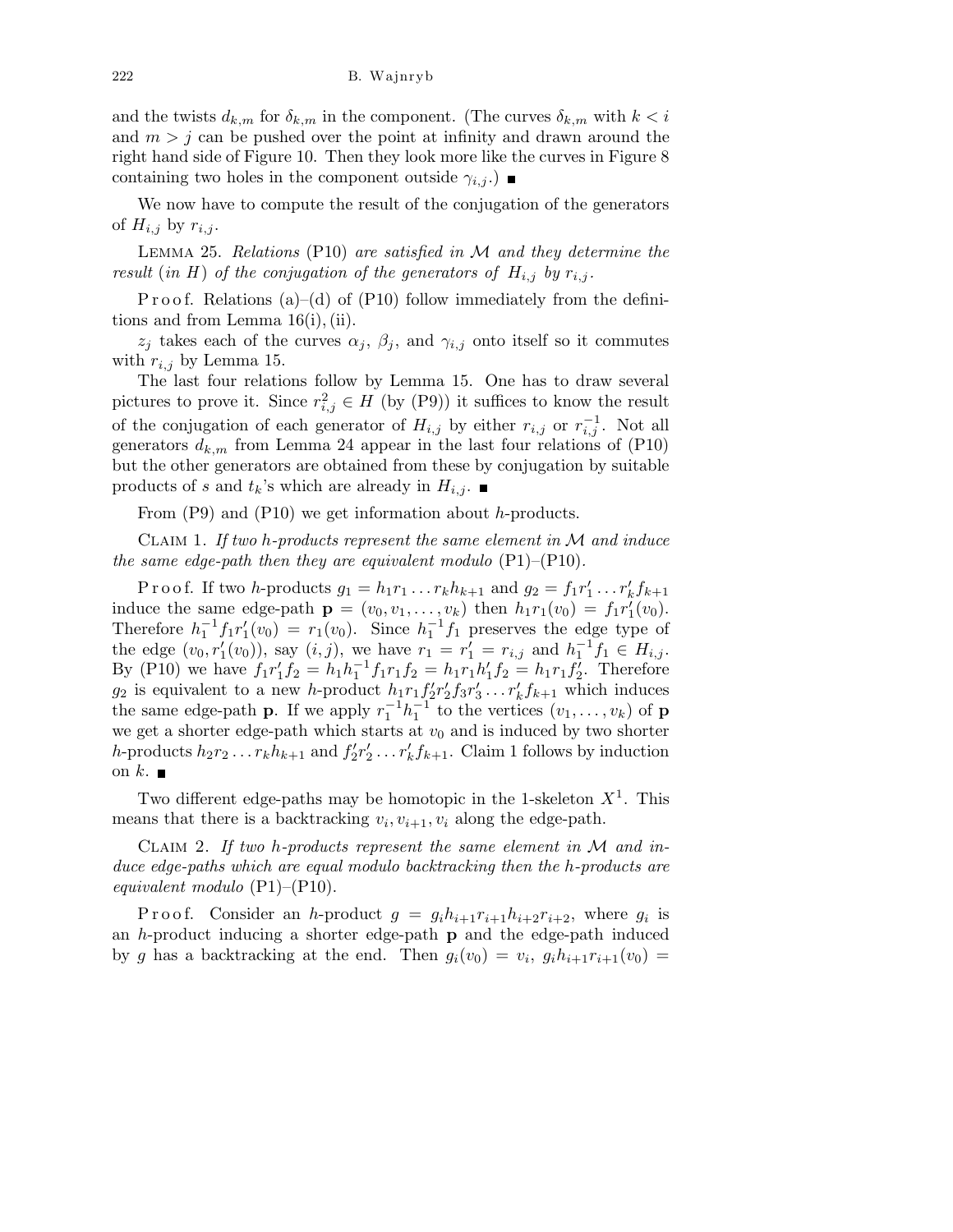$v_{i+1}$ , and  $g_i h_{i+1} r_{i+1} h_{i+2} r_{i+2} (v_0) = v_i$ . Since  $r_{i+1}$  and  $r_{i+2}$  correspond to the same edge  $(v_i, v_{i+1})$  of a fixed edge type, they must be equal. Clearly the h-product  $g_i h_{i+1} r_{i+1} r_{i+1}$  induces the same edge-path. In particular  $g_i h_{i+1} r_{i+1}^2(v_0) = v_i$ , hence there exists  $h' \in H$  such that  $g_i h_{i+1} r_{i+1}^2 h' =$  $g_i h_{i+1} r_{i+1} h_{i+2} r_{i+2}$ . Now by Claim 1 the *h*-products are equivalent modulo (P10). But  $g_i h_{i+1} r_{i+1}^2 h'$  is equivalent modulo (P9) to a shorter h-product which induces the edge-path p. Claim 2 follows by induction on the number of backtrackings.  $\blacksquare$ 

The final set of relations corresponds to the faces of  $X$ , the closed triangular edge-paths. To every closed edge-path corresponds an h-product which is equal in  $M$  to an element of  $H$ . This gives a relation in  $M$ . We shall see that it suffices to consider the triangles modulo the action of  $\mathcal{M}$ .

Up to an action of  $\mathcal M$  we may assume that the path starts with  $v_0$  and that the second vertex is  $v_{i,j}$ . The third vertex has only one curve which does not belong to  $\langle \alpha_1, \ldots, \alpha_q \rangle$ , because the next vertex is again  $v_0$ .

CASE 1. Suppose first that  $\gamma_{i,j}$  remains fixed in the next simple move. Then some  $\alpha_k$  is replaced by  $\alpha_j$ .  $\partial_k$  must be a single hole inside  $\gamma_{i,j}$  with  $\partial_{-k}$  outside  $\gamma_{i,j}$ . Applying the product  $t_{j-2}t_{j-3} \ldots t_k$  we can map  $\partial_k$  onto  $\partial_{j-1}$  leaving  $\alpha_j$  and  $\gamma_{i,j}$  fixed. Thus we may assume that our path, read backwards, has the form

$$
\mathbf{p}_1 = \langle \alpha_{j-1}, \alpha_j \rangle \rightarrow \langle \gamma_{i,j}, \alpha_j \rangle \rightarrow \langle \gamma_{i,j}, \alpha_{j-1} \rangle \rightarrow \langle \alpha_j, \alpha_{j-1} \rangle.
$$

This path can be represented by the h-product  $(t_{j-1}r_{i,j})^3$ . Indeed, for  $g = t_{j-1}r_{i,j}$  we have  $g(\alpha_j) = \gamma_{i,j}, g(\gamma_{i,j}) = \alpha_{j-1}, g(\alpha_{j-1}) = \alpha_j$  and g leaves other curves  $\alpha_k$  fixed.

Since  $g^3$  represents a closed edge-path it represents an element of H in M. The relation  $r_{i,j} * t_{j-1} = t_{j-1}^{-1} * r_{i,j}$  of (P11) is satisfied in M by Lemma 16(iv). From (P11) we get  $g^3 = t_{j-1}r_{i,j}^2t_{j-1}r_{i,j}^2$ . The last expression is equivalent to an element  $f_1$  of H modulo (P9). We let  $V_1 = (t_{j-1}r_{i,j})^3 f_1^{-1}$ . Then  $V_1$  represents the edge-path  $p_1$  and is equal to the identity modulo  $(P1)$ – $(P11)$ .

CASE 2. Suppose now that  $\gamma_{i,j}$  changes in the second simple move of a triangular path. Then  $g - 1$  curves remain fixed at all three vertices of the triangular path and only one curve changes. We call such a path a triangular path of the second kind.

Lemma 26. Every triangle of the second kind is a sum of triangles of the second kind with at least one edge of type (1,2).

P r o o f. By the *length* of an edge  $(u, v)$  we mean the minimal number of holes (boundary components) in a component of  $S - (u \cup v)$ , where  $(u \cup v)$ denotes the union of the  $q+1$  curves appearing in the cut-systems u and v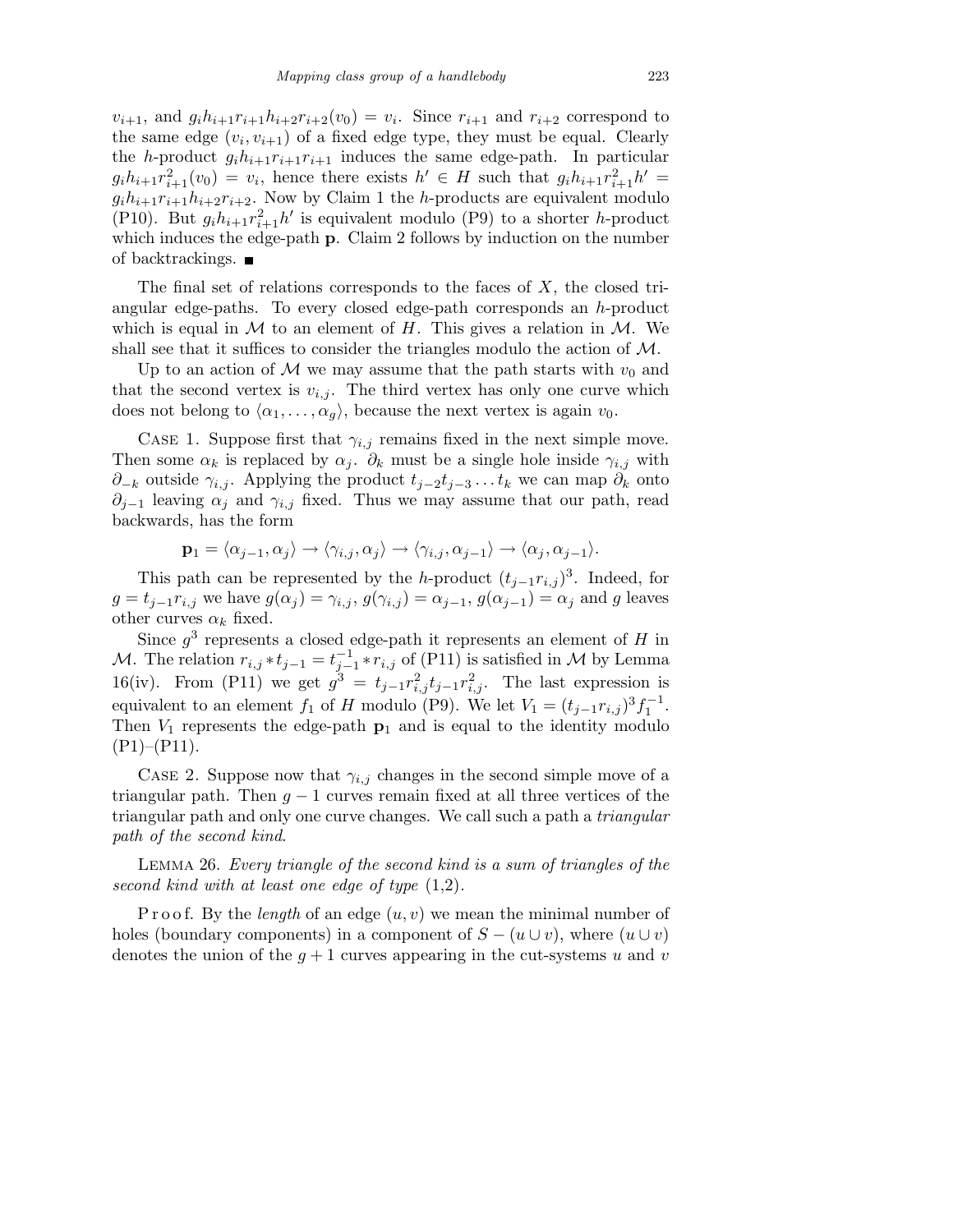together. The length is an invariant of the edge type. An edge of type  $(1, 2)$ has length 3 and an edge of any other type is longer.

Consider a triangle of the second kind with all edges of length greater than 3. We start with a cut-system  $\langle \alpha_1, \ldots, \alpha_q \rangle$ . We have a path of simple moves  $\langle \alpha_i \rangle \rightarrow \langle \beta \rangle \rightarrow \langle \gamma \rangle \rightarrow \langle \alpha_i \rangle$ . We assume that the edge  $\langle \alpha_i \rangle \rightarrow \langle \beta \rangle$  is the shortest edge of the path. All curves are disjoint. The curve  $\gamma$  splits  $S_0$ into two components and  $\beta$  lies in one of them. One boundary component corresponding to  $\alpha_i$ , say  $\partial_i$ , lies inside  $\beta$  and the other lies outside  $\gamma$ , in the other component of  $S_0$  – $\gamma$ . We want to split the triangle into smaller, simpler triangles. Every curve disjoint from  $\alpha_1, \ldots, \alpha_q$  is a meridian curve. We choose  $\beta_1$  inside  $\beta$  such that  $\beta_1$  contains  $\partial_i$  and exactly one more boundary component  $\partial_i$  inside  $\beta$ . Our triangle splits into three triangles  $\langle \alpha_i \rangle \rightarrow \langle \beta \rangle \rightarrow$  $\langle \beta_1 \rangle \rightarrow \langle \alpha_i \rangle, \langle \alpha_i \rangle \rightarrow \langle \beta_1 \rangle \rightarrow \langle \gamma \rangle \rightarrow \langle \alpha_i \rangle, \text{ and } \langle \beta_1 \rangle \rightarrow \langle \beta \rangle \rightarrow \langle \gamma \rangle \rightarrow \langle \beta_1 \rangle.$  The first two have an edge of length 3 and the last one has an edge  $\langle \beta_1 \rangle \rightarrow \langle \beta \rangle$ shorter than  $\langle \alpha_i \rangle \rightarrow \langle \beta \rangle$ . The required result follows by induction.

We further investigate the triangles of the second kind with one edge of type  $(1, 2)$ . Up to the action of M we may assume that the first edge of the path is an edge  $e_{i,j}$ , the second is of type  $(1, 2)$ , and the third is the longest. The path has the form  $\langle \alpha_j \rangle \rightarrow \langle \gamma_{i,j} \rangle \rightarrow \langle \gamma \rangle \rightarrow \langle \alpha_j \rangle$ .

The curve  $\gamma$  is disjoint from  $\gamma_{i,j}$ , it is separated from  $\gamma_{i,j}$  by a single hole  $\partial_k, k \neq j$ , and the edge represented by the simple move  $\langle \gamma \rangle \rightarrow \langle \alpha_j \rangle$  is the longest edge of the path. It follows that  $\gamma$  must lie outside  $\gamma_{i,j}$  and up to the action of  $H_{i,j}$  we may assume that  $\gamma = \gamma_{i,j+1}$ , or  $\gamma = \gamma_{i-1,j}$  ( $\gamma_{-1,j}$  if  $i = 1$ . For each of these triangles we have a relation in M. Some of these relations are listed in (P12) and the other relations follow from these.

Consider first the case  $i = 1$  and the path

$$
\mathbf{p}_2 = \langle \alpha_j \rangle \to \langle \gamma_{1,j+1} \rangle \to \langle \gamma_{1,j} \rangle \to \langle \alpha_j \rangle.
$$

Let

$$
h_2 = k_j^{-1} t_{j-1}^{-1} t_{j-2}^{-1} \dots t_1^{-1} k_j k_{j-1} \dots k_2.
$$

We want to prove that

$$
g = k_j^{-1} r_{1,j+1} k_j h_2 r_{1,2} h_2^{-1} s_j^{-1} r_{1,j}
$$

represents the edge-path  $\mathbf{p}_2$ . Recall that  $r_{1,j}(\alpha_j) = \gamma_{1,j}, k_j(\alpha_j) = t_j(\alpha_j) =$  $\alpha_{j+1}$  and  $k_j(\beta_j) = \beta_{j+1}$  for all j. It follows that  $h_2(\alpha_2) = \alpha_j$ ,  $h_2(\beta_2) = \beta_j$ . Also  $k_j^{-1} * r_{1,j+1} = b_j a_j c_{1,j+1} b_j$  by Lemma 15. It is also easy to check that  $h_2(\delta_{1,2}) = \delta_{j,j+1}$ . Therefore  $h_2 * r_{1,2} = b_j a_j d_{j,j+1} b_j$ . We get  $g =$  $b_j a_j c_{1,j+1} b_j b_j d_{j,j+1} c_{1,j} b_j$ . We have to check that

$$
k_j^{-1}r_{1,j+1}(v_0) = \langle \alpha_1, \dots, \alpha_{j-1}, \gamma_{1,j+1}, \alpha_{j+1}, \dots, \alpha_g \rangle,
$$
  

$$
k_j^{-1}r_{1,j+1}k_jb_ja_jd_{j,j+1}b_j(v_0) = \langle \alpha_1, \dots, \alpha_{j-1}, \gamma_{1,j}, \alpha_{j+1}, \dots, \alpha_g \rangle, \ g(v_0) = v_0.
$$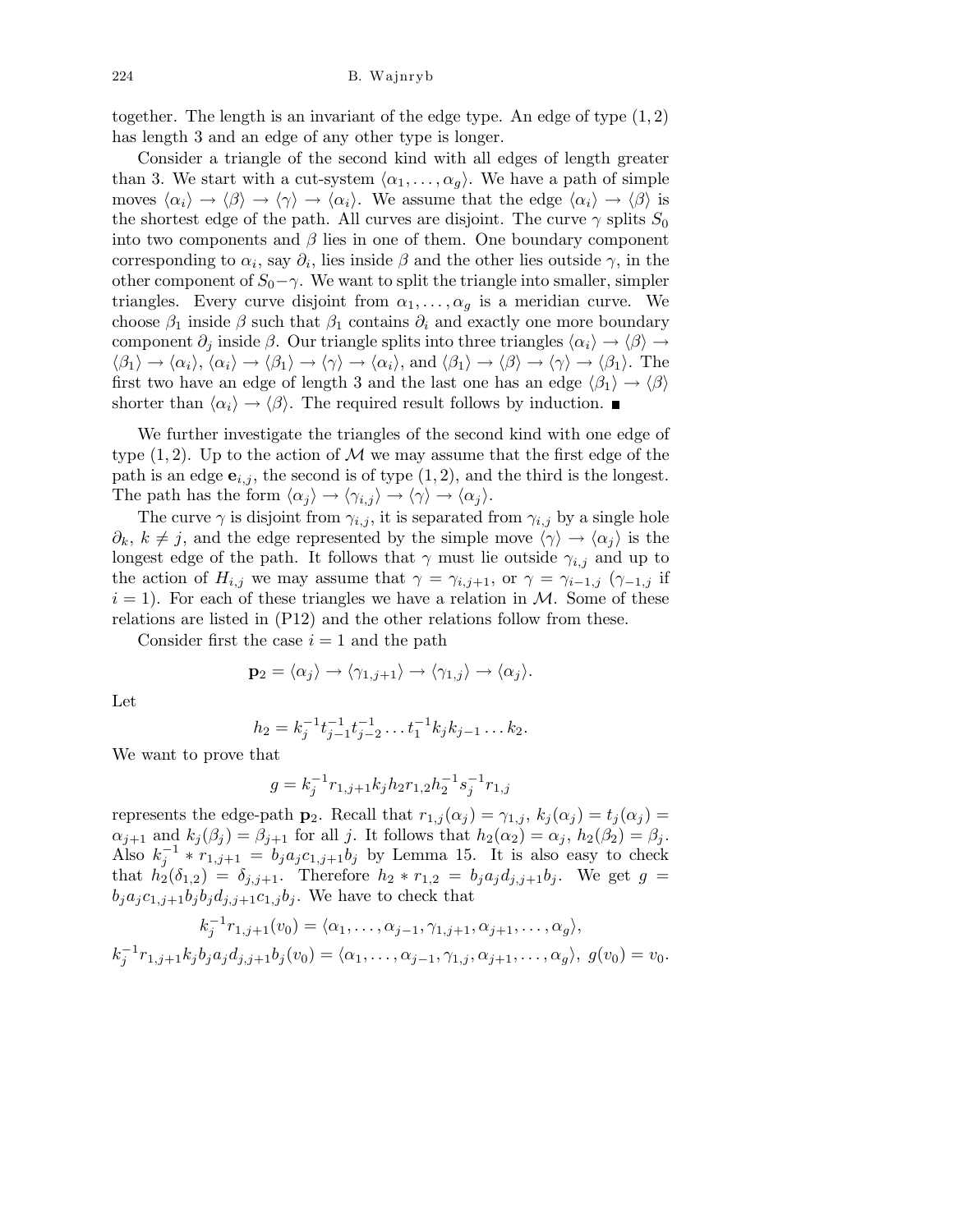Everything follows from what we already know with the exception of the following two facts, which have to be checked by drawings:



Fig. 11. The first lantern relation for triangles of type 2

We want to find an element of H which is equal to g in  $M$ . Consider the domain in  $S_0$  bounded by the four curves  $\gamma_{1,j+1}$ ,  $\gamma_{1,j-1}$ ,  $\partial_j$  and  $\partial_{j+1}$  (see Figure 11). By the lantern relation (Lemma 17)

$$
c_{1,j+1}c_{1,j-1}a_j a_{j+1} = d_{j,j+1}c_{1,j}(t_j c_{1,j} t_j^{-1})
$$

 $(t_j c_{1,j} t_j^{-1} = d_I \text{ with } I = \{1, 2, \ldots, j-1, j+1\}).$  Therefore  $d_{j,j+1} c_{1,j} =$  $a_j c_{1,j+1} c_{1,j-1} a_{j+1} t_j c_{1,j}^{-1} t_j^{-1}$ . Also  $c_{1,j-1}$ ,  $a_{j+1}$  and  $t_j c_{1,j}^{-1} t_j^{-1}$  commute with  $b_j$ , by Lemma 16. Hence

$$
g = b_j a_j c_{1,j+1} b_j b_j d_{j,j+1} c_{1,j} b_j
$$
  
=  $(b_j a_j c_{1,j+1} b_j)^2 a_{j+1} c_{1,j-1} t_j c_{1,j}^{-1} t_j^{-1} = k_j^{-1} r_{1,j+1}^2 k_j a_{j+1} c_{1,j-1} t_j c_{1,j}^{-1} t_j^{-1}$   
=  $k_j^{-1} s_{j+1} c_{1,j+1} s_{j+1} c_{1,j+1}^{-1} k_j a_{j+1} c_{1,j-1} t_j c_{1,j}^{-1} t_j^{-1} = f_2 \in H.$ 

From this equation we can compute  $r_{1,j+1}$  in terms of  $r_{1,k}$ ,  $k < j+1$ , and the generators of H. We get a formula from (P12). The relation  $g = f_2$ becomes trivial modulo (P1)–(P12). If we let  $V_2 = gf_2^{-1}$  then  $V_2$  is an h-product which represents the path  $p_2$  and is equal to the identity modulo  $(P1)$ – $(P12)$ .

Consider now the edge-path

$$
\mathbf{p}_3 = \langle \alpha_j \rangle \to \langle \gamma_{i,j} \rangle \to \gamma_{i-1,j} \rangle \to \langle \alpha_j \rangle
$$
  
(or  $\mathbf{p}_3 = \langle \alpha_j \rangle \to \langle \gamma_{1,j} \rangle \to \langle \gamma_{-1,j} \rangle \to \langle \alpha_j \rangle$  if  $i = 1$ ). We let  

$$
h_3 = s_{1-i} t_{-i}^{-1} t_{-1-i}^{-1} \dots t_2^{-1} t_1^{-1} k_{j-1} k_{j-2} \dots k_2
$$

 $(h_3 = s_1 k_{j-1} k_{j-2} \dots k_2 \text{ if } i = 1).$ 

We consider in detail the case  $i < 0$ . The case  $i = 1$  requires only a suitable change of indices. We want to prove that

$$
g = r_{i,j} s_j^{-1} h_3 r_{1,2} h_3^{-1} r_{i-1,j}
$$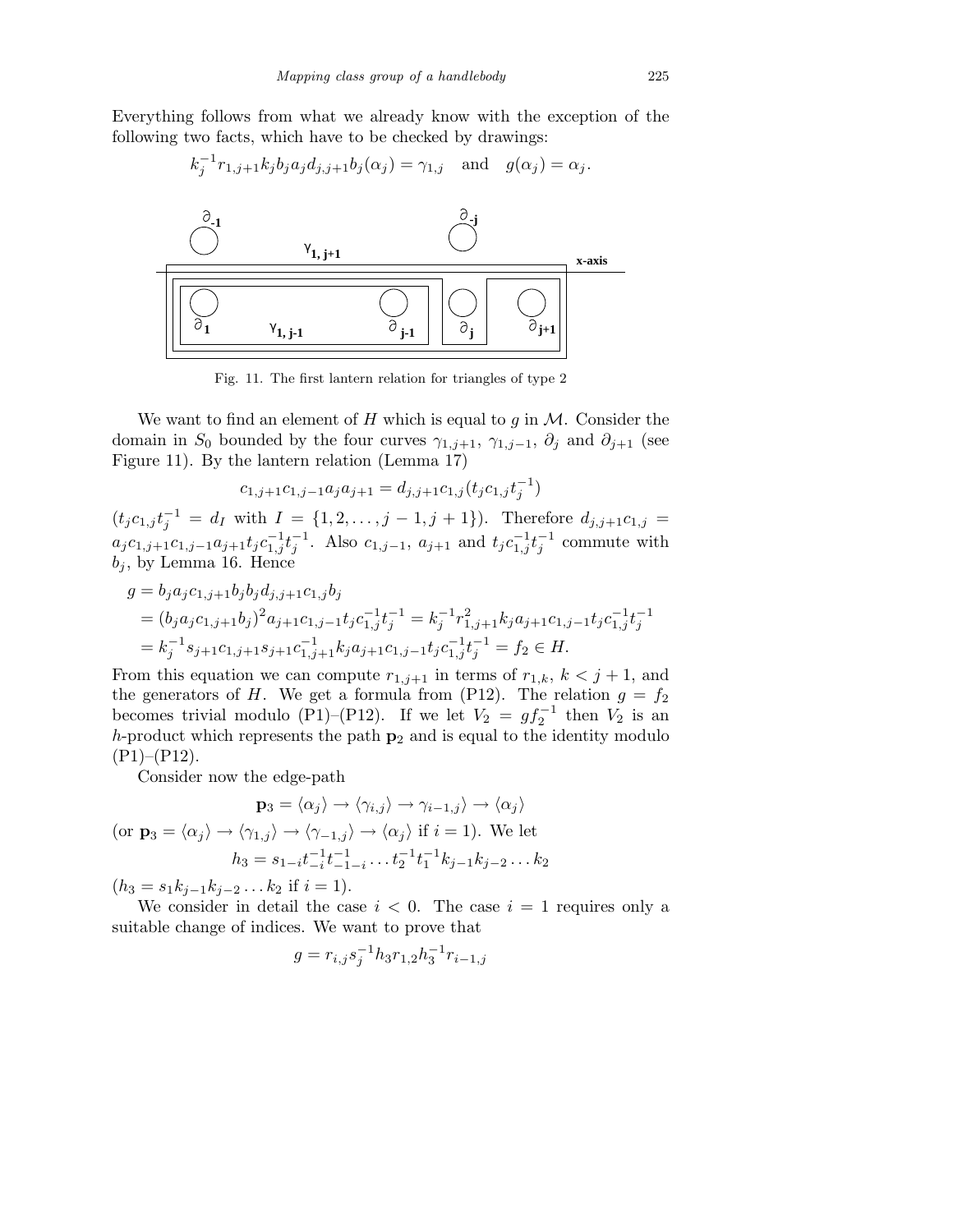is an h-product representing  $\mathbf{p}_3$ . It is easy to check that  $h_3(\beta_2) = \beta_j$ ,  $h_3(\alpha_2) = \alpha_j$  and  $h_3(\delta_{1,2}) = \gamma$ , where  $\gamma$  is the curve in Figure 12. By Lemma 15,  $h_3r_{1,2}h_3^{-1} = b_ja_jcb_j$ , where c is the twist around  $\gamma$ . Thus g is equal in M to  $g = b_j c_{i,j} cb_j b_j a_j c_{i-1,j} b_j$ . We have to check that

$$
r_{i,j}(v_0) = \langle \alpha_1, \dots, \alpha_{j-1}, \gamma_{i,j}, \alpha_{j+1}, \dots, \alpha_g \rangle,
$$
  

$$
b_j c_{i,j} c b_j(v_0) = \langle \alpha_1, \dots, \alpha_{j-1}, \gamma_{i-1,j}, \alpha_{j+1}, \dots, \alpha_g \rangle,
$$

and  $q(v_0) = v_0$ . Everything follows from relations which we already know with the exception of the following two facts, which have to be checked by drawings:

$$
b_j c_{i,j} cb_j(\alpha_j) = \gamma_{i-1,j}
$$
 and  $g(\alpha_j) = \alpha_j$ .



Fig. 12. The second lantern relation for triangles of type 2

We now want to find an element of H which is equal to  $g$  in  $\mathcal M$ . Consider the domain in  $S_0$  bounded by the four curves  $\gamma_{i-1,j}, \gamma_{i,j-1}, \partial_{i-1}$  and  $\partial_j$  (see Figure 12). By the lantern relation (Lemma 17)

$$
c_{i-1,j}c_{i,j-1}a_{i-1}a_j = c_{i-1,j-1}c_{i,j}c.
$$

Therefore  $c_{i,j}c = c_{i-1,j-1}^{-1}c_{i,j-1}a_{i-1}c_{i-1,j}a_j$ . Moreover  $c_{i-1,j-1}$ ,  $c_{i,j-1}$  and  $a_{i-1}$  commute with  $b_j$  by Lemma 16. Therefore

$$
g = b_j c_{i,j} cb_j b_j a_j c_{i-1,j} b_j = c_{i-1,j-1}^{-1} c_{i,j-1} a_{i-1} r_{i-1,j}^2
$$
  
=  $c_{i-1,j-1}^{-1} c_{i,j-1} a_{i-1} s_j c_{i-1,j} s_j c_{i-1,j}^{-1} = f_3 \in H$ .

From this equation we can compute  $r_{i-1,j}$  in terms of  $r_{k,j}$ ,  $j - k < j + 1 - i$ , and the generators of H. We get a relation from (P12). The relation  $g = f_3$ becomes trivial modulo (P1)–(P12). If we let  $V_3 = gf_3^{-1}$  then  $V_3$  is an h-product which represents the path  $p_3$  and is equal to the identity modulo  $(P1)$ – $(P12)$ .

Consider now the diagram in Figure 13. Every triangle in this diagram has at least one edge of type  $(1, 2)$ . (In the case of  $i = -1$  we should replace  $i + 1$  by 1.) By the previous discussion every triangle with an edge of type  $(1, 2)$  is equivalent modulo the action of M to the outside triangle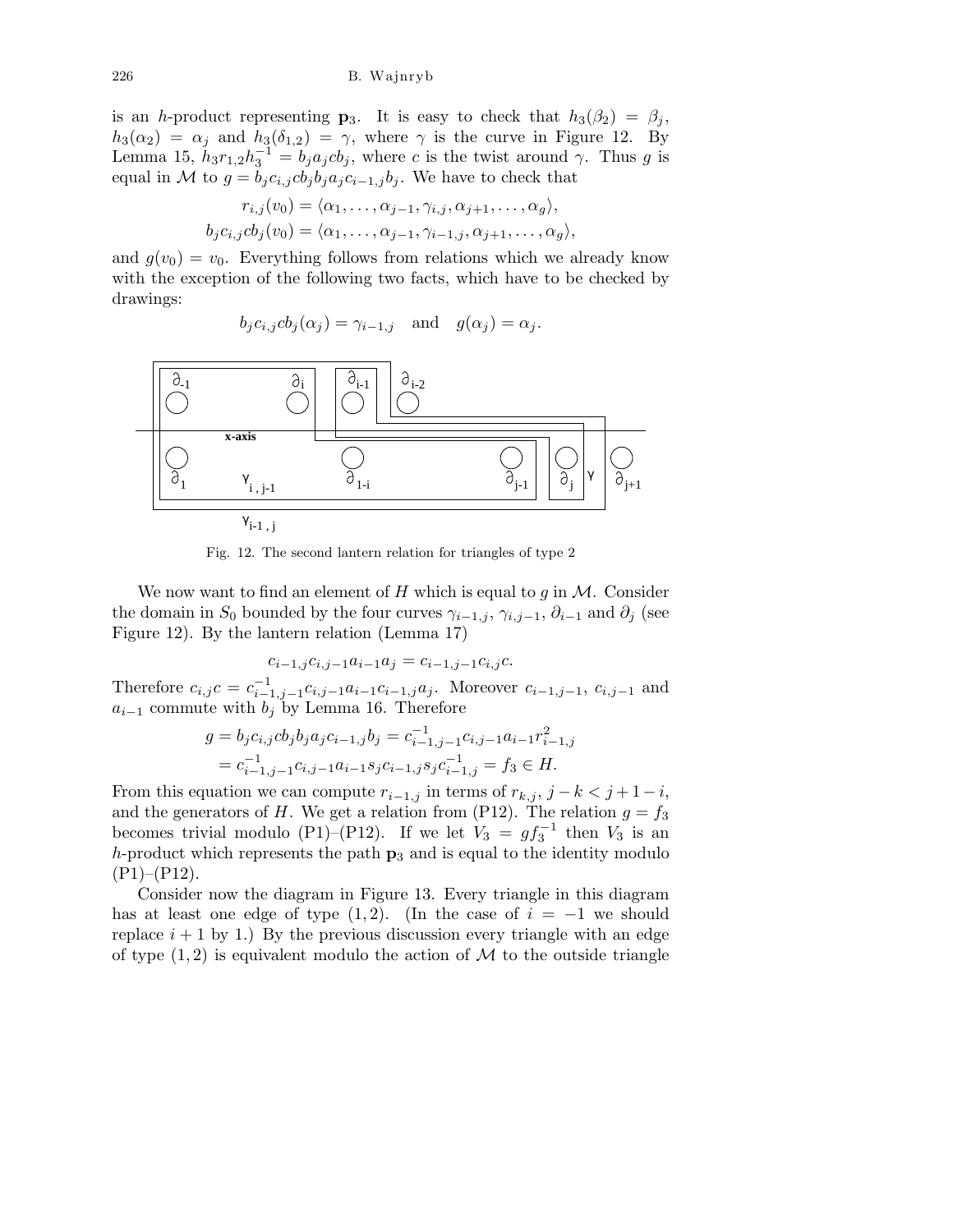

Fig. 13. Reduction for triangular paths

on the diagram or to the triangle on the right hand side of the diagram. The outside triangle and the right hand side triangle have the longest edge of length  $j - i + 2$   $(j + 2$  if  $i = -1$ ) and the other triangles have the longest edge of a smaller length.

If  $i \neq 1$  then the outer triangle is represented by an h-product  $V_3$  which is trivial modulo (P1)–(P12), by the definition of  $r_{i,j}$ . The triangle on the right hand side is a sum of the remaining triangles. If  $i = 1$  then the triangle on the right hand side is represented by an  $h$ -product  $V_2$  which is trivial modulo (P1)–(P12), by the definition of  $r_{i,j}$ . The outside triangle is a sum of the remaining triangles.

We can now complete the proof of Theorem 18. Let  $W$  be a word in the generators of  $\mathcal M$  which represents the identity in  $\mathcal M$ . It has the form of an h-product g which represents a closed edge-path  $\bf{p}$ . We want to prove that g is equivalent to the identity modulo  $(P1)$ – $(P12)$ . By Proposition 1 and the above discussion, p is equal modulo backtracking to a sum of paths of the form  $\mathbf{q}_1 \mathbf{q}_2 \mathbf{q}_1^{-1}$ , where  $\mathbf{q}_1$  starts at  $v_0$  and  $\mathbf{q}_2$  is equivalent modulo the action of  $M$  to one of the special paths  $p_1$ ,  $p_2$ ,  $p_3$  or their inverses. By Claims 1 and 2 it suffices to assume that  $g$  itself represents the edge-path  $\mathbf{q}_1\mathbf{q}_2\mathbf{q}_1^{-1}.$ 

Let  $g_1$  be an h-product representing  $q_1$  and let f be an element of M such that  $\mathbf{q}_2 = f(\mathbf{p}_i)$ . Then  $g_1(v_0) = f(v_0)$  is the first vertex of  $\mathbf{q}_2$ , hence  $g_1^{-1}f = h \in H$ . If  $V_i$  is the h-product representing  $p_i$  then the h-product  $g_1hV_i$  represents  $\mathbf{q}_1\mathbf{q}_2$  and there exists an h-product  $g_1hV_ig_3$  which represents the identity in M and represents the edge-path  $\mathbf{q}_1 \mathbf{q}_2 \mathbf{q}_1^{-1}$ . Clearly  $g_1 h g_3$  represents the edge-path  $\mathbf{q}_1 \mathbf{q}_1^{-1}$  null-homotopic by backtracking. By Claim 1, g is equivalent to  $g_1hV_ig_3$ , which is equivalent to  $g_1hg_3$ , which is equivalent to the identity modulo (P1)–(P12).

A path inverse to  $\mathbf{p}_i$  is represented by some other h-product  $V'_i$  but then  $V_i V'_i$  represents a path contractible by backtracking. Thus  $V_i V'_i$  is equivalent to the identity modulo (P1)–(P10) and  $V_i$  is equivalent to the identity so  $V'_i$ is also equivalent to the identity. This concludes the proof of Theorem 18.